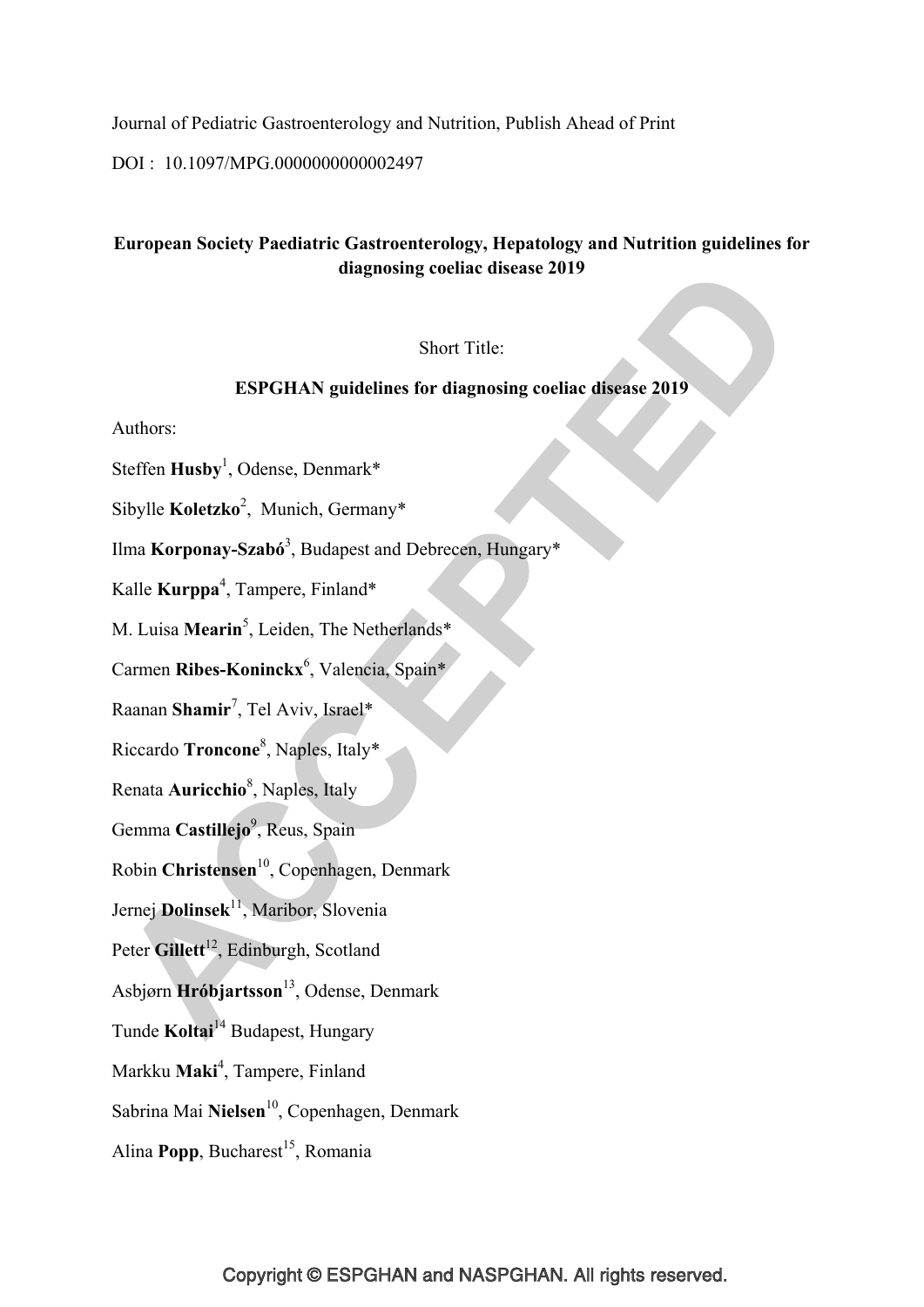Ketil **Størdal**<sup>16</sup>, Oslo, Norway

Katharina **Werkstetter**<sup>2</sup> , Munich, Germany

Margreet Wessels<sup>17</sup>, Arnhem, The Netherlands.

\*contributed equally.

Affiliations:

<sup>1</sup>Hans Christian Andersen Children's Hospital, Odense University Hospital, DK-5000 Odense C, Denmark.

<sup>2</sup>Department of Pediatrics, Dr. von Hauner Children's Hospital, University Hospital, LMU Munich, Germany and Department of Pediatrics, Gastroenterology and Nutrition, School of Medicine Collegium Medicum University of Warmia and Mazury, Olsztyn, Poland.

<sup>3</sup>Heim Pál National Paediatric Institute, Coeliac Disease Centre, Budapest, and Department of Paediatrics, University of Debrecen Medical Faculty, Debrecen, Hungary

<sup>4</sup>Tampere Centre for Child Health Research, Tampere University, and Department of Pediatrics, Tampere University Hospital, Tampere, Finland

5 Department of Pediatrics, Leiden University Medical Center, Leiden, The Netherlands

<sup>6</sup> Pediatric Gastroenterology Unit. La Fe University Hospital. Valencia. Spain

<sup>7</sup>Institute for Gastroenterology, Nutrition and Liver Diseases, Schneider Children's Medical Center, Petach Tikva, Sackler Faculty of Medicine, Tel Aviv University, Israel.

<sup>8</sup>Department of Medical Translational Sciences and European Laboratory for the Investigation of Food-Induced Diseases, University Federico II, Naples, Italy.

<sup>9</sup> Pediatric Gastroenterology Unit, Department of Pediatrics, Hospital Universitari Sant Joan de Reus, Reus, Spain.

<sup>10</sup> Musculoskeletal Statistics Unit: The Parker Institute, Bispebierg and Frederiksberg Hospital & Department of Rheumatology, Odense University Hospital, Denmark.

<sup>11</sup>Unit of Pediatric Gastroenterology and Nutrition, University Medical Centre Maribor, Maribor, Slovenia

<sup>12</sup>Paediatric Gastroenterology, Hepatology and Nutrition Department, Royal Hospital for Sick Children, Edinburgh EH9 1LF Scotland, UK

<sup>13</sup>Centre for Evidence Based Medicine Odense (CEBMO), Odense University Hospital, Denmark

<sup>14</sup>Association of European Coeliac Society/Belgium, Hungarian Coeliac Society/Hungary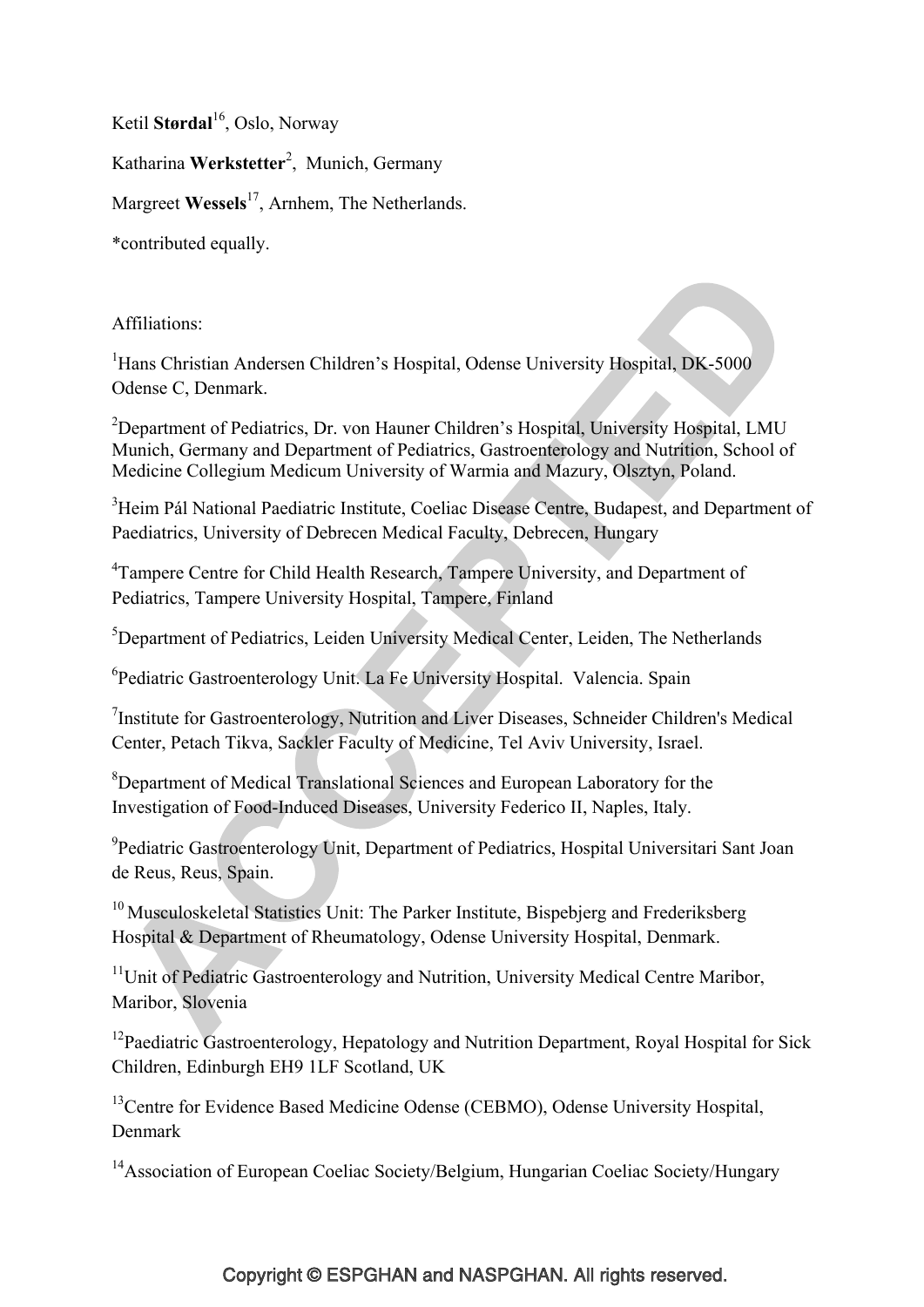<sup>15</sup>University of Medicine and Pharmacy "Carol Davila", National Institute for Mother and Child Health, Bucharest, Romania

16 Norwegian Institute of Public Health, Oslo and Ostfold Hospital Trust, Norway.

<sup>17</sup>Department of Pediatrics, Rijnstate Hospital, Arnhem, the Netherlands

All guideline members' conflicts of interest have been noted and registered on the ESPGHAN website. The guideline was funded by ESPGHAN and was developed in collaboration with AOECS.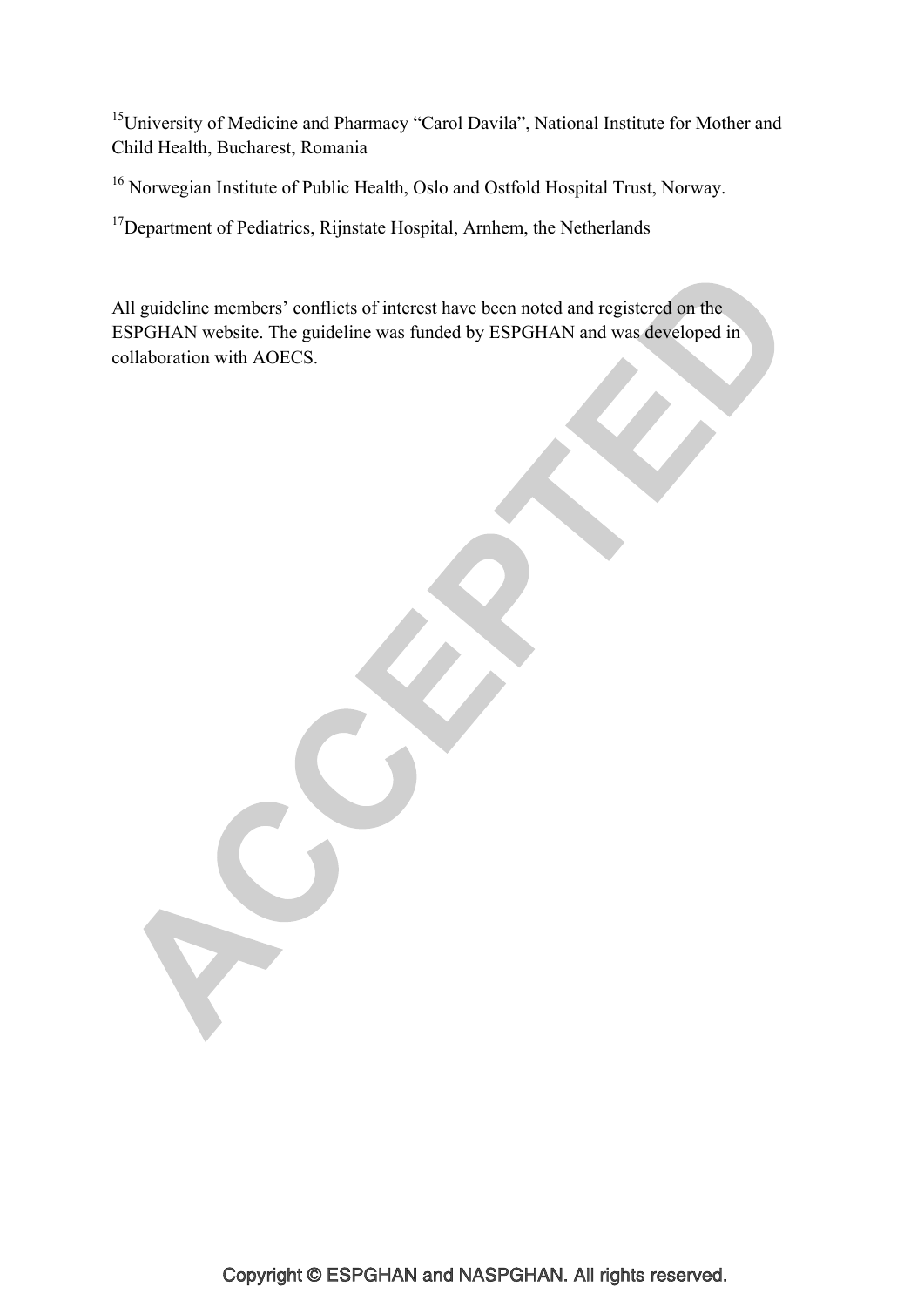### **Abstract**

Objectives: The ESPGHAN 2012 coeliac disease (CD) diagnostic guidelines aimed to guide physicians in accurately diagnosing CD and permit omission of duodenal biopsies in selected cases. Here, an updated and expanded evidence-based guideline is presented.

Methods: Literature databases and other sources of information were searched for studies that could inform on ten formulated questions on symptoms, serology, HLA genetics, and histopathology. Eligible articles were assessed using QUADAS2. GRADE provided a basis for statements and recommendations.

Results: Various symptoms are suggested for case finding, with limited contribution to diagnostic accuracy. If CD is suspected, measurement of total serum IgA and IgA-antibodies against transglutaminase 2 (TGA-IgA) is superior to other combinations. We recommend against deamidated gliadin peptide antibodies (DGP-IgG/IgA) for initial testing. Only if total IgA is low/undetectable an IgG based test is indicated. Patients with positive results should be referred to a paediatric gastroenterologist/specialist. If TGA-IgA is  $\geq$ 10 times the upper limit of normal (10xULN) and the family agrees, the no-biopsy diagnosis may be applied, provided endomysial antibodies (EMA-IgA) will test positive in a second blood sample. HLA DQ2-/DQ8 determination and symptoms are not obligatory criteria. In children with positive TGA-IgA <10xULN at least 4 biopsies from the distal duodenum and at least one from the bulb should be taken. Discordant results between TGA-IgA and histopathology may require re-evaluation of biopsies. Patients with no/mild histological changes (Marsh 0/I) but confirmed autoimmunity (TGA-IgA/EMA-IgA+) should be followed closely.

Conclusions: CD diagnosis can be accurately established with or without duodenal biopsies if given recommendations are followed.

Keywords: Coeliac disease; Children and adolescents; diagnostic tests; Meta-Analysis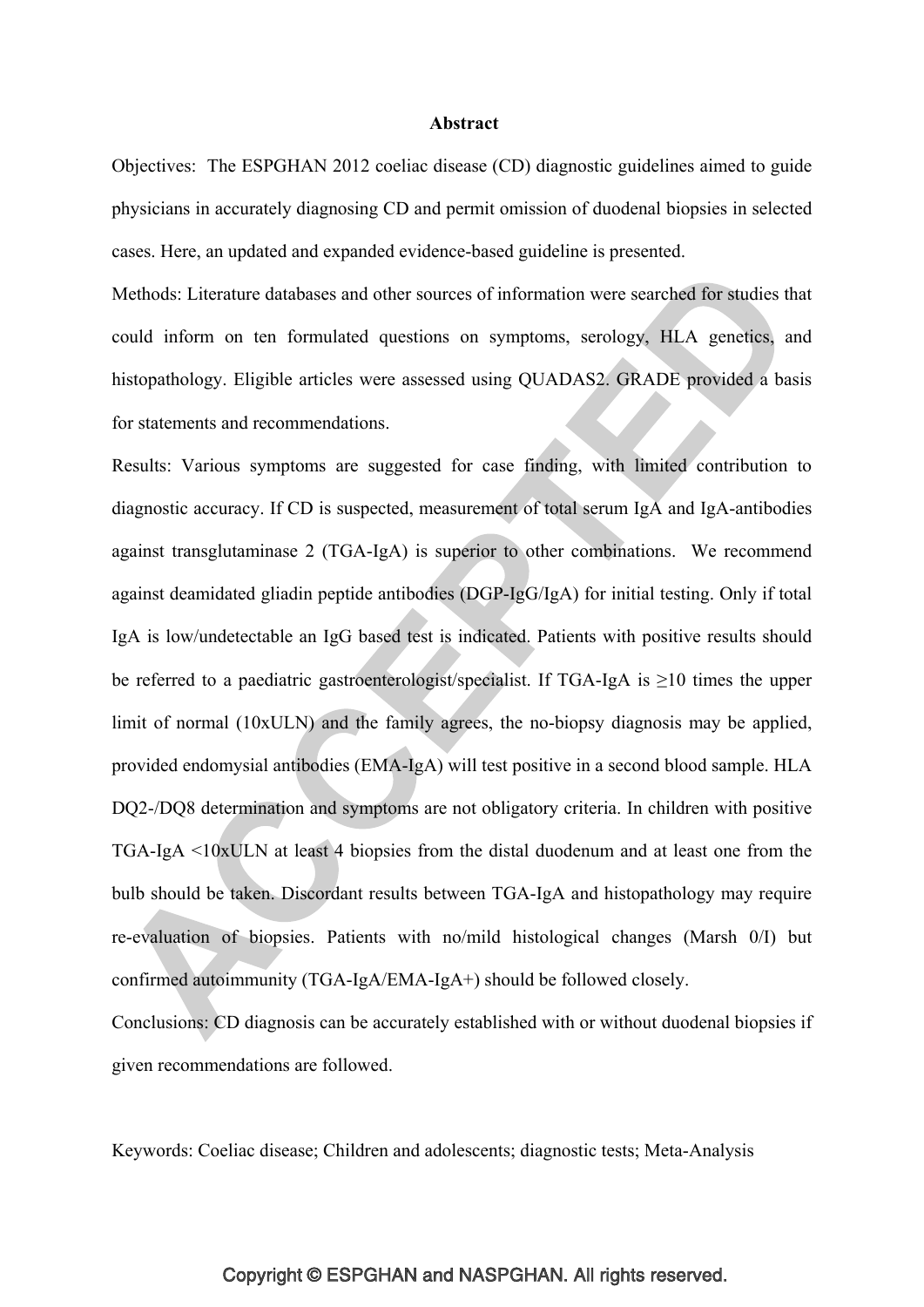### **What is known**

• Coeliac disease (CD) is underdiagnosed due to the heterogeneous presentation of clinical signs and symptoms.

• To diagnose CD, different approaches are applied (history, clinical examination, serology, HLA testing, histopathology), but neither one of them has been considered sufficient alone to make a reliable diagnosis.

• For the first time, the ESPGHAN 2012 guidelines allowed serology-based diagnosis, omitting the necessity of histopathology in selected cases, but the evidence came mainly from retrospective studies.

### **What is new**

• For initial testing, the combination of total IgA and IgA class antibodies against transglutaminase 2 (TGA-IgA) is more accurate than other tests combinations.

• The no-biopsy approach for CD diagnosis is safe in children with high TGA-IgA values (>10 times the upper limit of normal) with appropriate tests and positive endomysial antibodies (EMA-IgA) in a second serum sample.

• Children with positive TGA-IgA but lower titers (<10 times upper limit of normal) should undergo biopsies to decrease the risk of false positive diagnosis.

• HLA testing and presence of symptoms are not obligatory criteria for a serology based diagnosis without biopsies.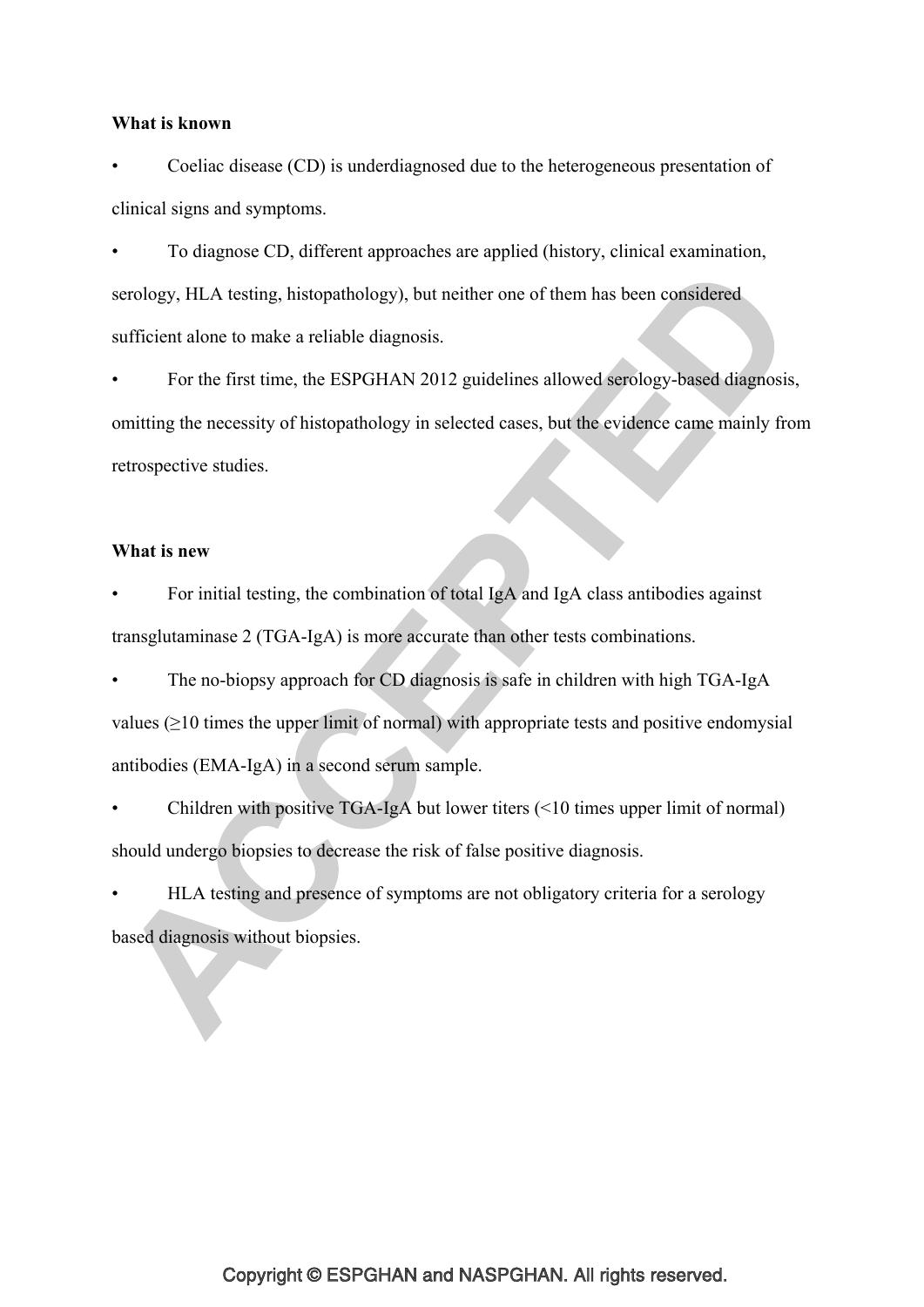### **Introduction**

The recognition of the broad clinical spectrum of coeliac disease (CD) has evolved during the last decades. It became evident that CD is a common disease occurring at all ages and with a variety of signs and symptoms. In 2012 the CD working group of European Society of Paediatric Gastroenterology, Hepatology and Nutrition (ESPGHAN) revised their diagnostic guidelines for CD (1). One main message of these guidelines was that the diagnosis of CD can be made without biopsies in a subgroup of paediatric patients because coeliac enteropathy (with Marsh 2 or 3 changes) was nearly invariably present in patients with very high coeliac auto-antibody levels in serum. For this so-called no-biopsy approach all of the following criteria had to be fulfilled:

- 1. Symptoms suggestive of CD (particularly malabsorption)
- 2. Serum levels of  $\geq 10$  times the upper limit of normal (ULN) of IgA antibodies against type-2 (tissue) transglutaminase (TGA-IgA)
- 3. Positive endomysial antibodies (EMA-IgA) in a second serum sample
- 4. Positive coeliac HLA risk alleles DQ2 and/or DQ8
- 5. Omitting duodenal biopsies should only be considered in patients/parents who understand the diagnosis and are committed to a gluten free diet. The diagnosis and follow-up of CD should be made by a paediatric gastroenterologist or paediatrician with extensive knowledge of CD.

Although later published guidelines intended for adults (2, 3) did not give the option for the no-biopsy approach, the 2012 ESPGHAN guidelines attracted considerable interest. Several recent prospective studies have favourably evaluated their performance (4, 5) and on this basis, it is timely to update and expand the 2012 guidelines.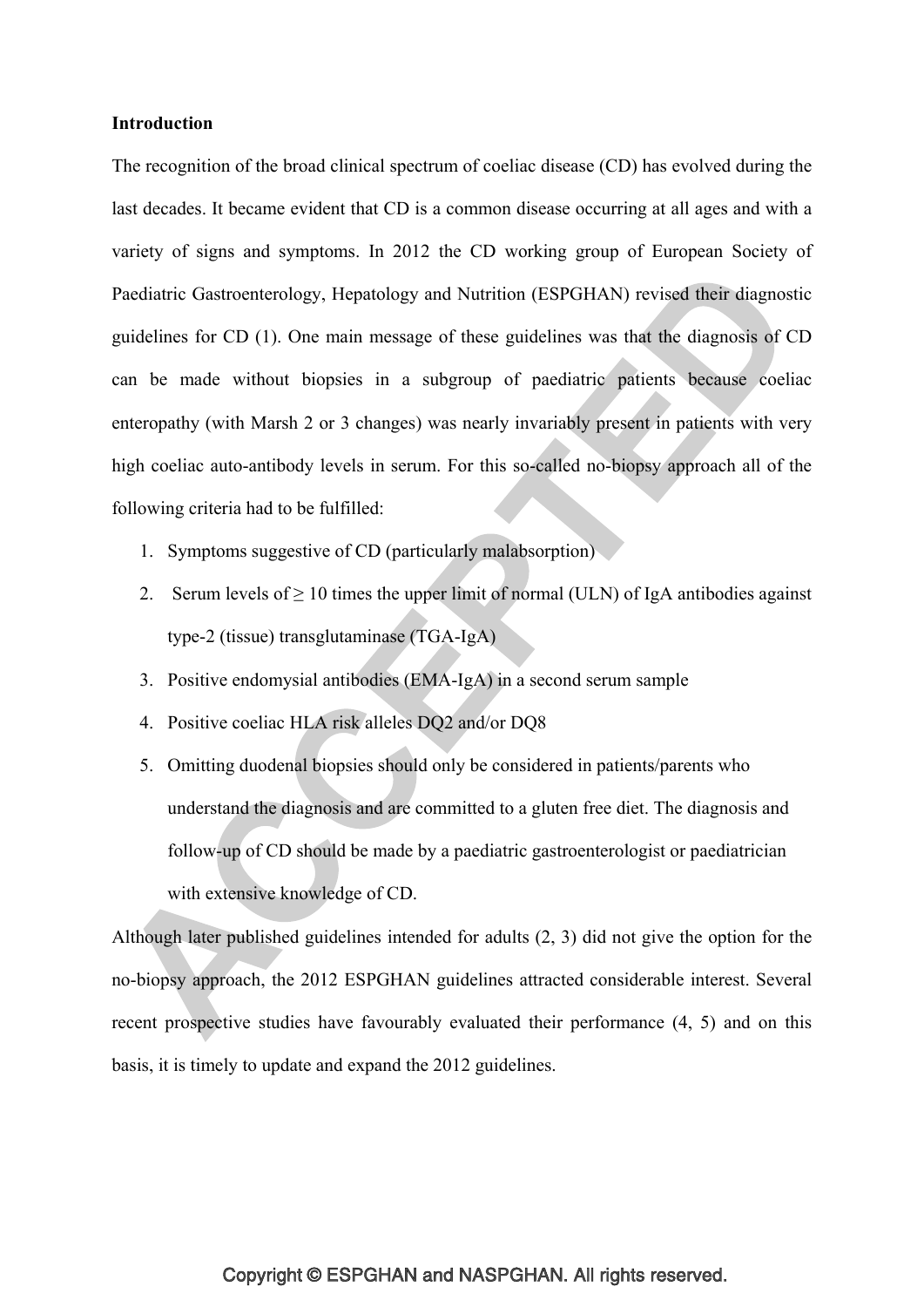### **Methods**

### *Guideline development process*

In 2016, ESPGHAN established a working group to develop an updated evidence-based clinical guideline for the diagnosis of CD. 10 Focused clinical questions were formulated according to PICO format: Population, Indicator, Comparator, and Outcome. For each question a bibliographic search was conducted; informative studies, systematically assessed for the risk of bias and clinical applicability, were included in the evidence base; metaanalysed study results were summarized and graded for certainty of evidence; and the implications for clinical practice were discussed and recommendations formulated and graded for strength.

The working group consisted of paediatric gastroenterologists, a GRADE methodologist (AH), biostatisticians and a member of the Association of European Coeliac Societies (AOECS). Smaller working groups focused on each clinical question and all questions were discussed jointly at 4 face-to-face meetings and 12 telephone conferences.

### *PICOs*

The 10 questions addressed in this guideline reflect the 2016 NICE guidelines on CD (6) and the resulting recommendations are listed in Table 1. Histological analysis of duodenal biopsies was considered as the reference standard in diagnostic accuracy and the predefined outcomes of most interest were sensitivity, specificity and positive/negative predictive values (PPV/NPV).

### *Search for and inclusion of studies*

Eligibility criteria: For each question, study characteristics (limited to children and adolescents when appropriate, setting, index test, reference standards, target conditions and study design) were specified.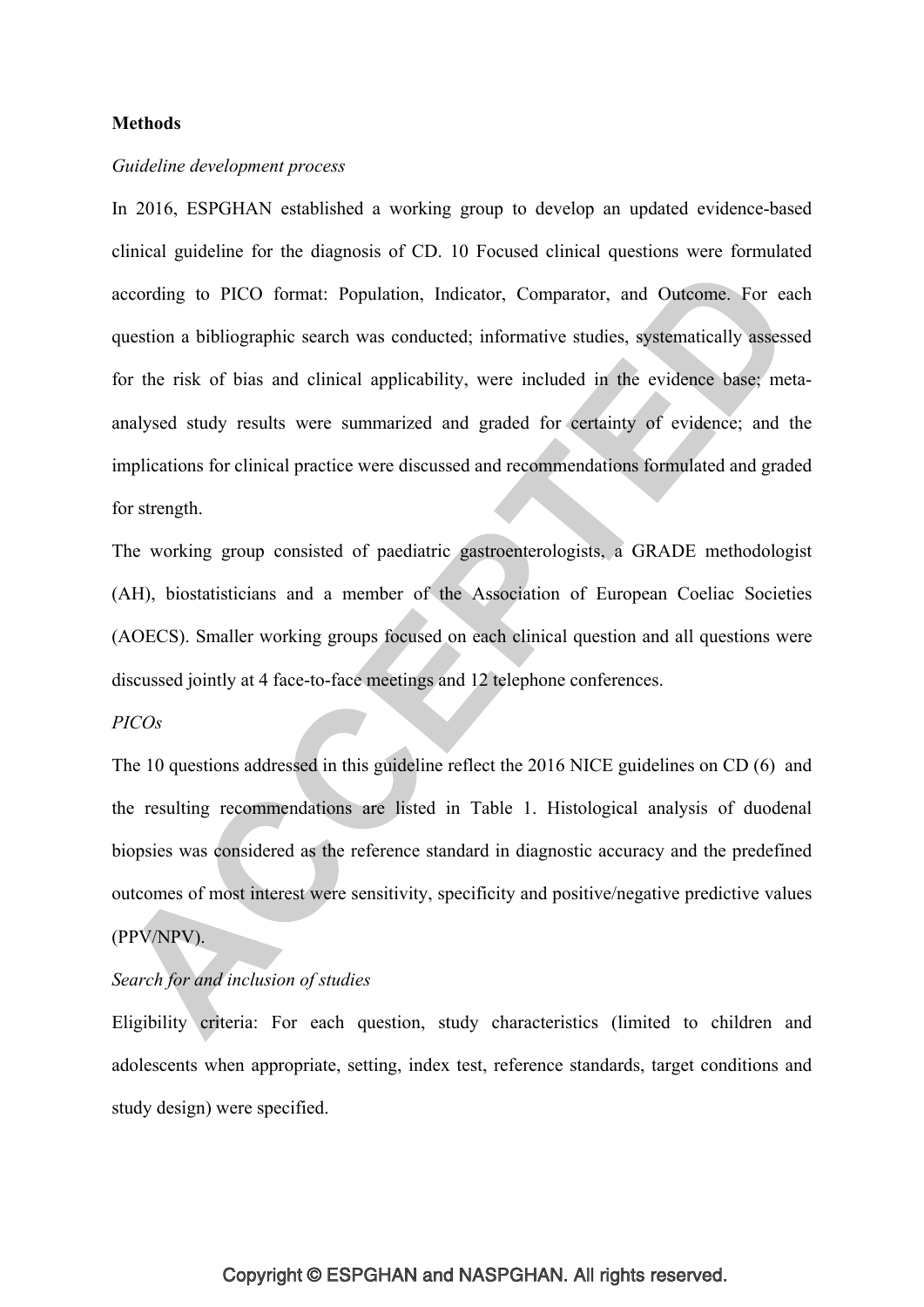In collaboration with an information specialist, the following databases were searched for eligible studies published 2000-2016: Cochrane Database of Systematic Reviews, Cochrane Central Register of Controlled Trials, Database of Abstracts of Reviews of Effects, Health Technology Assessment Database, EMBASE (Ovid), MEDLINE (Ovid), and MEDLINE In-Process (Ovid).

Studies were screened and, for potentially eligible studies, full texts were assessed. The final choice of studies was agreed by subgroup discussion and consensus. Covidence (www.covidence.org) was used to organize the flow of references and studies.

### *Assessment of risk of bias and clinical applicability*

All included studies were risk assessed, using the QUADAS-2 tool (7) and data extraction and assessment was conducted by two independent reviewers.

### *Evidence synthesis process*

Methods and results of studies were summarized according to the question posed. For questions 3-6, a meta-analysis for sensitivity and specificity and/or PPV was performed. For questions 1-2 and 7-10, results were summarized qualitatively (Table 1). A clear distinction was made between prospective and retrospective studies and, for diagnostic accuracy, between cross-sectional (cohort) studies and case-control studies. All figures and tables with "S" are supplementary materials, which are available online.

### *Diagnostic accuracy measures and synthesis of results*

For a test to be useful at ruling out a disease, it must have high sensitivity and to be useful at confirming a disease it must have high specificity. Since most seronegative patients do not get a biopsy and thus true negatives are often missing, no study could provide valid data on sensitivity for case finding. Additionally, a high positive predictive value (PPV) was more appropriate for some questions, such as determining the TGA-IgA level for the no-biopsy approach.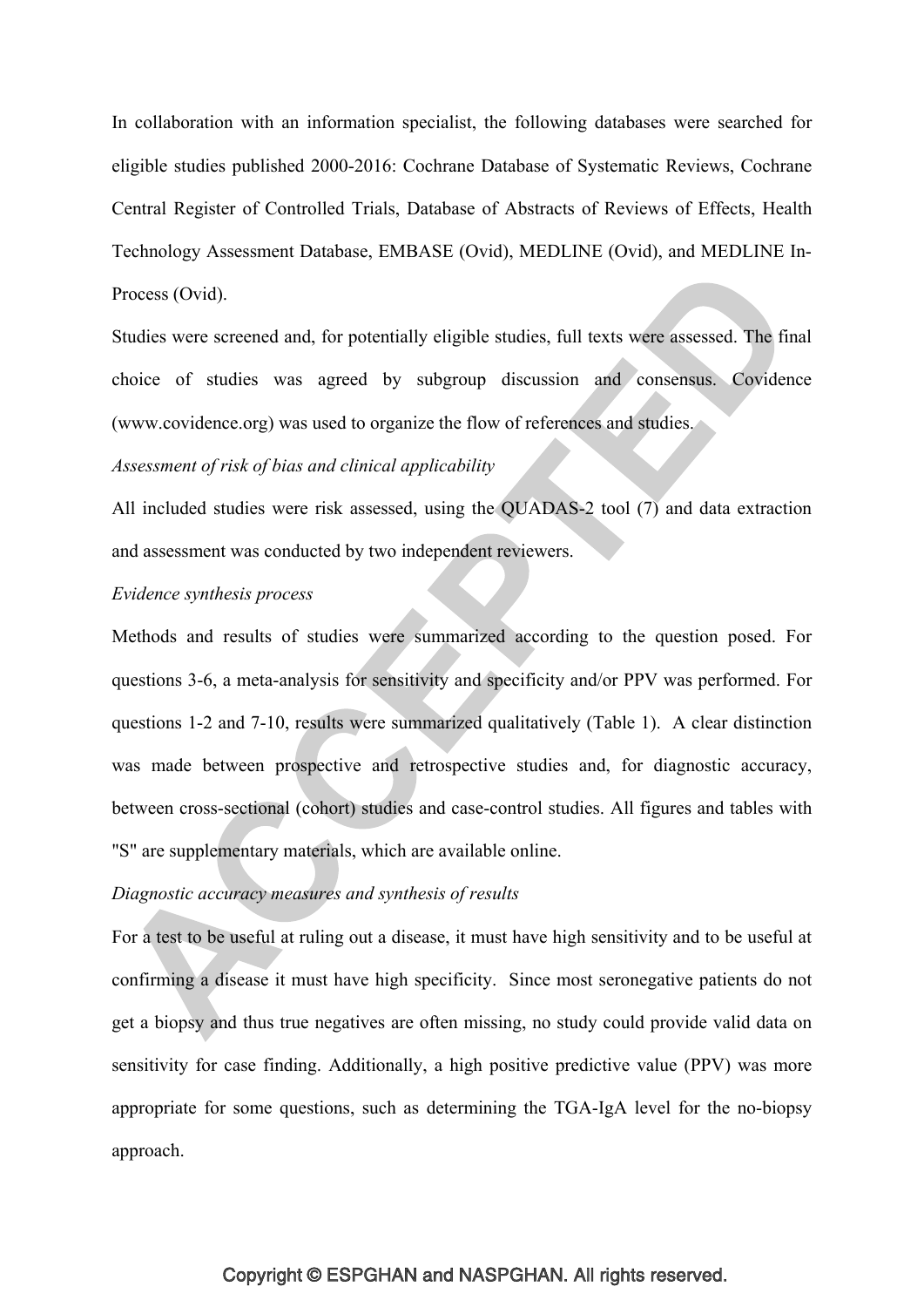For summarizing sensitivity and specificity for different groups, bivariate binomial metaregressions were used together with investigation of statistically significant differences between the different groups (by following the method suggested by the Cochrane Diagnostic Test Accuracy Working Group(8)). For each group, Youden's index was calculated as  $J =$ sensitivity + specificity  $-1$  (9). A Forest plot showing sensitivity and specificity was constructed for each group and summary receiver operating characteristics curves (ROC) were plotted for each group based on the models.

For selecting the optimal cut-off point for sensitivity and specificity, a multiple cut-offs model was used based on a restricted maximum likelihood (REML) based multi-level random effects model (10). Computations were carried out in R version 3.3.3 (www.r-project.org/) using the packages 'lme4', 'meta' and 'diagmeta' (https://CRAN.Rproject.org/package=diagmeta), as well as Review Manager version 5.3.

### *Quality of the evidence*

GRADE was used to rate the overall quality of evidence for risk of bias, publication bias, imprecision, inconsistency, indirectness and magnitude of effect (11). The GRADE ratings of very low–, low-, moderate-, or high-quality evidence reflect the extent of confidence that the diagnostic measures obtained are correct. Although the formal GRADE approach focusses on a quantitative estimate (typically from a meta-analysis) when possible, similar principles were applied to assess the certainty of a qualitative summary, recognising the increased uncertainty in this procedure. Also, though standard outcomes of accuracy studies, such as sensitivity and specificity, can be regarded as surrogate outcomes, the correct diagnosis of CD is clearly linked to a well-established and effective intervention (gluten free diet). Thus, studies were not downrated/ downgraded for indirectness or lack of directly patient-relevant important outcomes.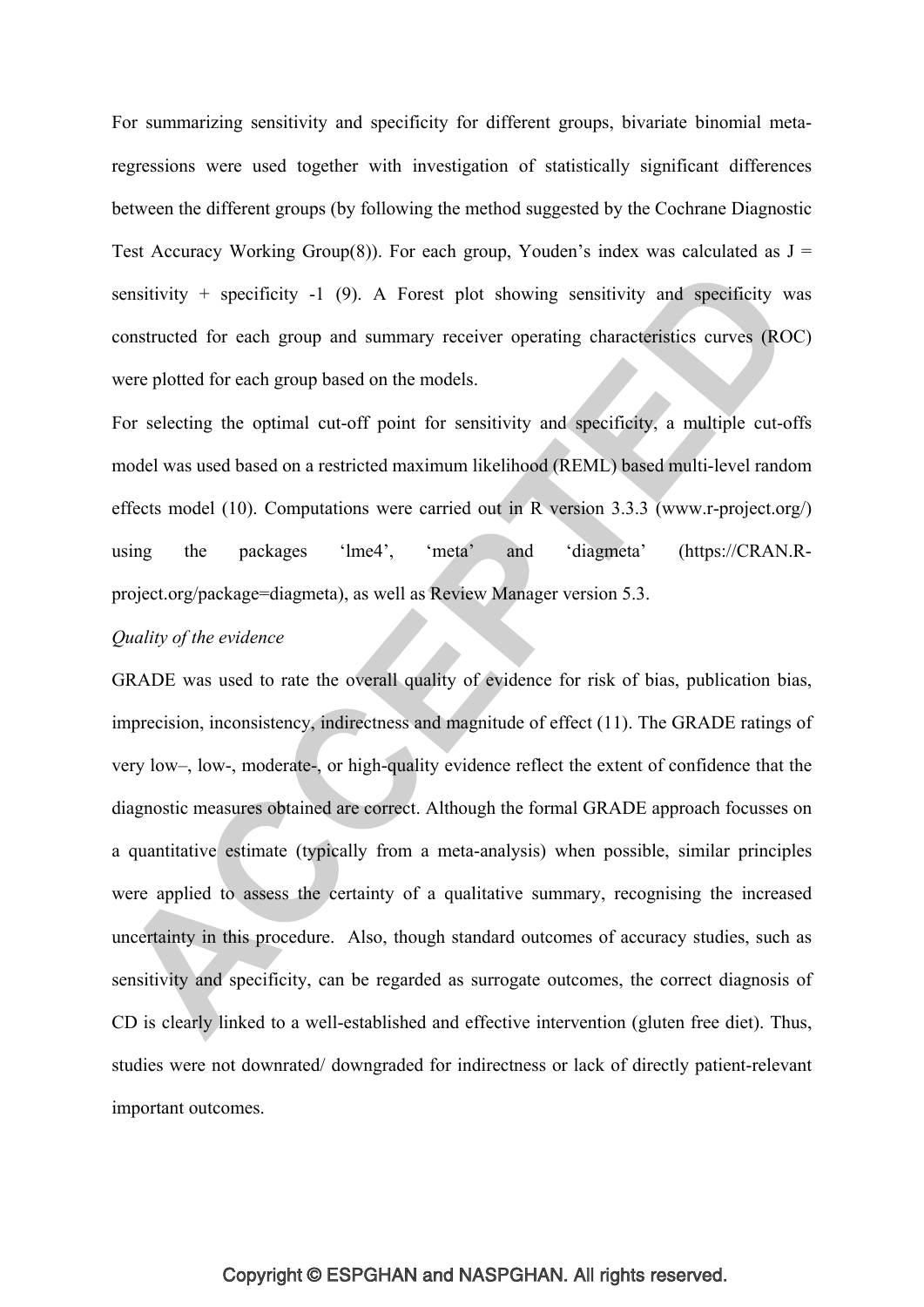### *Strength of Recommendations*

The recommendation included a grading of strength, according to the GRADE approach and as suggested by the GRADE Working Group.

The implications of a strong recommendation for patients would be: "most parents and children in your situation would want the recommended diagnostic test and only a small proportion would not". For clinicians, the implications would be that most patients should receive the recommended diagnostic test. For a conditional recommendation, clinicians should realise that different diagnostic tests will be appropriate for different children with suspected CD; i.e. the clinician must help each suspected patient (and parents) to arrive at a decision consistent with their values and preferences.

### *Ethics and regulations*

All guideline members' conflicts of interest have been noted and registered on the ESPGHAN website. The guideline was funded by ESPGHAN and was developed in collaboration with AOECS.

#### **Results**

### *Symptoms and Signs*

**Question 1:** Is there a difference in the prevalence of CD in children with constipation, abdominal pain, signs of irritable bowel syndrome (IBS), dyspepsia, malabsorption, iron deficiency anaemia or oral aphthae compared to the general population? Based on results from the literature search (fig. S1, Supplemental Digital Content, http://links.lww.com/MPG/B719), 13 relevant studies were selected and evaluated (Table S1, Table S11, Supplemental Digital Content, http://links.lww.com/MPG/B719). Prospective studies: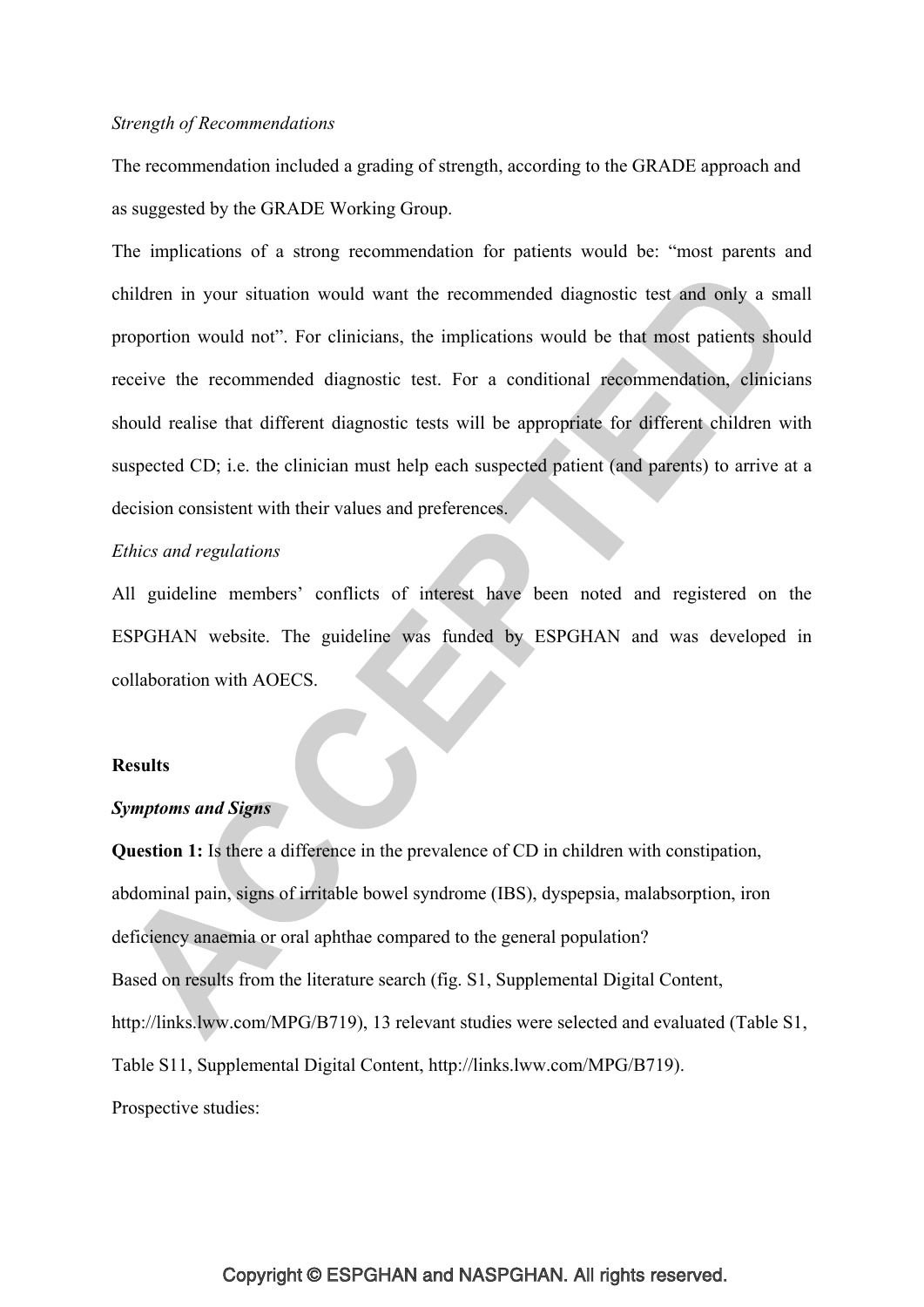Two studies addressed the issue of functional gastrointestinal disorders (FGID) but without healthy controls  $(n = 78)$  (12) and  $n=1047$  (13). They found a prevalence of CD in children with IBS of 4.4% and 2.2%, respectively; whilst functional abdominal pain and dyspepsia prevalence in CD ranged from 0.3% to 1%. In 101 children with functional constipation lasting >2 months (14), four cases had positive TGA-IgA, three were biopsied and one had CD, resulting in a prevalence of 1%. In a large prospective birth cohort ( $n= 6.706$ ) with 3 monthly testing for TGA-IgA in serum symptoms were assessed by parental questionnaire without their knowledge of TGA-IgA results(15). At 3 and 4 years of age constipation and abdominal discomfort were more frequently reported in those with confirmed TGA-IgA positivity compared to age and sex matched participants remaining TGA-IgA negative. In the ProCeDE study (4) stool consistency was prospectively assessed by the Bristol stool scale in 653 children and adolescents with newly diagnosed CD: 13% documented hard stool (type 1 or 2) compared to 17% reporting soft/liquid stool (type 6 or 7). Although there was no control group the data indicate that constipation is almost as frequent as diarrhea in children with CD. Chronic diarrhoea was investigated in 825 cases and 825 controls (16) with a 9.0% CD prevalence in the diarrhoea cases as compared to 0.6% in controls. In another study, 24 cases of CD (23%) were diagnosed in 103 children with chronic diarrhoea compared to 18 (19%) of 97 disease controls (17).

Oral aphthae were assessed in 50 CD cases and 50 controls and the prevalence was 62% and 13% respectively (18). Similarly, delayed dental eruption was observed in 38% and 11% and specific enamel defects in 48% and 0% respectively. The prevalence of CD in Iranian teenagers and adults (n=247, age range 13-40 years) reporting recurrent oral aphthae, was 2.8%, the youngest CD case being 13 years old. This prevalence was significantly higher than the 0.9% found in the general population (19).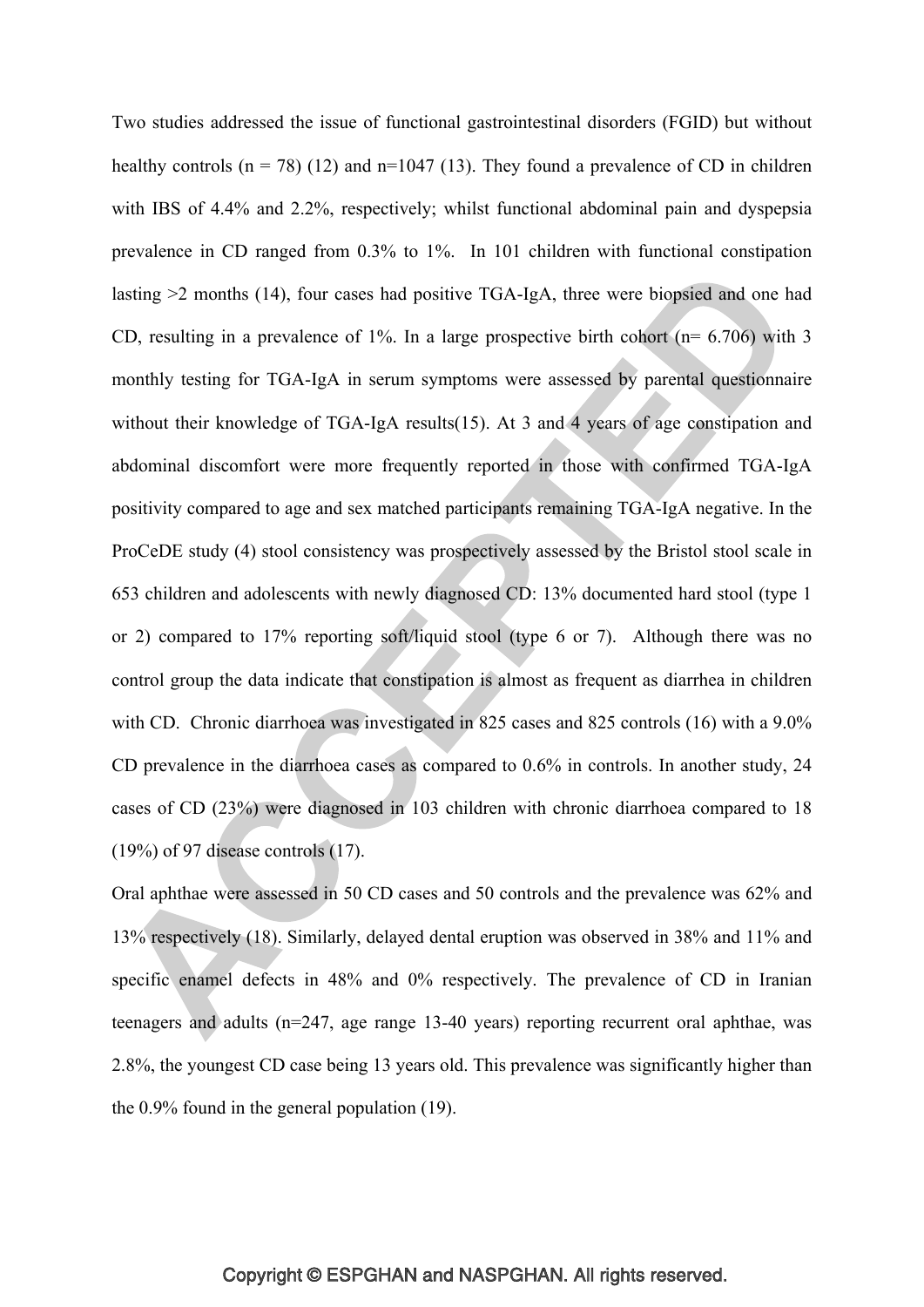In 302 patients positive for anti-thyroid antibodies (age range 3.1-24.9y), the prevalence of biopsy-confirmed CD disease was 2.3%. However, when patients with type 1 diabetes or Down´s syndrome were excluded, the prevalence decreased to 1.3% (20).

Iron deficiency anaemia (IDA) is a typical complication of malabsorption in CD. In the large ProCeDE cohort of children diagnosed based on symptoms iron deficiency anaemia was reported in 17% (4). When CD children were identified by TGA-IgA screening in a large pediatric population based cohort in Germany, no significant differences were found between 97 TGA-IgA seropositive children compared to 12,509 seronegatives, however serum ferritin was significant lower in seropositives indicating lower iron stores(21). When 135 iron deficient anaemia patients without gastrointestinal symptoms were screened, 6 cases (4.4%) had CD, in contrast to 0 cases 223 healthy asymptomatic children without anaemia from the same region  $(22)$ .

Retrospective studies:

A chart review (23), including 165 paediatric CD patients, concluded that abdominal pain (in 52.7%) and constipation (in 38.9%) were the most frequent presenting features for CD. One additional case control study, found a positive serology in 1.1% of abdominal pain cases and in 1.2% of controls (24). No duodenal biopsies were performed.

Statement: A broad spectrum of symptoms and signs have been reported in patients at the time of CD diagnosis. Classical symptoms of malabsorption seem to be more specific and include failure to thrive, weight loss and chronic diarrhoea. For less specific symptoms, there is evidence that patients with diarrhoea-predominant IBS like symptoms, iron deficiency anaemia, chronic constipation and enamel defects have increased risk for CD. For other nonspecific gastrointestinal symptoms like abdominal pain, dyspepsia and bloating, there is insufficient evidence.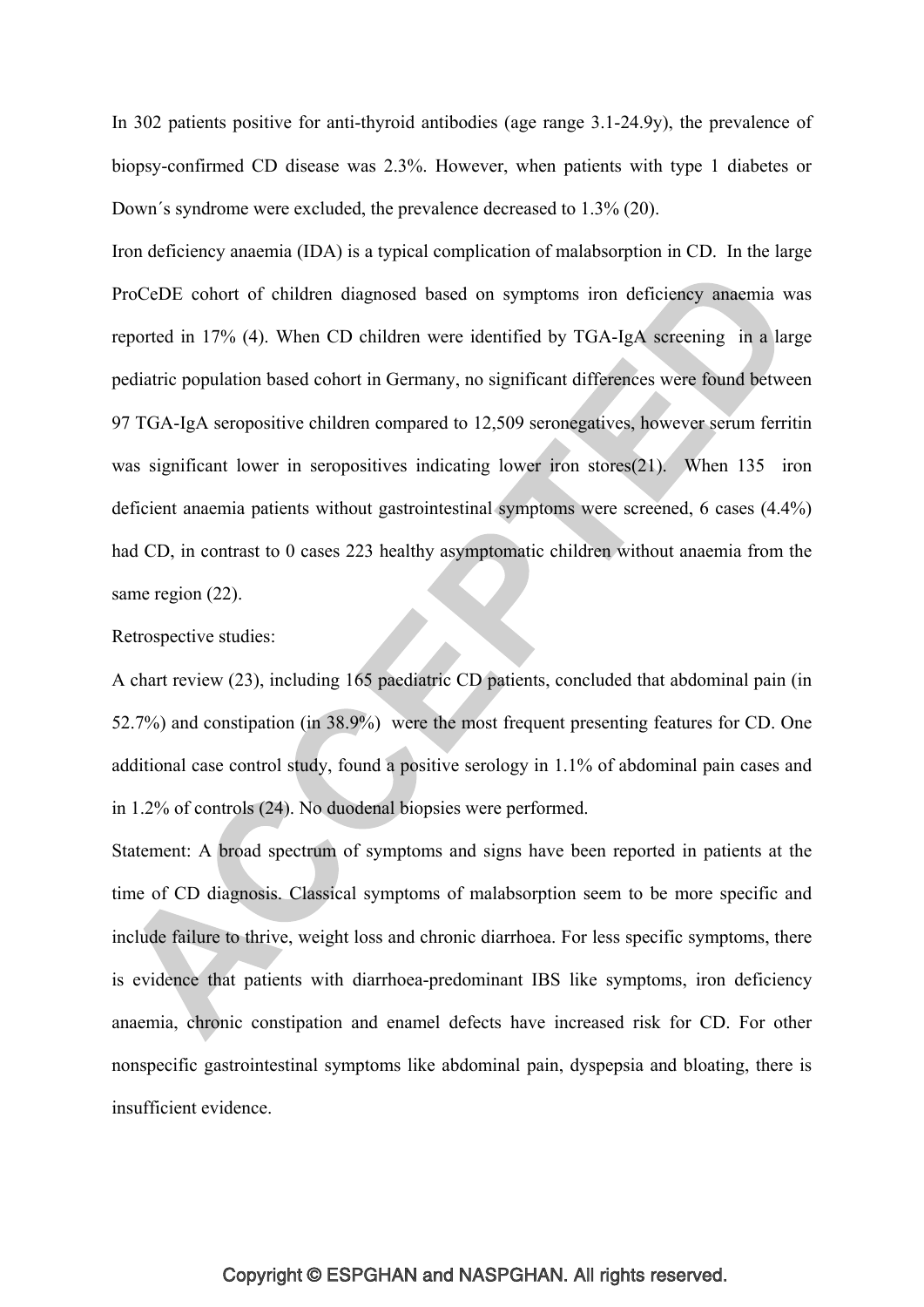Recommendation: We recommend considering testing for CD in children and adolescents with symptoms, signs and conditions shown in Table 2 [↑]. Voting:

Statement and Recommendation: Agree: 18 Disagree: 0 Abstain: 0

### *HLA Aspects*

**Question 2:** What will HLA-DQ2 and DQ8 determination add to the diagnostic certainty of CD-diagnosis?

ESPGHAN 2012 recommendations for a no-biopsy approach included testing for HLA-DQ2 and DQ8 in individuals with very high TGA-IgA titres and EMA–IgA positivity, often described as a ''triple test'' (TGA/ EMA and DQ) in several publications. However, this term may imply that all three tests can be performed from one blood sample, which does not conform to the guidelines. The recommendation presumed that DQ typing) added further accuracy to the diagnosis, given that this is unlikely among DQ2/DQ8 negative individuals. However, HLA testing is not universally available and quite costly in some countries, and if it does not improve the no-biopsy diagnosis it should be omitted. In an Australasian coeliac population (n=356), 99.6% were DQ2/DQ8 positive (25) and the production of TGA-IgA and/or EMA was shown to be HLA-DQ dependent. It may be concluded that the higher percentage of HLA DQ2/DQ8 negative CD patients (up to 5 %) in earlier publications had several causes, with one of the being the HLA testing method. SNP-based tests are cheap to perform and recognize the common variants (DQ2.5, DQ8, DQ2.2, DQ7.5), while in depth allele typing is required to identify rare variant alleles. Therefore the accuracy to exclude CD by HLA testing still depends on the method used. Other causes for so called "HLA DQ2/DQ8 negative CD patients" are the inclusion of a more heterogeneous group of patients with CD-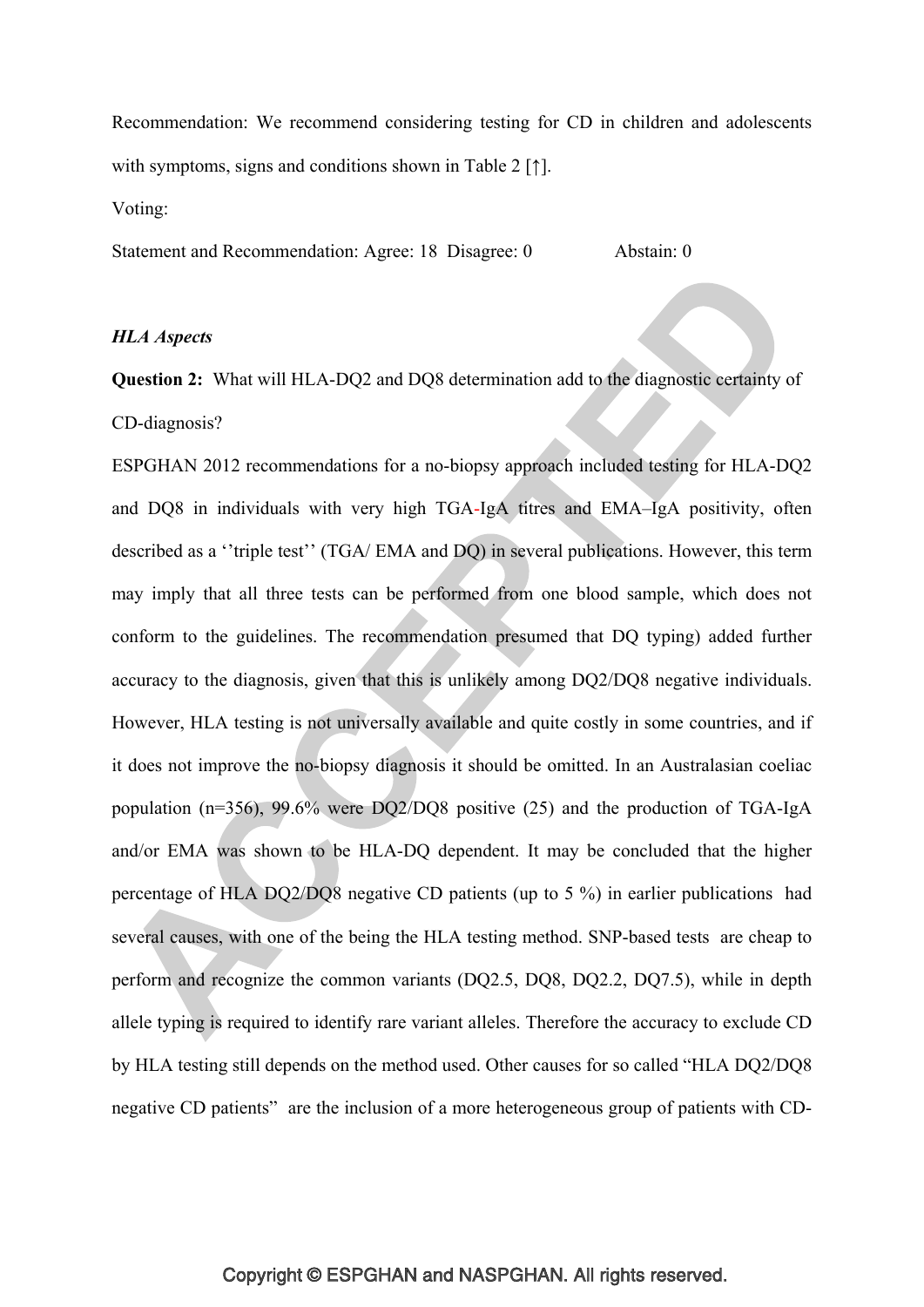compatible symptoms, and in some cases false positive histopathology considering an interobserver-variability of 5-7% regarding CD diagnosis (see Question 8 below).

A QUADAS-2 analysis was performed based on 8 papers (Table S2, Supplemental Digital Content, http://links.lww.com/MPG/B719) and the evidence for the value of HLA-testing as a criterion of the no-biopsy approach was graded (Table S12, Supplemental Digital Content, http://links.lww.com/MPG/B719).

### Prospective studies:

Two prospective studies were of high quality in relation to this question (4, 5). Werkstetter et al (4) analysed 645 paediatric patients with positive TGA-IgA and biopsy proven CD where high TGA-IgA titres (>10xULN), positive EMA and Marsh 2 or 3 lesions were found in 399 patients, compatible with the no-biopsy strategy. All 399 were positive for DQ2 and/or DQ8 and it was concluded that HLA typing did not add to the certainty of CD diagnosis in these patients. Wolf et al. (5) reported 409 CD patients with TGA-IgA titres higher than 10XULN, positive EMA and biopsy proven CD. HLA testing was available in 227 and all typed positive for HLA-DQ2 or DQ8.

In another study (26), 82 CD patients had villous atrophy, 81 were positive for HLA-DQ2/DQ8 (98.8%) and for TGA and/or EMA. The single case negative for both genetics and serology tests was later found to have non-coeliac enteropathy.

In a Finnish study (27) including relatives of CD patients, all 114 with biopsy-proven CD and TGA-IgA and EMA-IgA positivity had a celiac-type HLA. In a screening study in 7208 12 year olds in Sweden (28), 153 children had biopsy-proven CD, and all were HLA-DQ2 and/or DQ8 positive.

### Retrospective studies:

Of the three retrospective studies (29-31), one(29) reported 401 DQ2 and/or DQ8-positive (99%) patients among 405 with a TGA-IgA titre ≥10xULN. One center had previously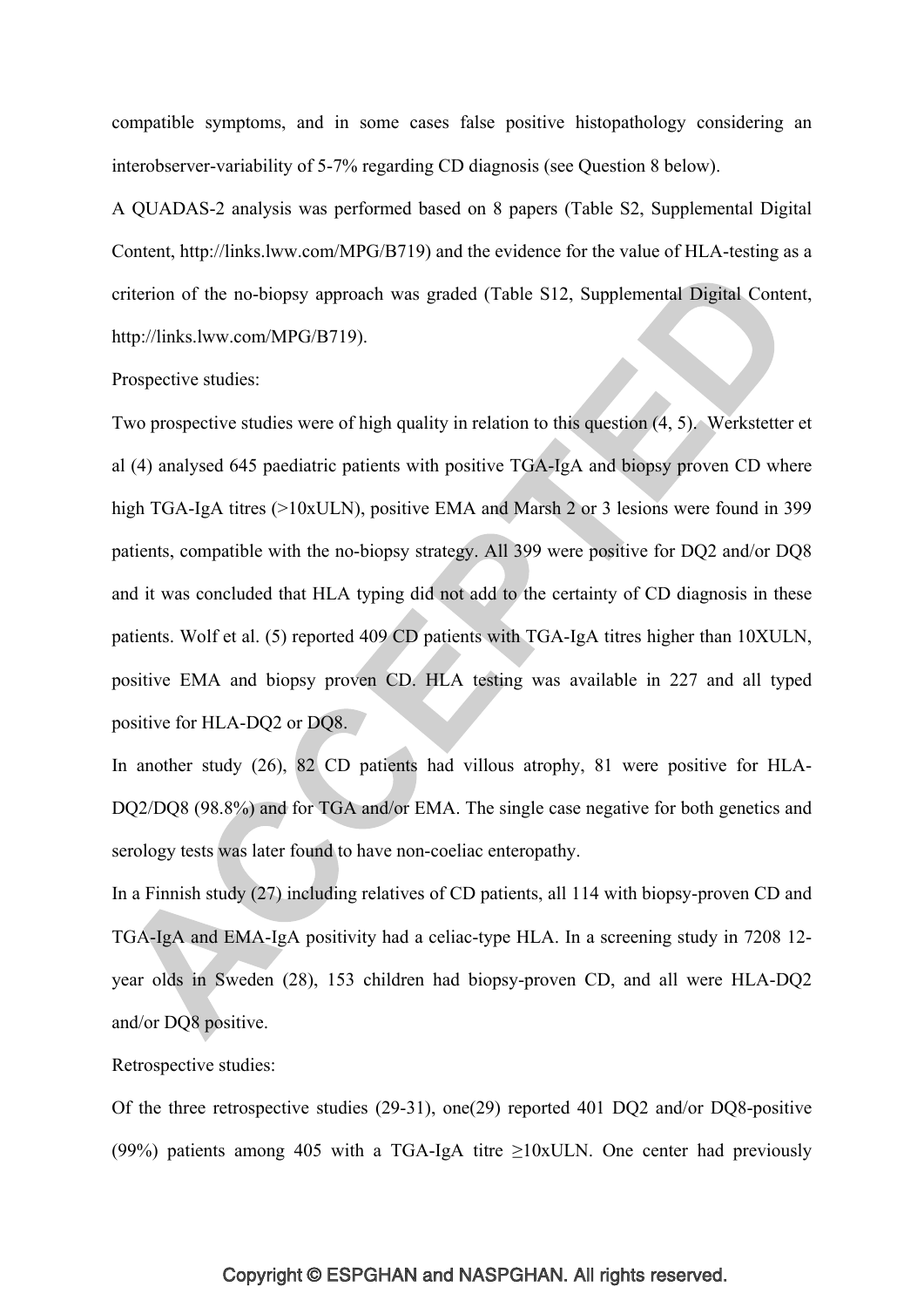reported all cases undergoing duodenal biopsy due to suspicion of CD(31). Of 150 with complete data, 116 were positive for TGA-IgA, EMA and HLA and were all diagnosed with CD. Four patients (2.7%) were initially considered to have neither DQ2 nor DQ8 heterodimers, but were heterozygous for \*0202 HLA-DQB1 allele, so actually all carried a permissibility gene. In a further multicentre study, 368 of 749 CD cases were genotyped, with 98.1% positive for DQ2/DQ8 and 1.9% negative for those haplotypes(30).

Statement: HLA- typing does not add to the certainty of the diagnosis if the other criteria for CD diagnosis are fulfilled. Testing for HLA DQ2 and DQ8 may be useful in other circumstances. If no risk alleles are found, CD is unlikely.

Recommendation: We recommend that HLA typing is not required in patients with positive TGA-IgA, if they qualify for CD diagnosis with biopsies or if they have high serum TGA-IgA  $(\geq 10xULN)$  and EMA-IgA positivity. If a patient tests negative for HLA DQ2 and DQ8, the risk of CD is very low, while a positive result does not confirm the diagnosis[↑↑] .

Voting:

| Statement: Agree: 17                  | Disagree: 0 | Abstain: 1 |
|---------------------------------------|-------------|------------|
| Recommendation: Agree: 15 Disagree: 2 |             | Abstain: 1 |

### *Antibodies*

# **Question 3: Does the algorithm proposed to avoid biopsies in symptomatic patients work in asymptomatic subjects?**

11 Papers were considered suitable and underwent QUADAS-2 analysis (Table S3 and S13, Supplemental Digital Content, http://links.lww.com/MPG/B719). However, even in these selected papers, limitations were present, since different populations with diverse study designs, reference standards and varying sample size and assays applied. In addition to the data presented in the publications, the original data of the asymptomatic children were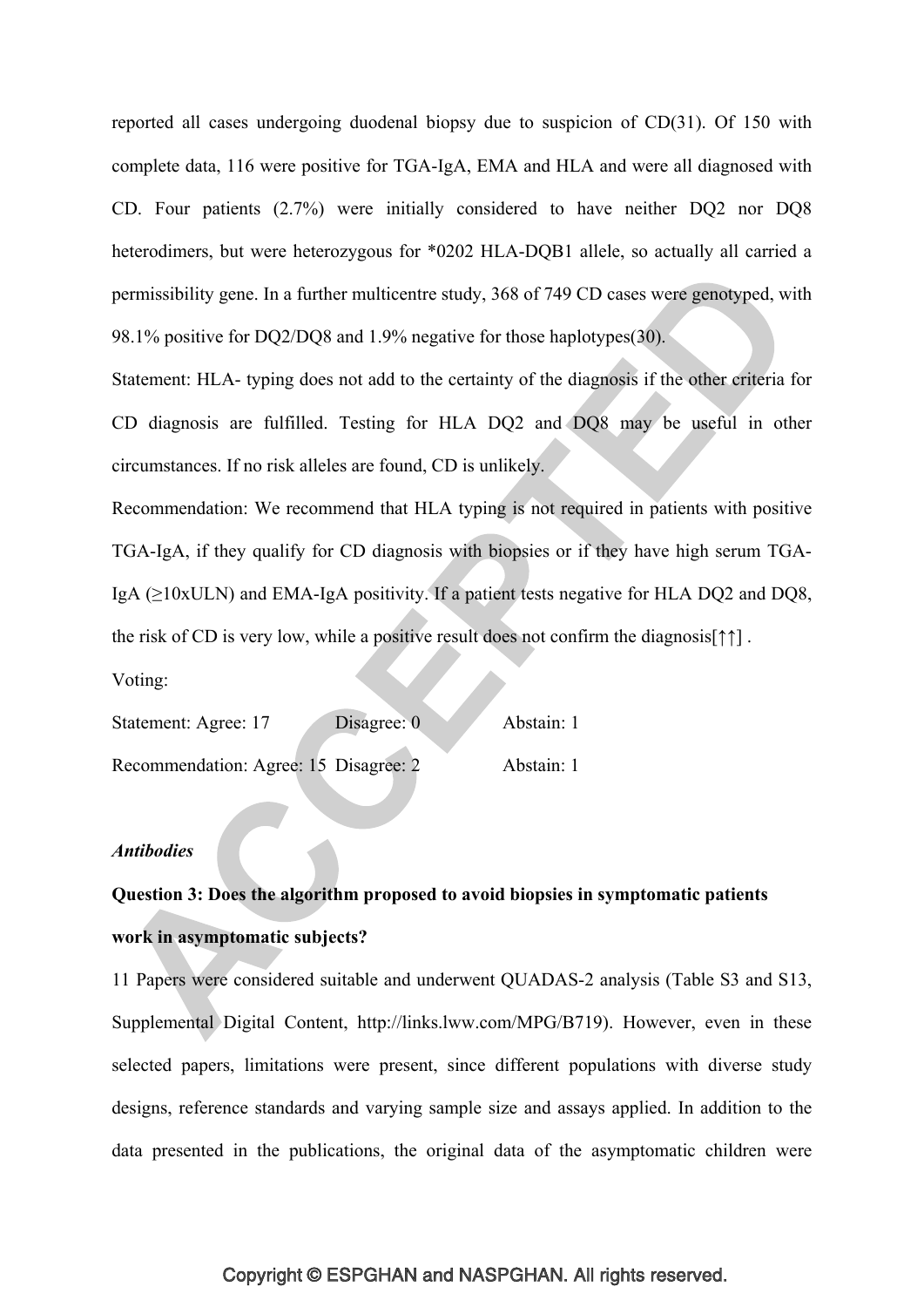included from four of six prospective studies (4, 5, 32, 33) . The majority of asymptomatic individuals were screened because they belonged to at risk groups. Three of the six prospective studies concerned patients suspected for CD (4, 5, 34), whereas the other three were birth cohorts with genetic susceptibility for CD (HLA-DQ2/DQ8 positive) (32, 33, 35). The two cross-sectional studies were mass-screening studies in the general population, not seeking medical attention for any complaint or risk (36, 37). The three retrospective studies included patients who were at risk of CD (29, 38, 39). Since studies with a large number of CD cases with coexisting type 1 diabetes have not been included in our literature search, this specific group of patients has not been addressed in this question.

In an analysis of data from 555 asymptomatic children with TGA-IgA titres  $\geq 10x$  ULN (Table S21), 552 had diagnostic small bowel biopsies, with 520 (94.2%) having Marsh class 2 or 3 duodenal lesion. The Forest plot (Fig. 1) shows a considerable variation with PPV from as low as 0.69, therefore pooling of results is statistically not appropriate. The three studies with the smallest sample size had the lowest PPV, whereas the rest had values above 0.90, but with 95% confidence intervals including values down to 0.79. The outcome is further described in the supplementary material (S21, Supplemental Digital Content, http://links.lww.com/MPG/B719).

Statement: Recent studies suggest that the no-biopsy approach to diagnose CD can be applied in asymptomatic children. However, in asymptomatic children the PPV of high TGA-IgA≥10xULN may be lower than in symptomatic children, which needs to be considered during the decision making process.

Recommendation: We give a conditional recommendation that, taking available evidence into account, CD can be diagnosed without duodenal biopsies in asymptomatic children, using the same criteria as in patients with symptoms. We recommend that the decision whether or not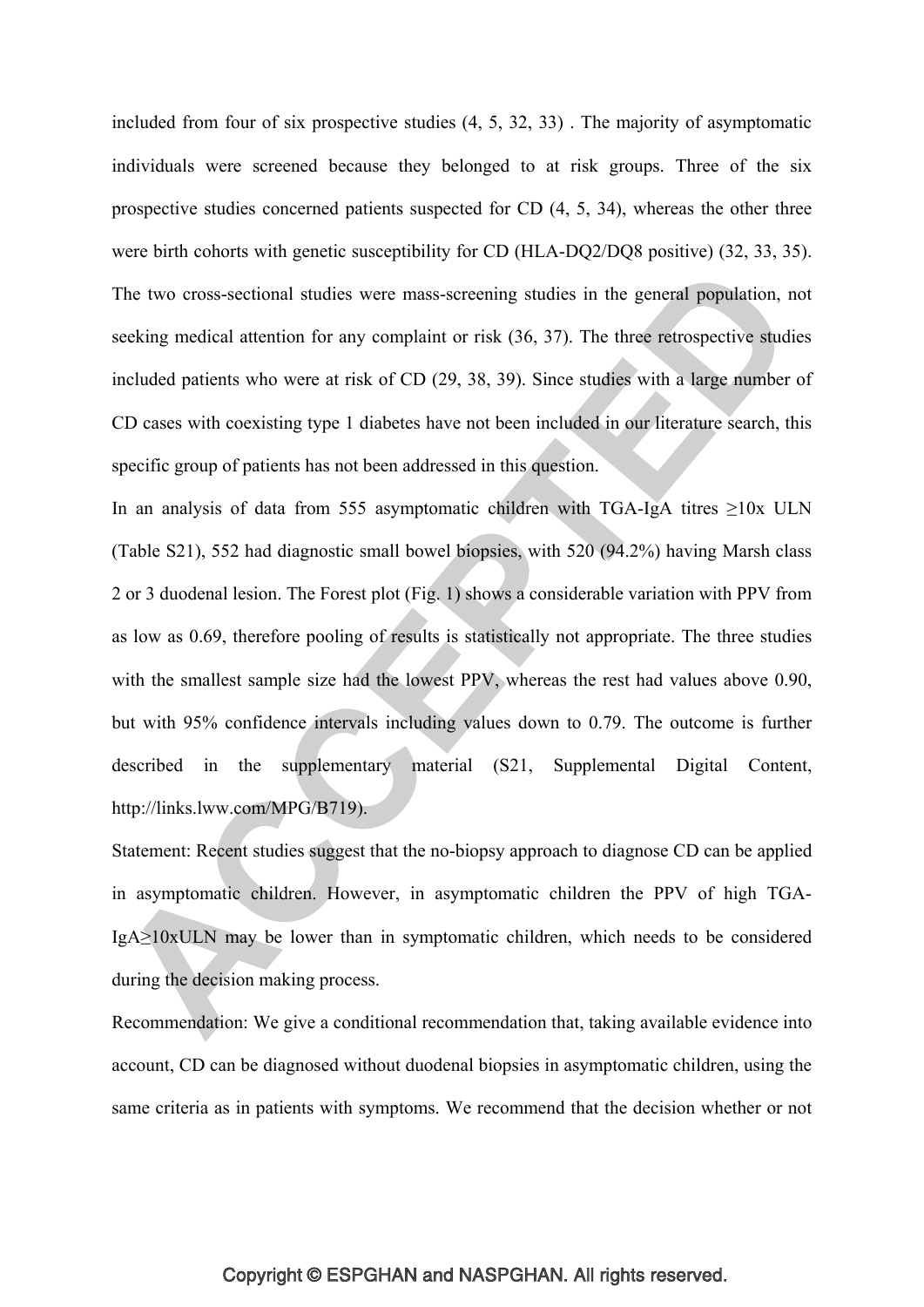to perform diagnostic duodenal biopsies should be made during a shared decision making process together with the parent(s) and, if appropriate, with the child  $[\uparrow]$ .

Voting:

| Statement:      | Agree: 16 | Disagree: 2 | Abstain: 0 |
|-----------------|-----------|-------------|------------|
| Recommendation: | Agree: 14 | Disagree: 3 | Abstain: 1 |

### **Question 4: Which serological test is the most appropriate to diagnose CD?**

18 Papers were selected for a detailed QUADAS-2 analysis (Table S4, Supplemental Digital Content, http://links.lww.com/MPG/B719), along with 5 prospective and 13 retrospective studies. Three tests were thoroughly evaluated: TGA-IgA, DGP-IgG and EMA-IgA. Prospective studies:

The prospective studies (5, 40-43) were in general large ones with a low risk of bias and of high quality (Table S14, Supplemental Digital Content, http://links.lww.com/MPG/B719). The largest study (5) found EMA-IgA to have excellent accuracy. Three out of five recent papers showed surprisingly low specificity for EMA-IgA (41, 42, 44), with two of them coming from the same center. As the three papers provided insufficient information about the technical aspects of serology and histology assessment with an allowed time gap up to 6 months between serology and biopsies (allowing time for the effect of gluten-restriction prior to biopsies), it was not possible to decipher the reasons for the discrepant results.

Retrospective studies:

The retrospective studies had higher degrees of bias, in particular as to patient selection, and were judged to be of lower quality. Overall, the Forest plot for TGA-IgA, DGP-IgG and EMA-IgA (Fig. 2) showed considerable heterogeneity.

A bivariate binomial meta-regression meta-analysis disclosed similar accuracies for the three antibody species (Fig. S2, Supplemental Digital Content, http://links.lww.com/MPG/B719)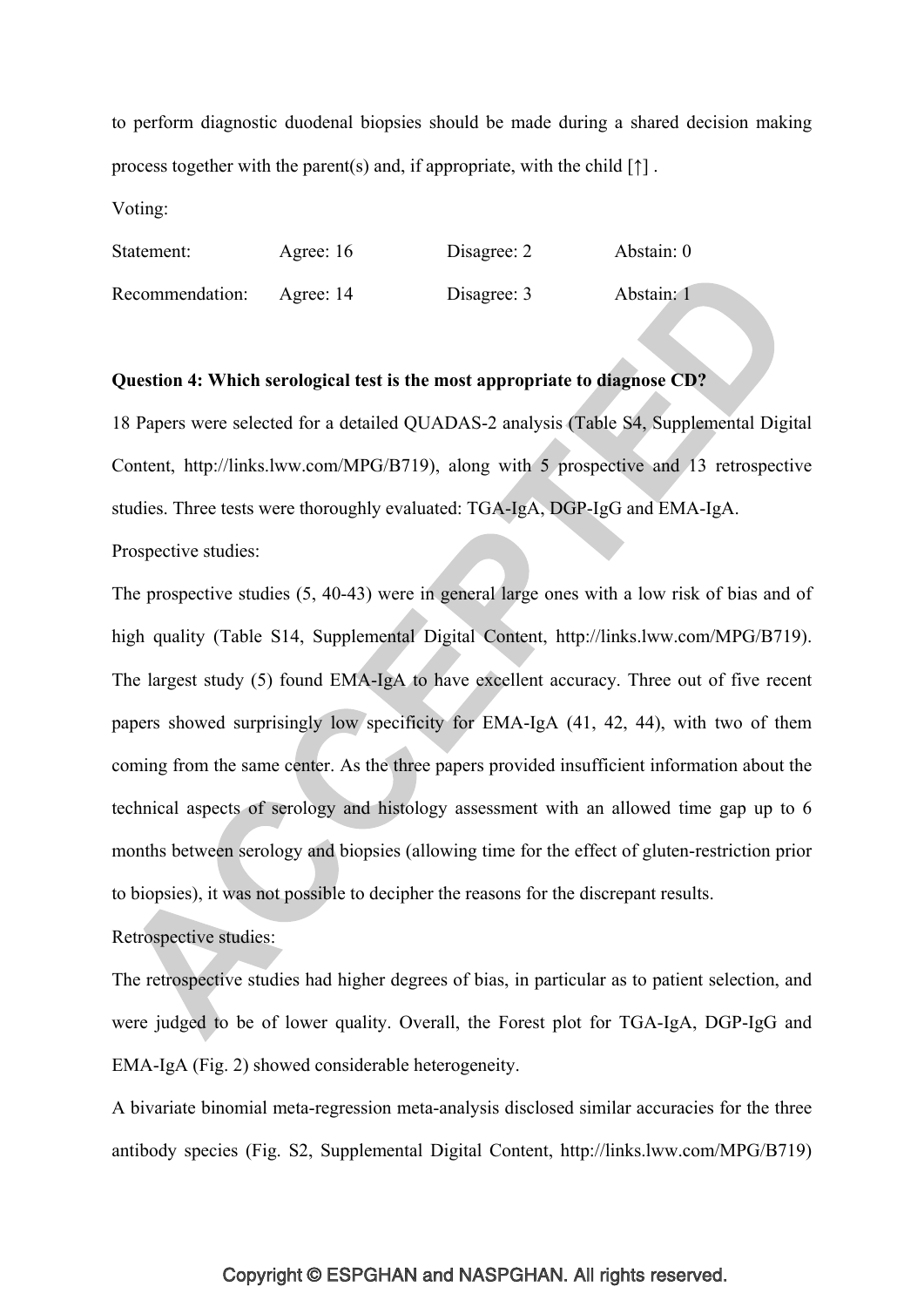that showed overall significant differences between the tests for both sensitivity ( $P = 0.005$ ) and specificity ( $P = 0.016$ ), with summary ROC curves showing summary points and 95% confidence intervals for TGA-IgA, DGP-IgG and EMA (Fig. S2, Supplemental Digital Content, http://links.lww.com/MPG/B719). The highest value obtained was for EMA that had the highest sensitivity but TG2-IgA had the highest specificity and Youden's J statistic. Statement: The three specific coeliac antibodies (TGA-IgA, EMA-IgA, DGP-IgG) show different performance. TGA-IgA scored highest by a comparison of assay accuracy and is therefore regarded as the most appropriate primary test for CD in the diagnostic work up of children with suspected CD.

Recommendation: We recommend that in subjects with normal serum IgA values for age, TGA-IgA should be used as the initial test regardless of age[↑↑] .

Voting:

| Statement:      | Agree: 17         | Disagree: $0$ | Abstain: 1 |
|-----------------|-------------------|---------------|------------|
| Recommendation: | Agree: $17^\circ$ | Disagree: 0   | Abstain: 1 |

## **Question 5: Should more than one serological test be used and, if so, what should be the sequence of testing?**

We searched the literature to find whether any combination of tests (either two separate tests or a blended test kit for both IgA and IgG detection) is better for initial testing than TGA-IgA plus total IgA. Evidence from studies restricted to young children below 2 or 3 years of age was downgraded, if the diagnosis of CD in cases with negative autoantibodies was not confirmed by a gluten challenge, as recommended in the current guidelines. Of 107 studies identified, 10 were of sufficient quality to be considered for the final analysis (Table S5 and Table S15, Supplemental Digital Content, http://links.lww.com/MPG/B719), and further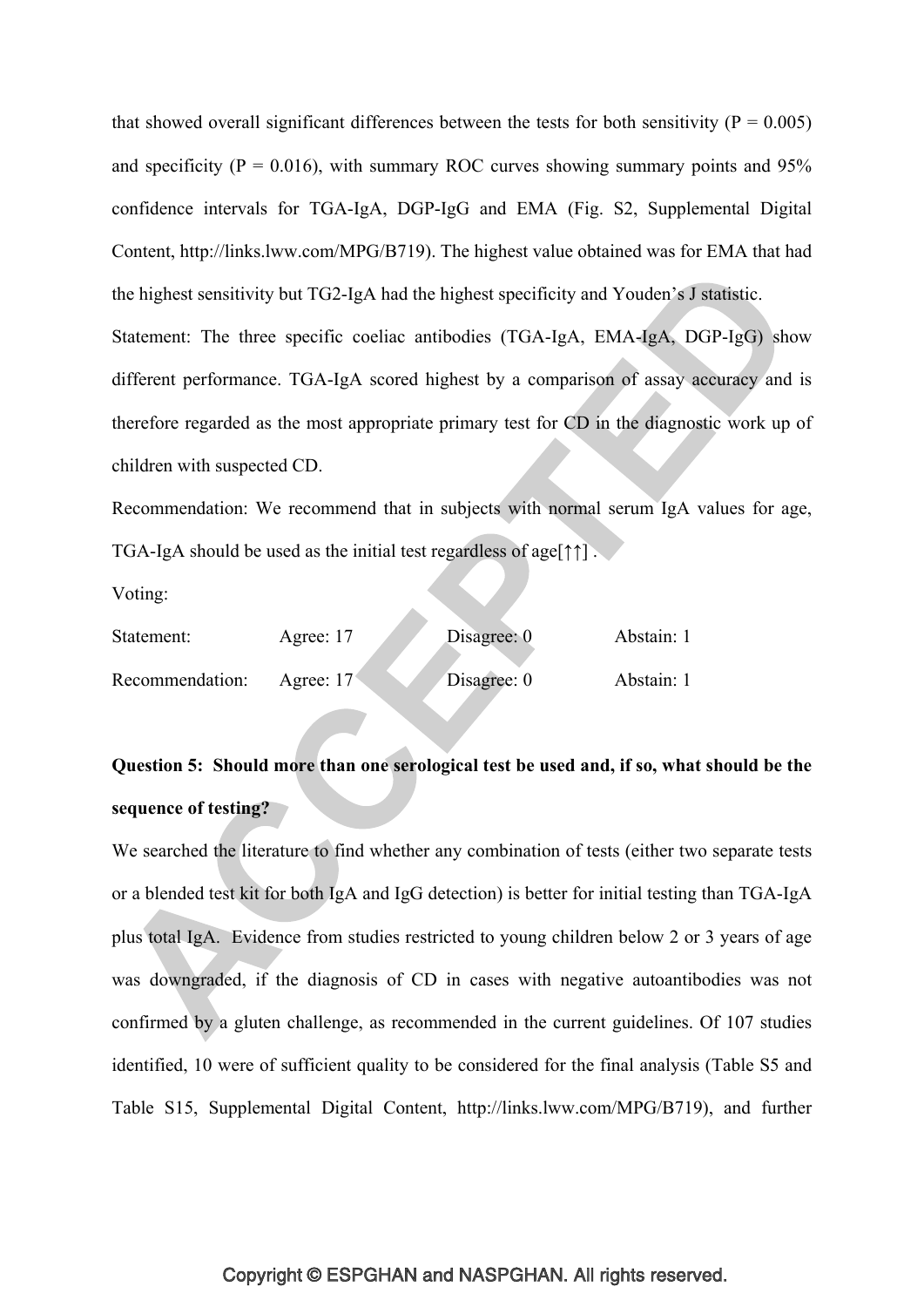described in more detail (supplementary material S22, Supplemental Digital Content, http://links.lww.com/MPG/B719).

Prospective studies:

TGA-IgA plus DGP-IgG with or without DGP-IgA: The only unbiased prospective study was performed in adults (45), in which 2297 unselected adults were screened with TGA-IgA, DGP-IgG and DGP-IgA. A total of 56 were positive on at least one antibody test and duodenal biopsies were performed in 40. Of 8 biopsy confirmed CD cases, 7 were positive for TGA-IgA, 5 for DGP-IgG and 5 for DGPIgA, with 4 positive in all 3 tests. False positive results were found in 2 for TGA-IgA, in 5 for DGP-IgG and in 28 for DGP-IgA. In order to find the only CD-case with negative TGA-IgA, almost 2300 tests for DGP-IgG had to be performed plus 4 unneeded endoscopies. Wolf et al (5) prospectively included children below 18 years of age, referred because of either a positive serology for CD and /or symptoms. A total of 898 children were centrally tested for total IgA, TGA-IgA, DGP-IgG and EMA-IgA. When TGA-IgA plus total IgA was compared with TGA-IgA and DGP-IgG (TGA-DGP procedure) for initial testing, 592 were diagnosed with CD, 245 as no CD and 24 had no final diagnosis. The TGA-DGP procedure detected 6 additional CD patients, 5 of which were also negative for EMA IgA, while the remaining child was positive for EMA-IgG and TGA-IgG. The TGA-DGP compared to the TG2-IgA procedure resulted in 16 unnecessary endoscopies (negative TGA-IgA but false positive DGP).

TGA-IgA plus total IgA and AGA-IgA: Vriezinga et al (32) reported a European multicentre placebo controlled intervention trial in infants at genetic risk for CD (all HLA DQ2 or DQ8 positive). Participants were regularly tested from age 4 months for TGA-IgA and AGA-IgA, and with an IgG based test in case of low total IgA. Biopsies were offered to those with a) persistent positive TGA-IgA levels, b) high or increasing AGA-IgA and c) symptoms strongly suggesting CD regardless of serology results. All IgA competent children with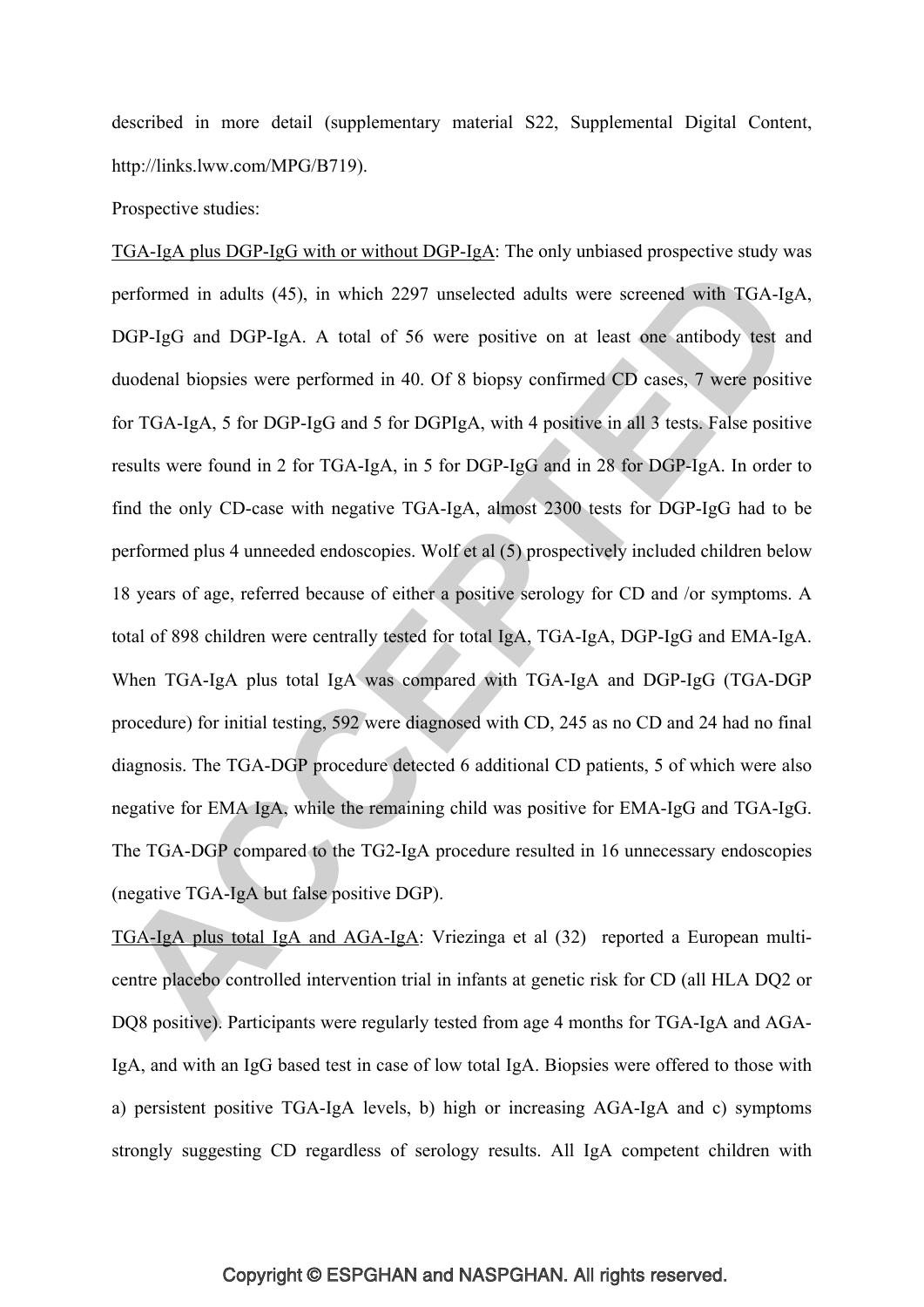biopsy proven CD were positive for TGA-IgA, whilst all 17 TGA-IgA negative children biopsied, based on symptoms or AGA-IgA positive results, had either a normal mucosa or a transient enteropathy. Transient positivity of AGA-IgA occurred in a third of infants randomized to early gluten exposure and was not predictive for later CD.

Retrospective studies:

TGA-IgA plus DGP-IgG with or without DGP-IgA: Of 5 retrospective studies, 4 were performed in young children only (42, 46-48), whilst one included children and adults ((49). A further description is included in the supplementary material (S22, Supplemental Digital Content, http://links.lww.com/MPG/B719). However, these studies have major limitations: the biopsy rate of patients with a positive test result in either TGA-IgA or DPG was low, there was no reference pathologist and no gluten challenge in children below 2 years of age with villous atrophy but negative auto-antibodies. In summary, these studies do not support to add DGP to TGA-IgA testing for initial screening.

TGA-IgA plus TGA-IgG: Of 2911 persons (age range  $1 - 80$  years) with a positive coeliac serology during a 17-year period, 233 individuals with an isolated positivity for TGA-IgG were identified (50). Biopsies were performed in 178/233 (78%), with a normal histology in 160 (90%), Marsh 1 in 9 (4.5 %), villous atrophy due to other diagnosis than CD in 3 (1.5%) and the remaining 6 patients (3%) having histopathology as CD. The authors concluded that TGA-IgG did not add to the accuracy.

TGA-IgA plus total IgA and AGA-IgA: One study (46) evaluated whether AGA-IgA testing in addition to TGA-IgA testing improves case finding in children below 2 years of age. Of 4122 children tested, 312 (8%) where TGA-IgA or EMA positive, whilst 85 were only AGA-IgA positive. Clinical data was available in 62 and duodenal biopsy results in 33 of them, leading to CD in 5 children. The remaining 57 children with isolated AGA positivity, including 4 with villous lesions, received a diagnosis other than CD.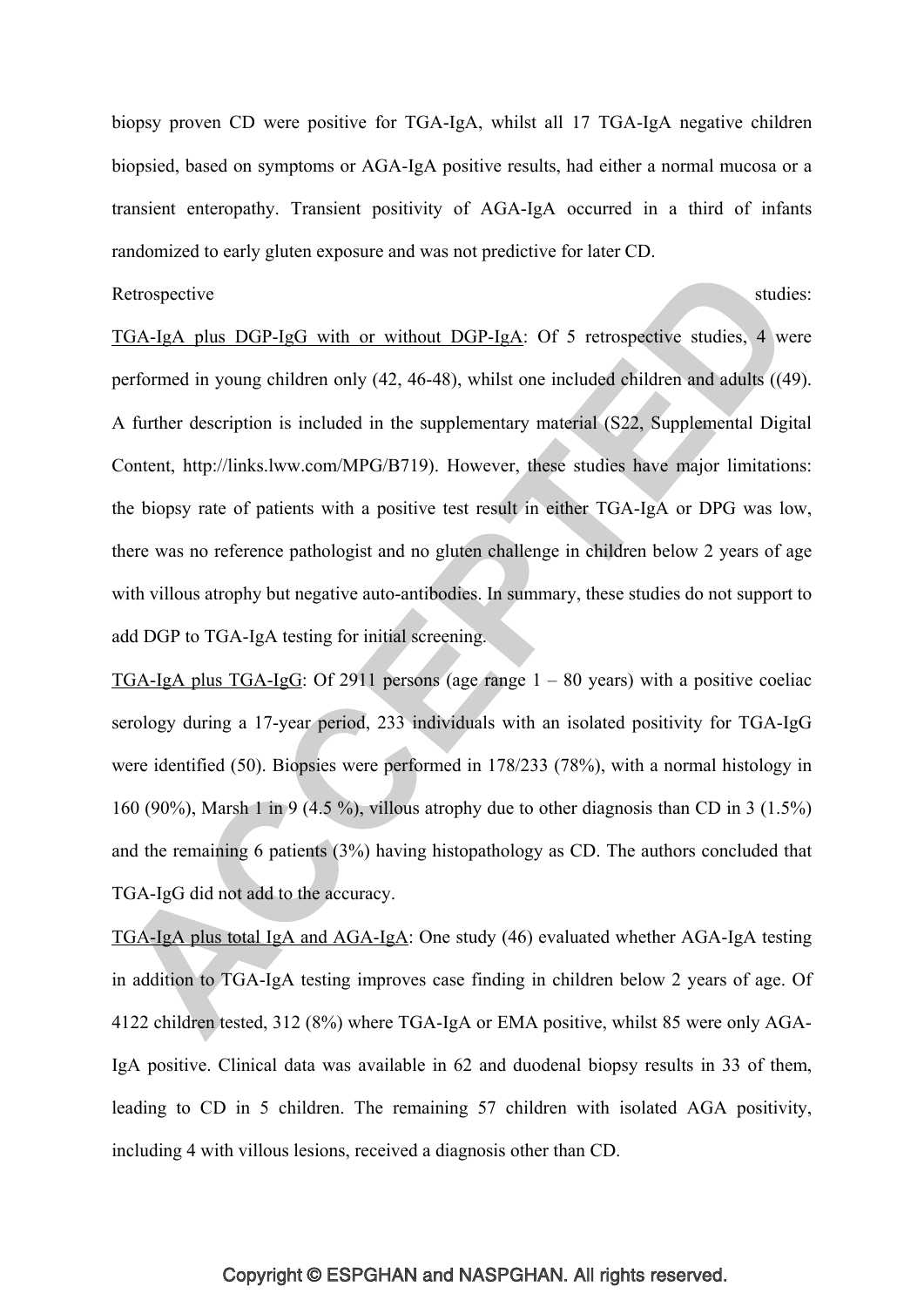Statement: Current evidence indicates that adding DGP-IgG, DGP-IgA or AGA-IgA testing to TGA-IgA testing seldom improves sensitivity after excluding patients with low total IgA. Specificity markedly decreases, especially in children below 4 years of age, in which isolated DGP or AGA positivity is a common transient phenomenon.

Recommendation: We recommend testing for total IgA and TGA-IgA as initial screening in children with suspected CD. In patients with low total IgA concentrations, an IgG-based test (DGP, EMA or TGA) should be performed as a second step. Testing for EMA, DGP or AGA antibodies (IgG and IgA) as initial screening in clinical practice is not recommended [↑↑] . Voting:

Statement and Recommendation: Agree: 18 Disagree: 0 Abstain: 0

# **Question 6: At which cut-off for TGA-IgA (ULNx10, x7, x5) may a diagnosis of CD safely be done (positive predictive value > 95 %) with omission of biopsies?**

Higher serum levels of TGA-IgA are strongly associated with higher degree of villous atrophy if TGA-IgA is measured by a calibration curve-based immunoassay. ESPGHAN 2012 guidelines(1) suggested that the no-biopsy approach can be considered when TGA-IgA values  $\geq$ 10xULN but this guideline evaluates the evidence for  $\geq$ 10xULN and possibly lower cut-offs to predict Marsh 2-3 lesions and CD.

A search yielded 44 studies where PPV of high TGA-IgA levels were compared with the histological outcome. Of these, only 36 utilised antibody tests suitable for calculating multiples of ULN. After narrowing the scope to those paediatric studies, where exact numbers of true positives and false positives could be extracted, 19 retrospective (29, 31, 38-40, 42, 43, 46, 51-60) +ref. 94 and 3 prospective studies (4, 5, 41) remained for QUADAS-2 and further analysis (Table S6 and Table S16, Supplemental Digital Content, http://links.lww.com/MPG/B719). These 49 datasets comprised 9 conventional ELISA assays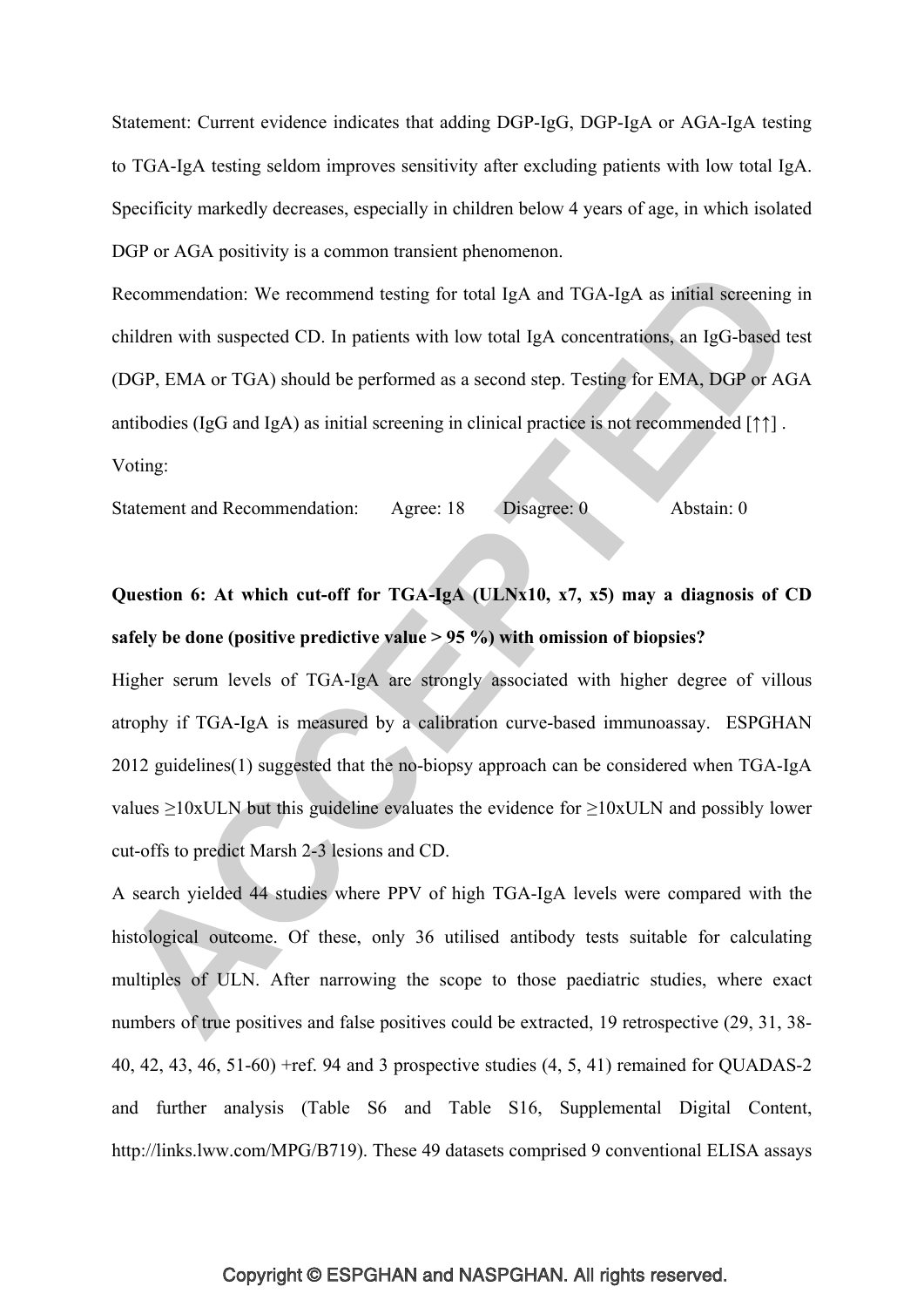(Biosystems, DiaSorin, Euroimmun, Eurospital, Immco, Inova, Orgentec, Phadia, R-Biopharm), two fluorescent immunoassays (Phadia) and two chemiluminescence tests (Immulite, Inova).

From the 30 datasets evaluating the TGA IgA cut-off at  $\geq$ 10xULN, 28 reported >95% PPV and 21 reported >99% PPV (Fi. 3). The PPVs were higher in studies where both Marsh 2 and 3 were accepted as CD (all >97% PPV) compared to studies which required strictly Marsh 3 for CD diagnosis. At cut-off levels 5-7.5xULN PPV values varied between 92.3% and 100%, still 4/7 datasets showing PPV >99%. At cut-off levels 2-4xULN PPV values varied between 86 and 100%, again with 4/7 datasets still showing PPV>99% (Fig. 3). The study of Werkstetter et al (4), included 8 TGA-IgA assays in the central head to head analysis which showed a PPV of 99% even at lower cut-offs than 10xULN (presented only as graphs), but the same study also demonstrated high inter-test and inter-laboratory variability at these lower ranges. Notably, in local laboratories, a PPV>99% was only reached at 10xULN. At the cut-off levels between 3-10xULN, the test kit and the diagnostic approach (Marsh 3 only or Marsh 2-3 as CD) influenced the clinical outcome. In most retrospective studies, no reference pathologists were involved and the histology evaluation was not blinded. Interestingly, all three prospective studies providing a blinded reference pathologist yielded excellent PPV values (100%, 99.1% and 98.9%) suggesting that high TGA IgA levels strongly support the CD diagnosis and discrepant results are more likely due to technical difficulties with the histology.

TGA-IgG cut-off levels reliably predicting CD in IgA deficient persons could not be derived from the literature. Therefore, the 10xULN cut-off is not validated for TGA-IgG. Differences in calibrators and slow IgG antibody kinetics warrant special caution with IgA deficient subjects where levels of EMA and TGA-IgG may remain high for several years after starting a gluten-free diet (61).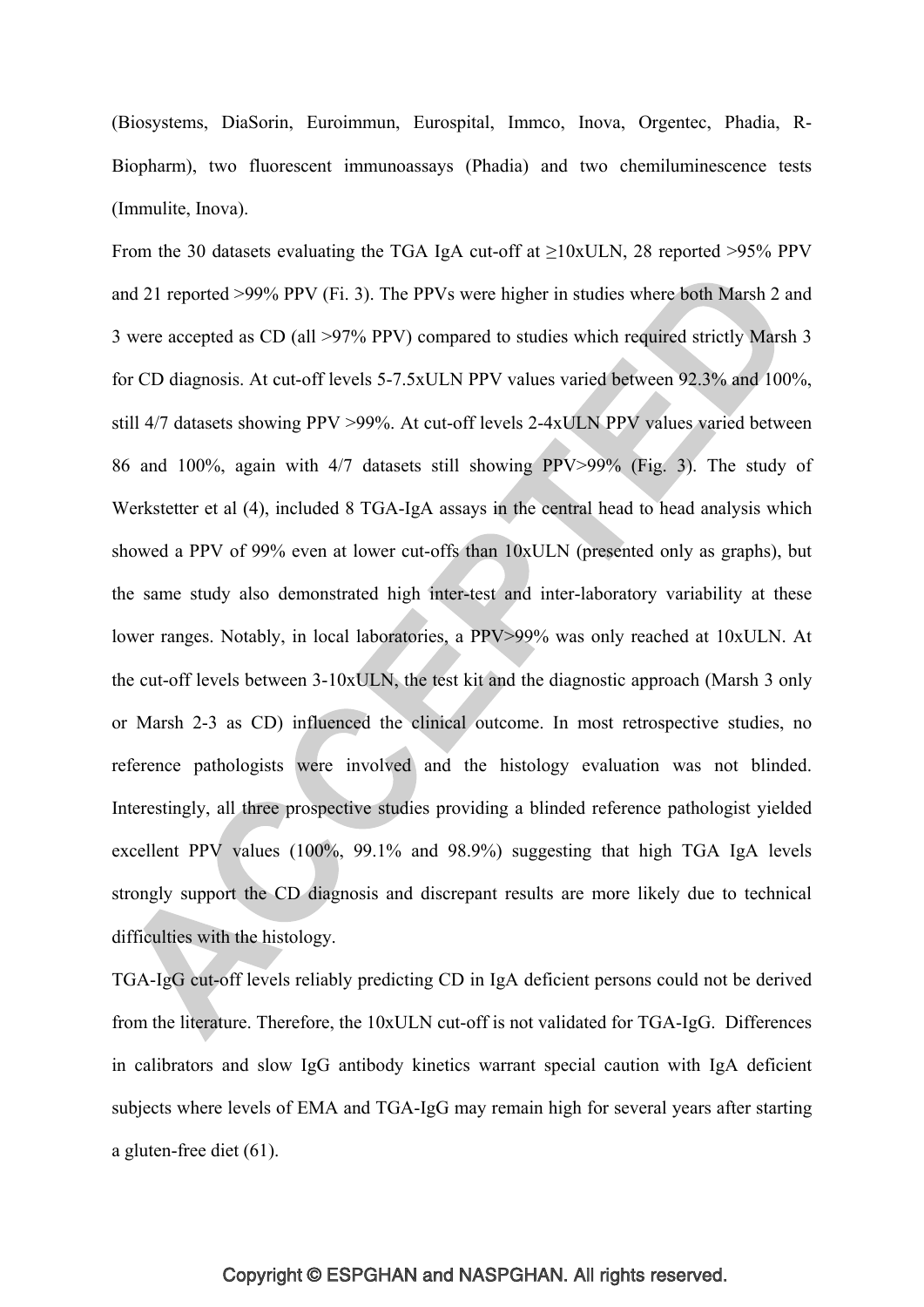Statement: High serum TGA IgA levels  $\geq 10x$ ULN predict enteropathy (Marsh 2/3) and should be used as a criterion for CD diagnosis without biopsies. Due to inter-laboratory and inter-test variability, the reliability of positive TGA IgA levels < 10xULN and that of TGA-IgG are prone to technical error and not sufficient for the no-biopsy approach.

Recommendation: We recommend that for CD diagnosis without biopsies, TGA- IgA serum concentration of at least 10xULN should be obligatory. Only antibody tests with proper calibrator curve-based calculation, and having the 10xULN value within their measurement range, should be used. We recommend against omitting biopsies in IgA deficient cases with positive IgG based serological tests[↑↑].

Voting:

| Statement:      | Agree: 17 | Disagree: 1 | Abstain: 0 |
|-----------------|-----------|-------------|------------|
| Recommendation: | Agree: 17 | Disagree: 1 | Abstain: 0 |

## **Question 7: Is endomysial antibody (EMA-IgA) testing necessary in every case to diagnose CD without biopsy?**

The recommendations for a no-biopsy approach in patients with high TGA-IgA levels rests on a second serum sample taken for EMA-IgA on a separate occasion on a gluten containing diet (62). This consideration aims at avoiding mislabelling of samples or technical errors and confirming coeliac auto-immunity using another test assay with high specificity.

EMAs are directed against the transglutaminase 2 (TG2) antigen present in the anatomical endomysium in a tissue section and the EMA test is based on indirect immunofluorescence performed on primate oesophageal or human umbilical cord substrate. The test is considered positive if a serum dilution of 1:5 or higher gives a visible binding pattern. However, the EMA-IgA test performance depends on a subjective interpretation of the results which may be critical at low titers. The inter-lab variability of EMA titers is highly depending on lab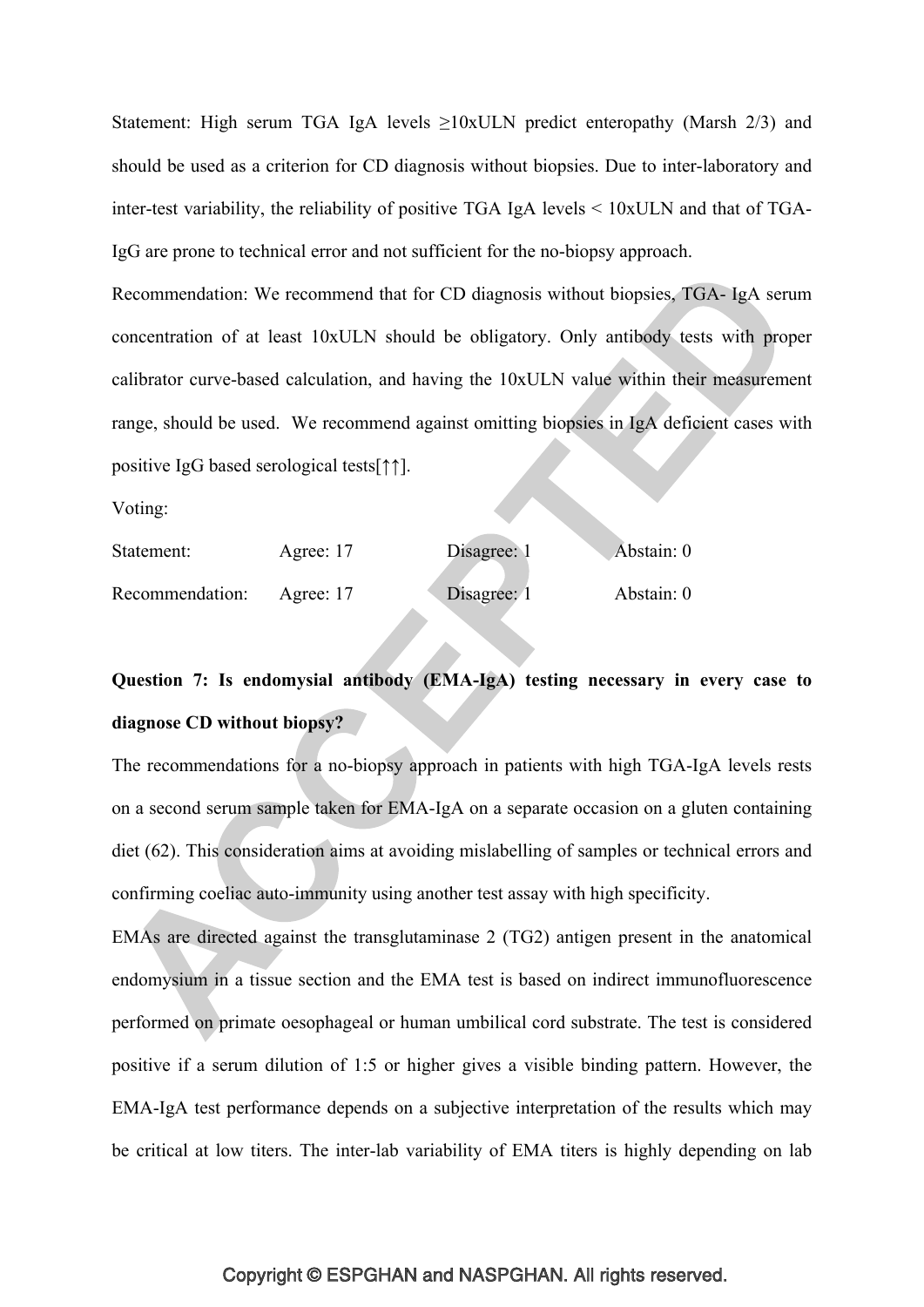condition. In addition the test is more time-consuming and expensive than measurement of TGA-IgA. Ten studies were identified for QUADAS2 analysis (Table S7, Supplemental Digital Content, http://links.lww.com/MPG/B719) and further evaluation (Table S17, Supplemental Digital Content, http://links.lww.com/MPG/B719).

Prospective studies:

In three prospective studies, a total of 1,788 symptomatic children were included of whom1357 had a final diagnosis of CD, (4, 5, 41) (Table S17, Supplemental Digital Content, http://links.lww.com/MPG/B719). In total, 895 out of 1357 had TGA-IgA levels of  $\geq$ 10xULN qualifying for the no-biopsy approach, four of which had a negative EMA; one of these four had a final diagnosis of no CD and three remained unclear. Thus, 1-4/895 patients qualifying for the no-biopsy approach (symptoms  $+$  TGA-IgA  $\geq$ 10xULN) need to be tested with EMA-IgA to find one case with a final diagnosis of no CD. This yields a "number needed to test" of 224-895 to identify a non-CD case among those with  $TGA-IGA \ge 10xULN$ .

In the study by Wolf  $(6)$ , five patients considered not to have CD  $(n=2)$  or unclear diagnosis (n=3) out of 405 patients with TGA-IgA≥10x ULN also had a positive EMA-IgA. Four out of five had <10x ULN for TGA-IgA at the first sample assayed locally, suggesting transient high levels and a need for two separate samples to apply the no-biopsy criteria, or alternatively uncertain histology. In the study by Werkstetter(4), four cases regarded as possible false positives also had TGA-IgA<10x ULN or were negative in the second sample. The studies have not formally assessed whether a second TGA-IgA test could serve as an alternative approach to cater for the possibility of transient increases or technical errors. Retrospective studies:

Seven retrospective studies did not report symptoms ((31, 38, 43, 44, 56, 63, 64). Only one of these presented stratified tables in categories of TGA-IgA levels and with EMA-IgA for the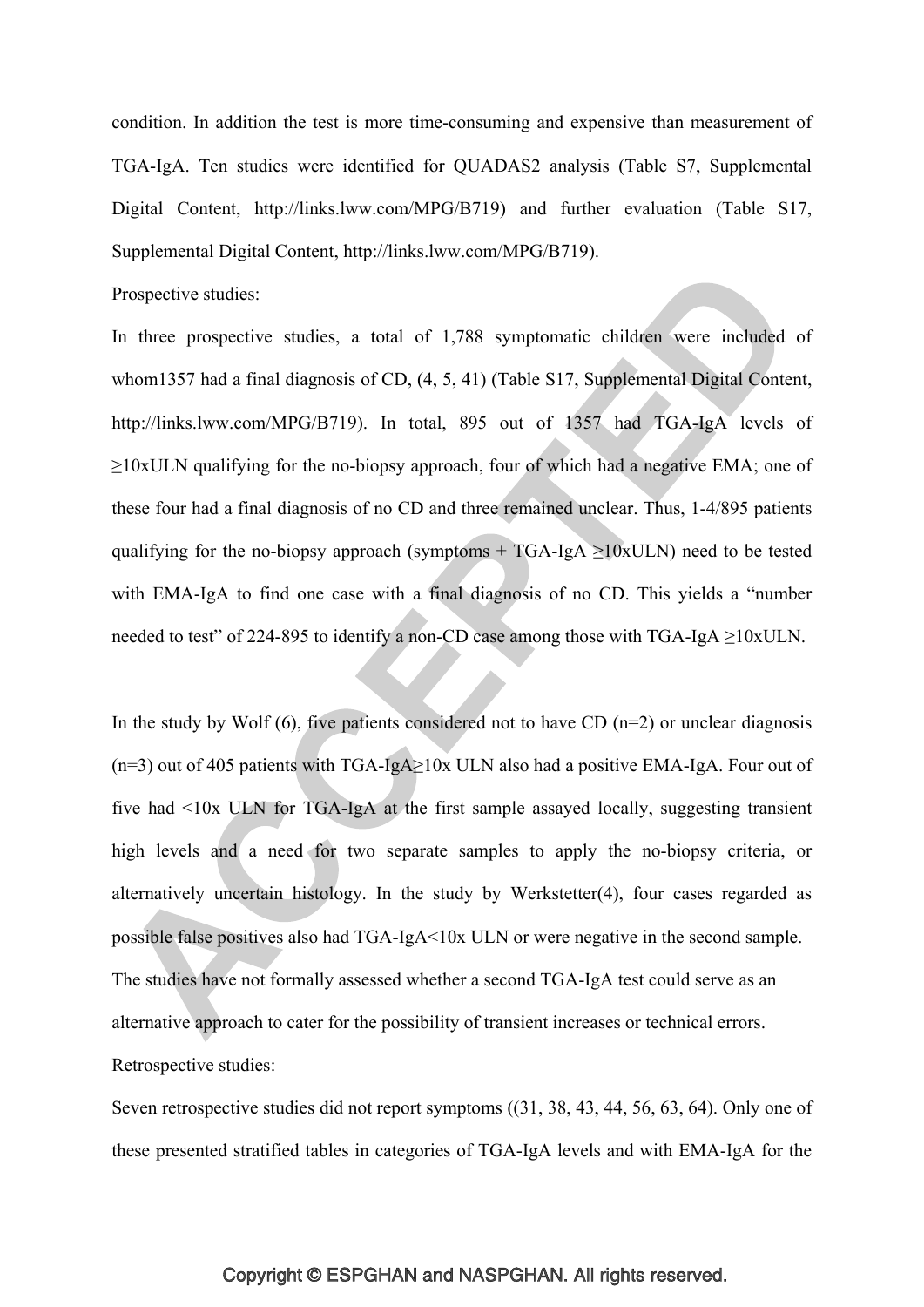group with TGA-IgA  $\geq$ 10x ULN. Two of the papers presented data suitable to answer the question. In total, 4 out of 565 individuals with TGA-IgA  $\geq$ 10x ULN were considered as false positives for a diagnosis of CD based on biopsy. These appeared in the same study and all had a negative EMA-IgA. The authors reported that in 3 of those children, the TGA-IgA result was normal after 2-5 months whilst still on a gluten-containing diet. Thus, these cases could be due to a transient antibody increase, sample mixing or technical errors. The numbers needed to test with EMA-IgA to avoid a false positive diagnosis was 141.

Statement: Although high TGA-IgA (≥10xULN) results are rare in children with normal histopathology, a positive EMA-IgA result will further decrease the rate of false positive results.

Recommendation: We recommend that in children with  $TGA \geq 10X$  ULN, and parents/patient agreement to the no-biopsy approach, the CD diagnosis should be confirmed by a positive EMA-IgA test in a second blood sample [↑↑].

Voting:

Statement and Recommendation: Agree: 18 Disagree: 0 Abstain: 0

### **Biopsy**

**Question 8: What is the inter- and intra-observer variability regarding CD diagnosis of histopathology results of duodenal and bulb biopsies? What degree of lesion is considered to be untreated CD? Do duodenal bulb biopsies increase the detection rate of CD? Is a reference pathologist needed in clinical practice?**

Currently, the histological lesions in CD are graded using grouped classifications, mostly based on Marsh-Oberhuber (65, 66) and literature shows unsatisfactory inter-observer agreement between evaluators (67-69). The use of validated standard operating procedures (SOPs) with correct orientation and cutting of the duodenal specimen is considered critical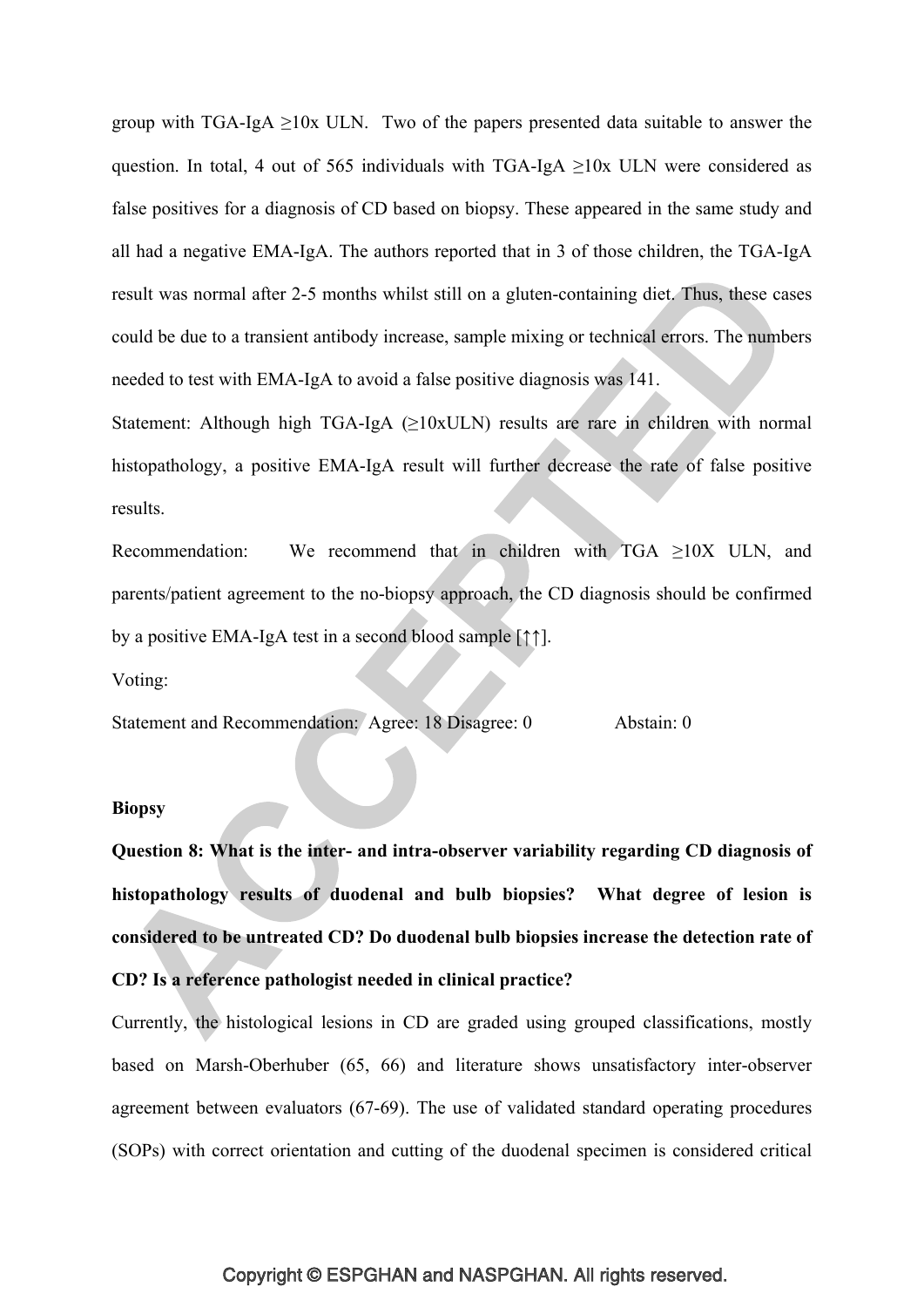for an accurate interpretation of the mucosal architectural changes (69-71). Villus heightcrypt depth ratio of less than two in some parts of at least one duodenal biopsy is considered to be in agreement with CD. Marsh-Oberhuber grading can only be given with proper tissue orientation, as is the case for villus height crypt depth morphometry. In a recent interobserver agreement study in paediatric patients, only approximately half of the biopsies were considered optimally oriented and satisfactory results were obtained with respect to CD with a Kappa value of 0.84. However, when specific Marsh-Oberhuber gradings were compared by different evaluators, poor agreement in grading the injury was observed. In the study by Werkstetter(4), there was disagreement between the local and the central pathologist regarding the diagnoses of no CD (Marsh 0 or 1) or CD (Marsh 2 or 3a-c) in 7%, while discordant judgement considering all classes (Marsh 0,1,2, 3a, 3b or 3c) was reported in 58%. Some pathologists tended to give a suggestive or clear diagnosis, even in cases with very poor quality of biopsies, instead of requesting adequate samples (4).

The traditional histological evaluation of CD has undergone marked changes in recent years, as bulb biopsies have been recommended (1). These new recommendations came as a consequence of reported cases showing histologic lesions only in the duodenal bulb. The literature search identified three relevant paediatric studies for the inter-observer agreement of the histopathology results and 13 studies relevant for the duodenal bulb histopathology evaluation in children, three of them of high quality (67, 72)(Table S8, Table S18, Supplemental Digital Content, http://links.lww.com/MPG/B719). A recent finding from a large multi-centre study confirms that sometimes the mucosal injury is found only in the bulb (4). However, some studies have questioned the added value of intestinal bulb biopsies in improving CD diagnosis, especially in children (73-75).

Statement: The inter-observer variability of the grading of small-bowel histopathology lesions is high, indicating that histopathology cannot serve as the sole reference standard. A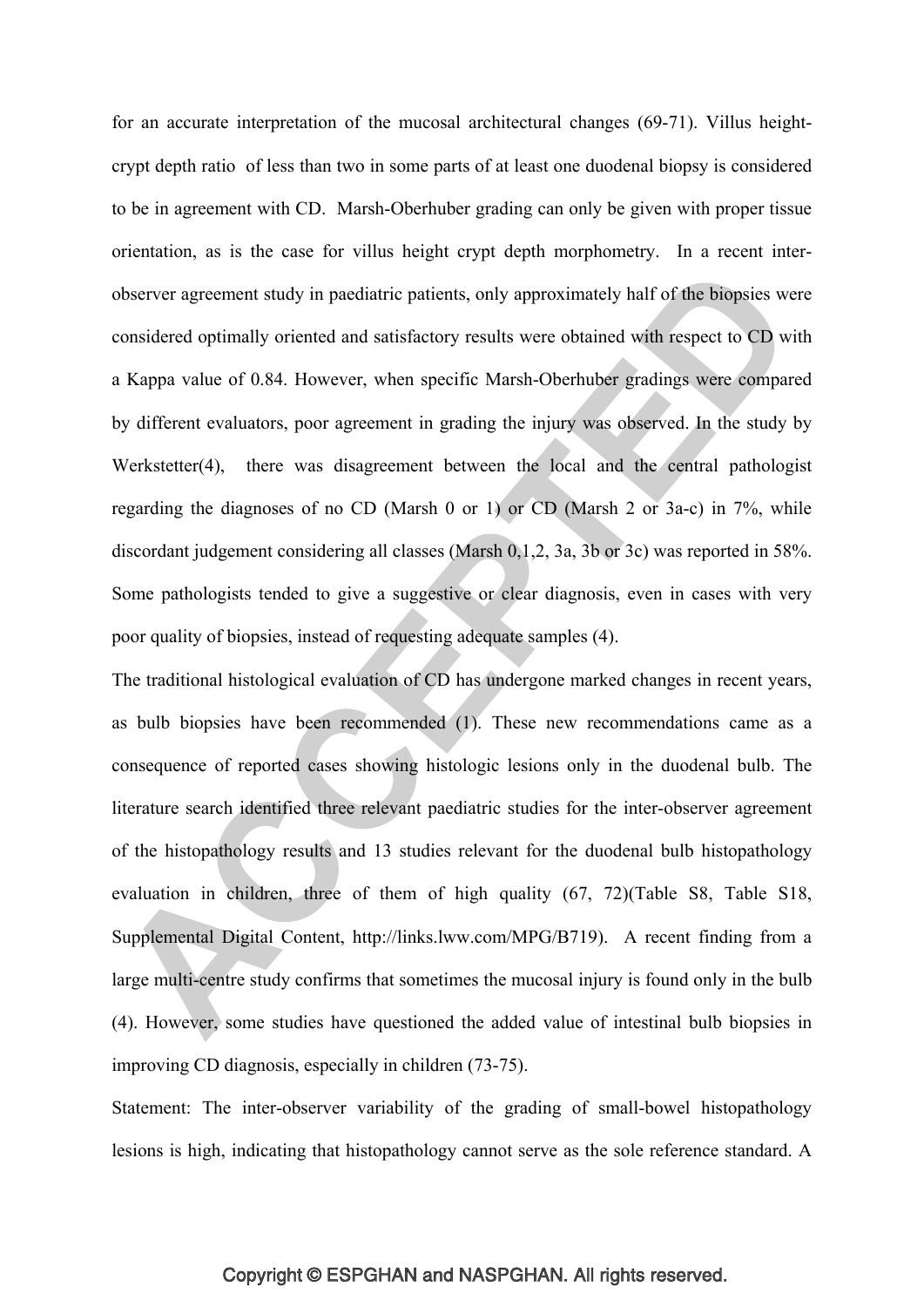higher detection rate for CD may be achieved with more duodenal samples, including at least one from the bulb. Histopathology reading can be improved by validated standard operating procedures (SOPs). Biopsies of low quality or lacking correct orientation are not suitable for CD diagnosis.

Recommendation: At least four biopsies from the distal duodenum and at least one from the duodenal bulb should be taken for histology assessment during a gluten-containing diet. Reading of biopsies should be performed on optimally orientated biopsies. A villous to crypt ratio of <2 indicates mucosal lesions. In cases of discordant results between TGA-IgA-results and histopathology, re-cutting of biopsies and/or second opinion from an experienced pathologist should be requested [↑↑].

Voting:

Statement and Recommendation: Agree: 18 Disagree: 0 Abstain: 0

**Question 9: Does Marsh 1 (increased IEL counts only) compared to Marsh 0 have a different long-term outcome regarding diagnosis of CD in children with coeliac autoimmunity (positive TGA or EMA)?** 

The Marsh classification is based on stages identifiable during mucosal remodelling (76). Marsh 1 lesions are in most cases not associated with TGA-IgA or EMA autoimmunity and in these cases not related to CD. If Marsh 1 lesions are found in seropositive persons ("potential CD"), particularly in those with moderately high titres of TGA-IgA, the question arises whether this is sufficient to diagnose CD. 6 papers were identified as being suitable for QUADAS-2 analysis (Table S9, Supplemental Digital Content, http://links.lww.com/MPG/B719) and for further GRADE evaluation (Table S19, Supplemental Digital Content, http://links.lww.com/MPG/B719)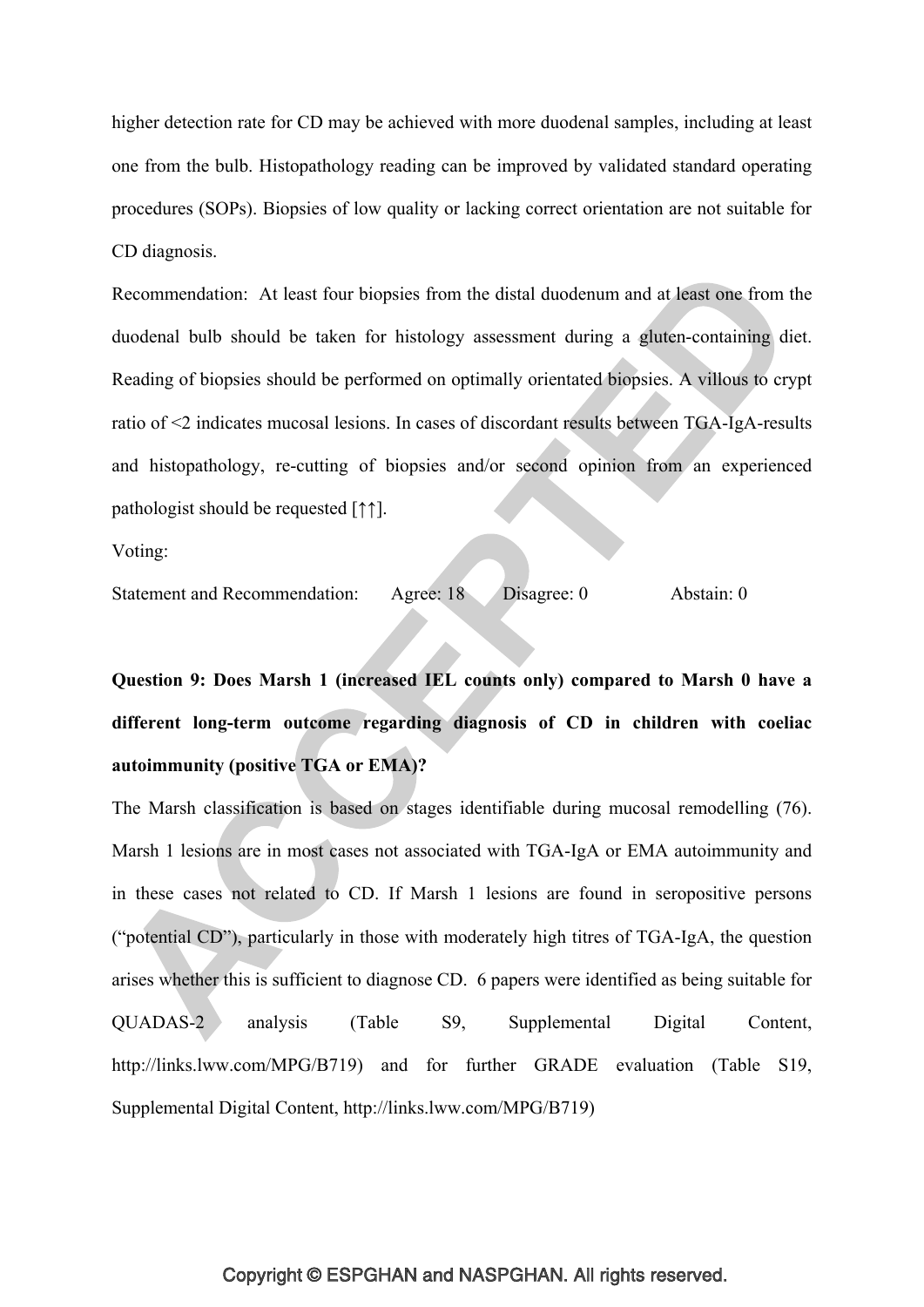In 18 out of 20 subjects with potential CD, a higher than normal number of  $\gamma/\delta$  IELs were found vs 11 of 13 active CD patients and 20 out of 42 controls (77). In the end 38%, potential CD patients were classified as CD (55% of those Marsh 1 and 14% of those Marsh 0) on the basis of a discriminating equation taking into account CD3 IELs, γ/δ IELs and lamina propria CD25+ cells (78). Presence of TGA-IgA in the mucosa is found by immunofluorescence in the majority of patients with potential CD (see table S9, S19, Supplemental Digital Content, http://links.lww.com/MPG/B719, and (79, 80)).

In children, evolvement of potential CD to CD has been reported to occur in 33% (81) to 100% of cases. Other possible outcomes are persistent seropositivity in the presence of normal mucosa, fluctuation or permanent seroconversion to negative autoantibodies (81). There are no specific studies addressing the outcome of Marsh 0 vs. Marsh 1 histology in biopsies but the increase of  $\gamma/\delta$  IELs contribute to a discriminating equation predicting the evolution to villous atrophy.

Children with potential CD may already present with symptoms(82) and or signs, like iron deficient anaemia (83). Symptomatic patients range from 27% (81) to 100% (84). The rate of responders to GFD is variable from 54% (85) to 100% (84), although a placebo effect for subjective symptoms cannot be excluded. Depending on the severity of symptoms and after exclusion of other causing diseases a GFD may be recommended for a symptomatic child, based upon a decision shared with the parents. Care must be given to follow up with clinical evaluation for improvement and serological testing.

Statement: The term potential CD identifies subjects with positive TGA-IgA and EMA and no or minor small bowel histological changes. However, reasons for this situation may also be low gluten intake prior to biopsies, sampling error or incorrect orientation of the biopsies for reading, leading to misdiagnosis of potential instead of true CD. Marsh 1 is not considered sufficient to diagnose CD but some observations suggest that potential CD cases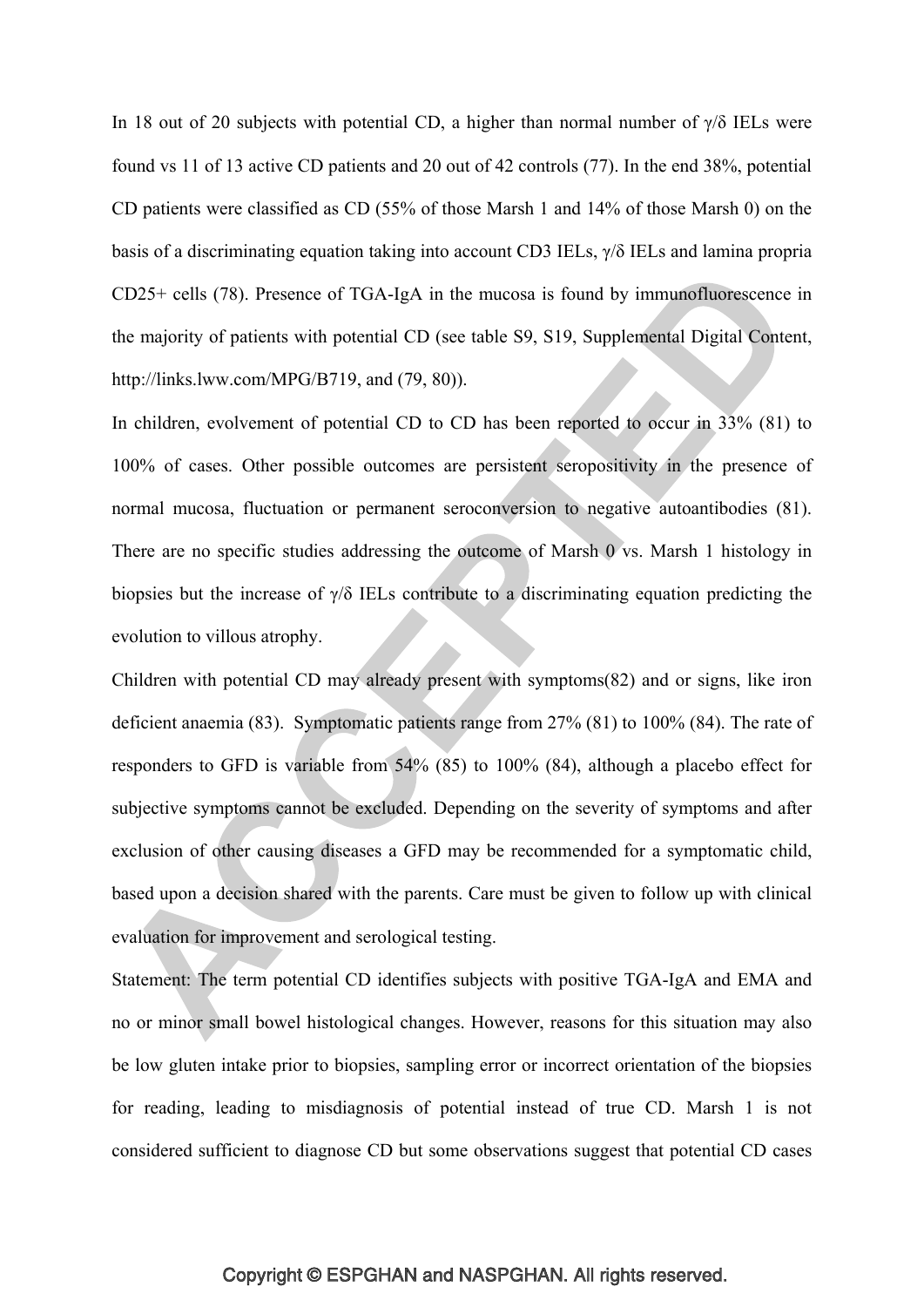with Marsh 1 small bowel lesions have a higher chance to evolve to villous atrophy in comparison to Marsh 0.

Recommendation: We recommend before diagnosing potential CD to check the gluten content of the diet and the correct orientation of biopsies. Once confirmed, potential CD requires clinical and laboratory surveillance (serology, further biopsies) to monitor possible evolution to villous atrophy. For follow-up, it is important to refer the patient to tertiary care centres with expertise in CD [↑].

Voting:

Statement and recommendation: Agree: 18 Disagree: 0 Abstain: 0

**Question 10: How often are other clinically relevant diagnoses missed if upper (oesophageal-gastro-duodenal) endoscopy is not performed in patients diagnosed by the non-biopsy approach?** 

When CD is diagnosed by endoscopy, other conditions may be detected which may remain undetected in children diagnosed without biopsies. Concern has been expressed that these conditions will be missed in children diagnosed with CD based on the non-biopsy approach (86). These may be coincidental findings, occurring with similar prevalence in individuals with and without suspected CD. Alternatively, other conditions detected could be truly associated and occur more frequently in individuals with CD but may resolve with a GFD (87). Ideally, in order to assess whether the risk of overlooking other conditions justifies routine endoscopy, the prevalence of these conditions should be known in individuals without suspicion of CD. It may in general be said that these patients should be monitored while on a GFD to ensure that no additional GI issues might have been missed.

Of the six relevant studies (Table S10, Supplemental Digital Content, http://links.lww.com/MPG/B719), five were retrospective. In the retrospective studies,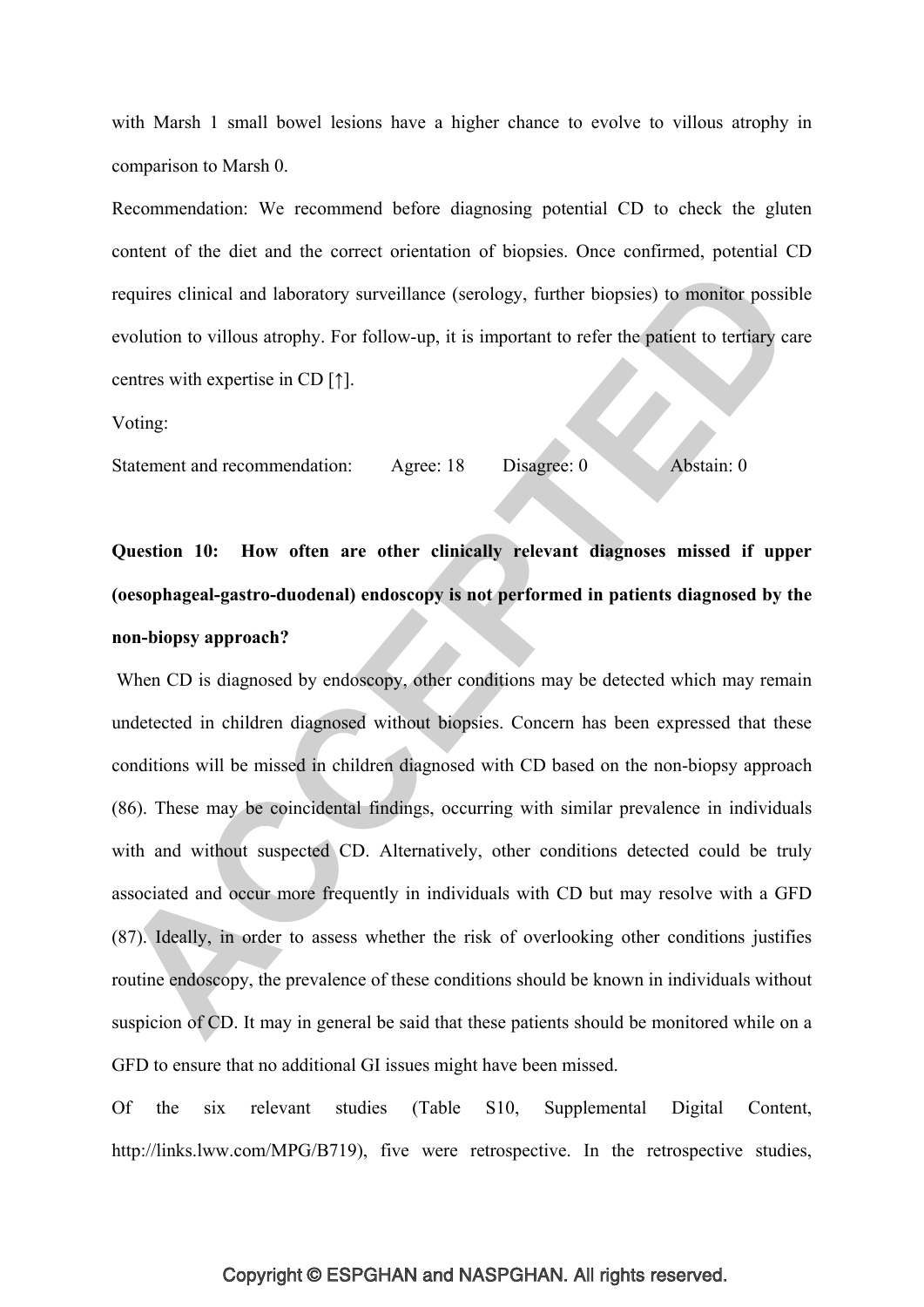biopsies from the oesophagus and gastric mucosa were not taken routinely, making the findings difficult to interpret and prone to selection bias. No serology results were reported in the retrospective studies and a no-biopsy approach could not be determined (Table S20, Supplemental Digital Content, http://links.lww.com/MPG/B719).

### Macroscopic peptic mucosal lesions and *Helicobacter pylori* infections

In a mixed paediatric and adult cohort of 240 patients with biopsy proven CD, peptic lesions in the stomach or duodenum were found in 12%. No control group was reported. In another retrospective study abnormal findings were reported in 11 of 115 paediatric patients (86). One prospective study systematically assessed macroscopic findings and *Helicobacter pylori (H.pylori)* status during upper endoscopy at the time of CD diagnosis in children (n=653) (4). *H. pylori* infection was searched for in 442 patients with only 21 (4.5%) found positive. This figure is very low considering that children were recruited also from high *H. pylori* prevalence countries like Iran, Russia, Israel and from Eastern Europe and suggest a negative association between CD and H. pylori infection. In the total cohort (n=653) erosions were found in the oesophagus in 24 (4%), in the stomach in 21 (3%) and in the duodenum in 43 (6%) children including 2 with shallow ulcers. Only 3 (4.7%) of 64 children with gastroduodenal lesions were *H. pylori* positive, an infection rate equal to the total cohort. Duodenitis including shallow ulcerations in the absence of *H. pylori* in CD children has been reported (88) and may indicate a higher vulnerability to gastric secretion of the inflamed mucosa in CD. Whether the rate of reflux esophagitis of 4% in CD is higher than a pediatric background population is unclear. Dysmotility with delayed gastric emptying in untreated CD may promote reflux disease. No long-term data are available in affected children during a GFD.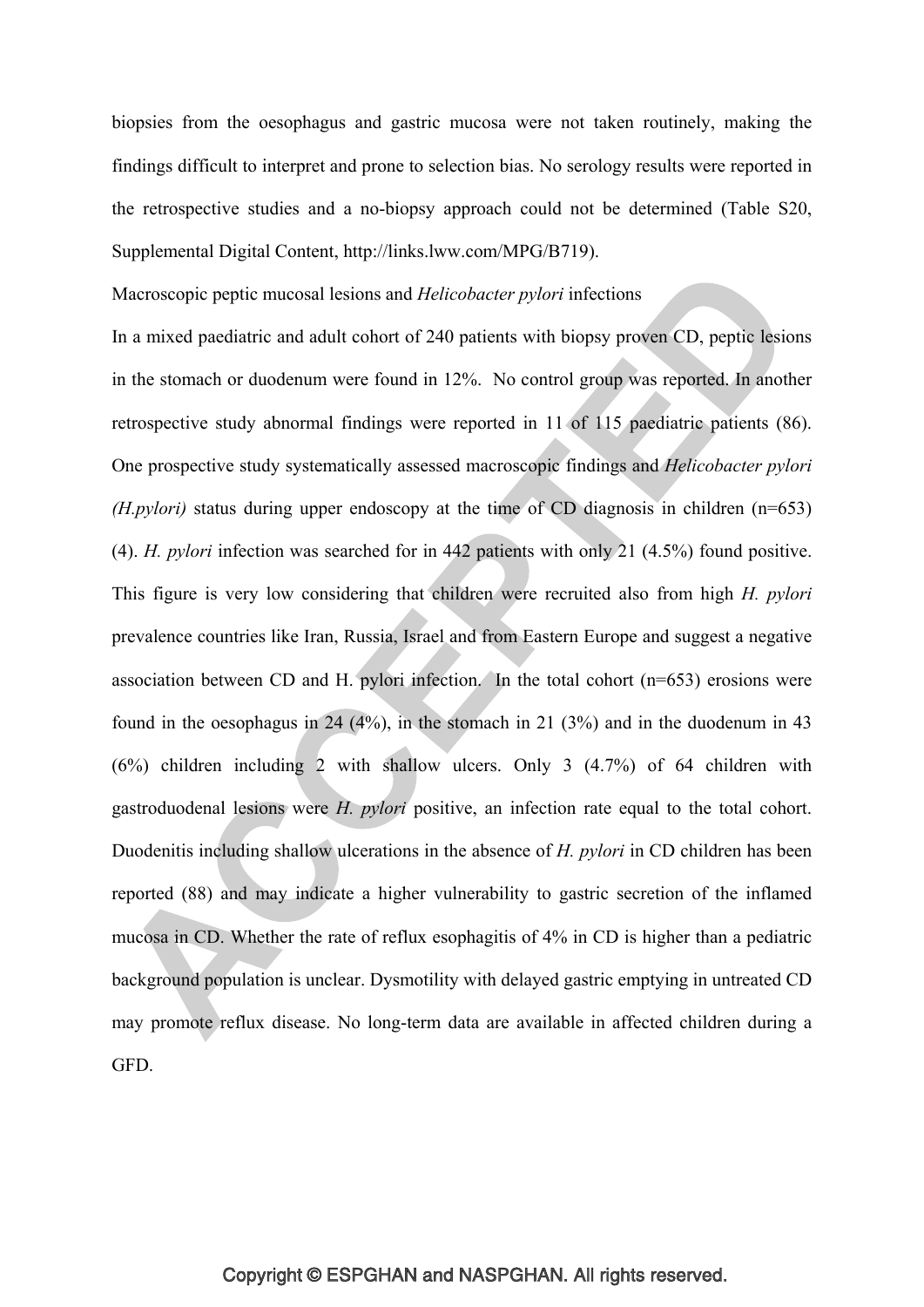Eosinophilic oesophagitis (EoE):

Four studies described eosinophilic oesophagitis in CD and non-CD cases (4, 89-91). The first case-control study, with controls undergoing endoscopy for other reasons except CD, found a similar frequency in children with CD and in a highly selected control group without CD (89). In a cross-sectional study from a large pathology database, including patients with available oesophageal and duodenal biopsies, a weak association between EoE and CD was found, which was not significant for children (90). The third study found signs of oesophageal eosinophilia in 4% of children with CD but had no comparator group (91). Lastly, in the only population-based study, not a single case of EoE was identified from 653 children with CD (92). A systematic review did not find an association between EoE and CD (93).

Statement: There is no evidence to support that relevant diagnoses are missed if upper endoscopy with biopsies are omitted to diagnose CD.

Recommendation: We recommend that the decision to omit upper endoscopy with biopsies can be taken without the consideration of missing other pathologies or diagnoses [↑↑]. Voting:

Statement and Recommendation: Agree: 18 Disagree: 0 Abstain: 0

### **Algorithm**

Based on the evidence, the algorithms from the 2012 ESPGHAN guidelines have been modified into a common algorithm (Fig. 4) in subjects with normal IgA (Fig. 4a), with low or absent IgA (Fig. 4b) and with instructions for duodenal biopsies (Fig. 4c).

### **Conclusions and future directions**

These guidelines take into consideration new evidence (Table 3), mostly arising from studies inspired by the publication of the previous guidelines (1). Not all of the statements in the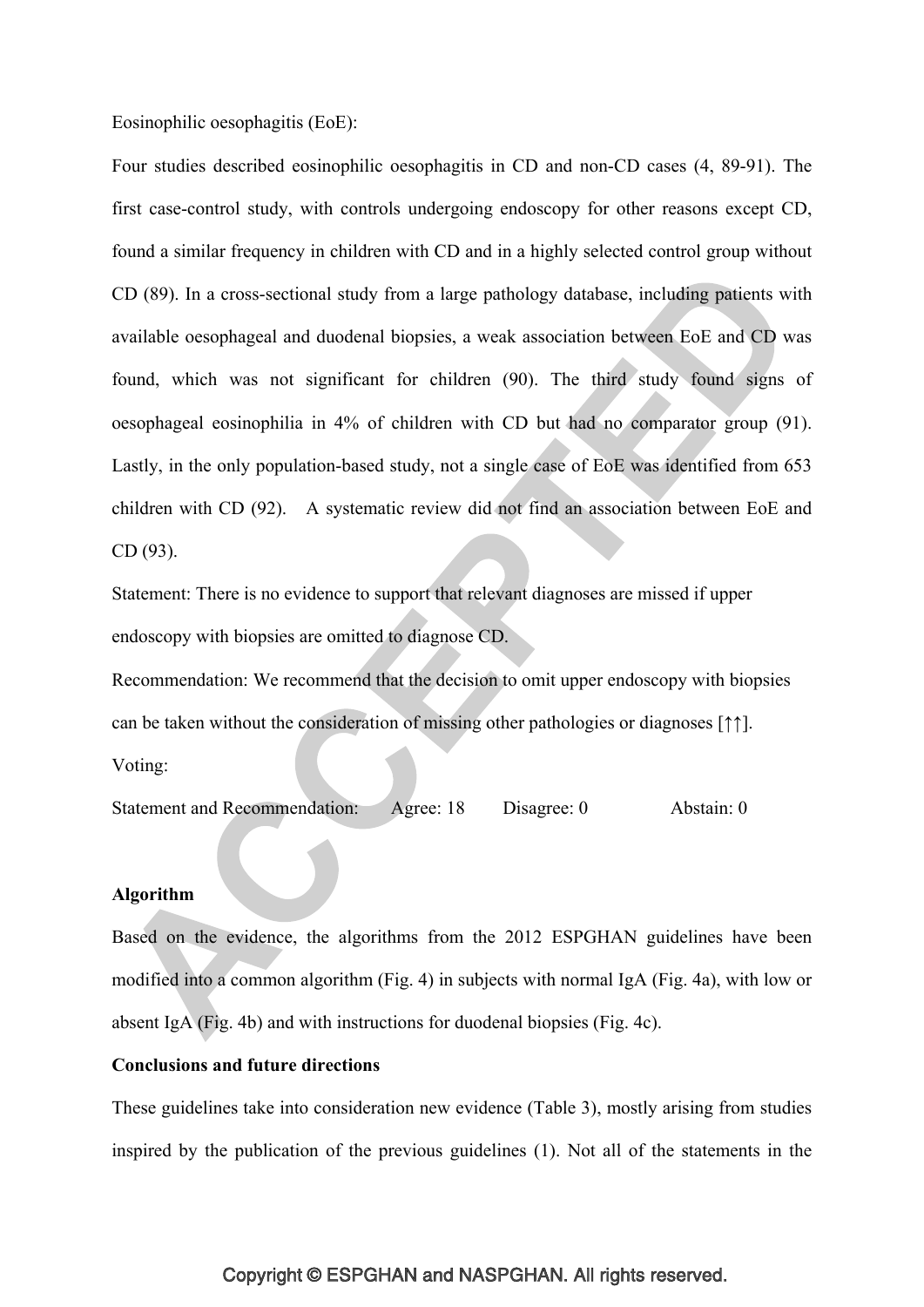2012 guidelines were supported by a similar degree of evidence. The most informative studies conducted in recent years have confirmed the substantial correctness of the 2012 guidelines (see supplementary material S23, Supplemental Digital Content, http://links.lww.com/MPG/B719), but at the same time indicate that we should consider the process far from being concluded.

*Serology.* The specificity of TGA-IgA at low titres, particularly in the absence of EMA-IgA, and the consequent clinical decision needs further investigation. The importance of EMA-IgA and TGA-IgA in the recommended repeat blood sample in the serological diagnosis has not been fully clarified by the existing literature. As EMA-IgA allows to selectively detect antibodies against certain TG2 epitopes, new sub molecular TGA assays with coeliac epitope specific target antigen(s) may bring advances, including the required specificity to distinguish these epitope specific targets from background reaction and non-coeliac TG2 antibodies in other diseases. Assay differences for the TGA assays should be further evaluated and work is necessary to establish a common standard which could allow direct comparison between the tests and provide a reliable antibody level cut-off, for the no-biopsy approach. Currently, internal calibrators of TGA-IgA tests are patient serum samples and contain different amounts of polyclonal antibodies with individual epitope pattern and may be replaced by monospecific recombinant antibody reagents with a defined epitope. Refinement of the diagnostic tests is still possible, either by technical advances with more precise tests or with discovery of new putative diagnostic targets (87).

*HLA* The 2012 guidelines recommended that HLA typing should be used in 'at-risk' groups to help rule CD out or to risk-stratify those patients who are positive. For some at-risk groups such as T1DM it may not be cost-effective due to the high percentage of HLA positives but may be in other groups (for example in 1st degree relatives or in Down syndrome). Future research should concentrate on the utility of HLA testing in at-risk groups and its cost-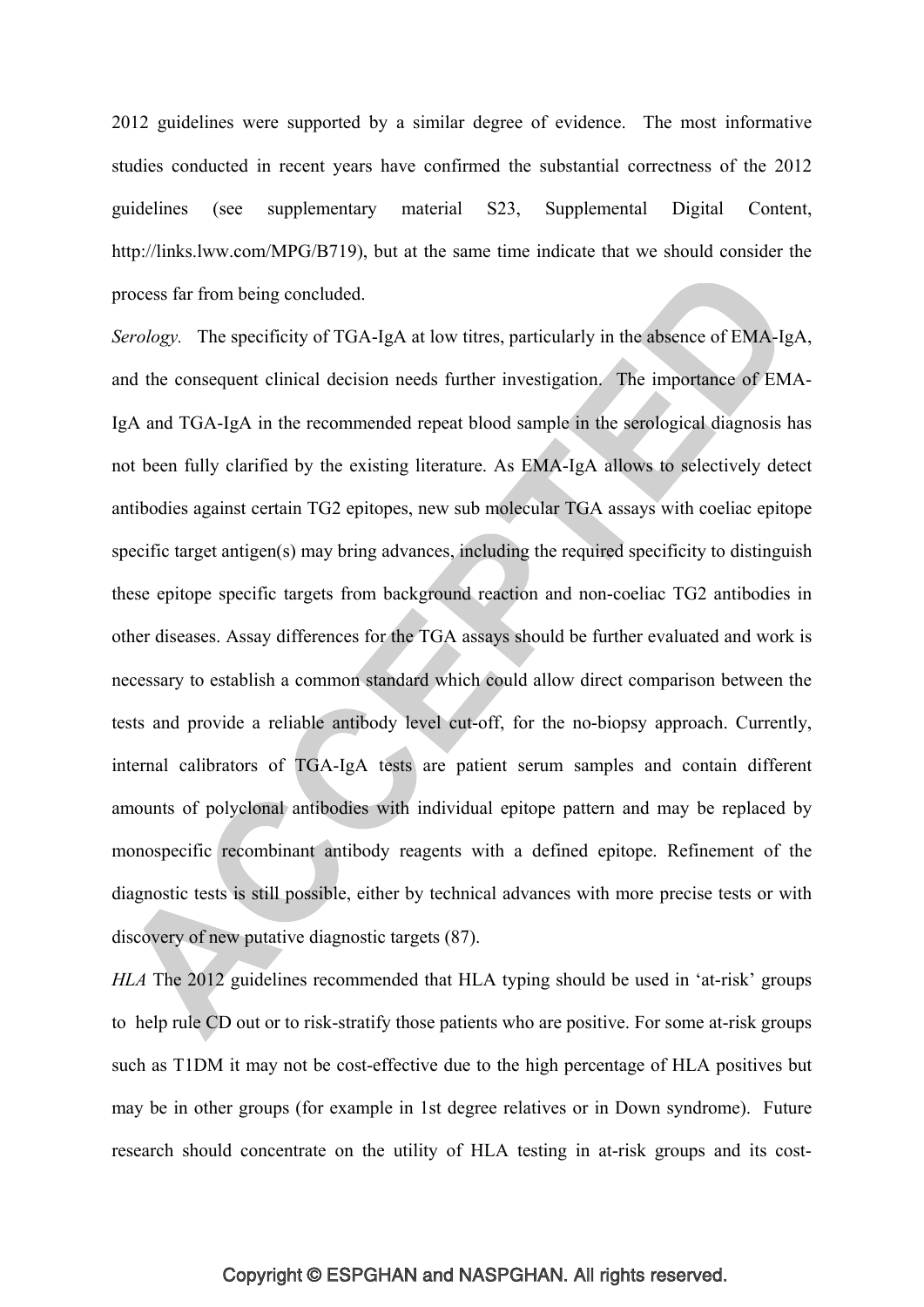effectiveness using health economic models, as well as the acceptability and family understanding of HLA testing.

*Histology.* Validated SOPs for handling and reading of biopsies should be implemented in routine diagnostics and teaching and multi-centre ring testing are warranted. Whole biopsy scanning and digital image analysis will allow for online training and virtual histopathology results can be re-evaluated whenever intra-observer variability estimates are warranted. Also, duodenal bulb specimens should be properly oriented and evaluated when used in diagnostics, and more studies are needed in this area.

*Potential CD.* This issue is of particular relevance as it questions the very definition of CD. The term potential refers to the possibility for the patient to evolve to villous atrophy. However, we know there are "potential" CD patients with symptoms responding to GFD and it is difficult not to consider them as CD patients, despite the absence of villous atrophy. Data are being collected on the clinical features and natural history of this condition to determine: 1) rate of gluten responsiveness in symptomatic patients; 2) rate of evolution to villous atrophy; 3) differences in outcome between Marsh 0 and 1; 4) markers predicting the evolution to villous atrophy; and 5) long-term risks if asymptomatic patients are maintained on gluten-containing diet.

Finally, it will be important to monitor the actual implementation of these new guidelines with surveillance of their strict application without any "shortcuts", e.g. use of the serological diagnosis without proper restriction as to antibody concentrations and EMA second testing, thus omitting biopsies when it should not. More data from high quality studies on the nobiopsy approach in children without symptoms, particularly in those with type 1 diabetes are warranted

The long-term impact of the implementation of this new no-biopsy approach also remains to be assessed in terms of compliance with a gluten free diet.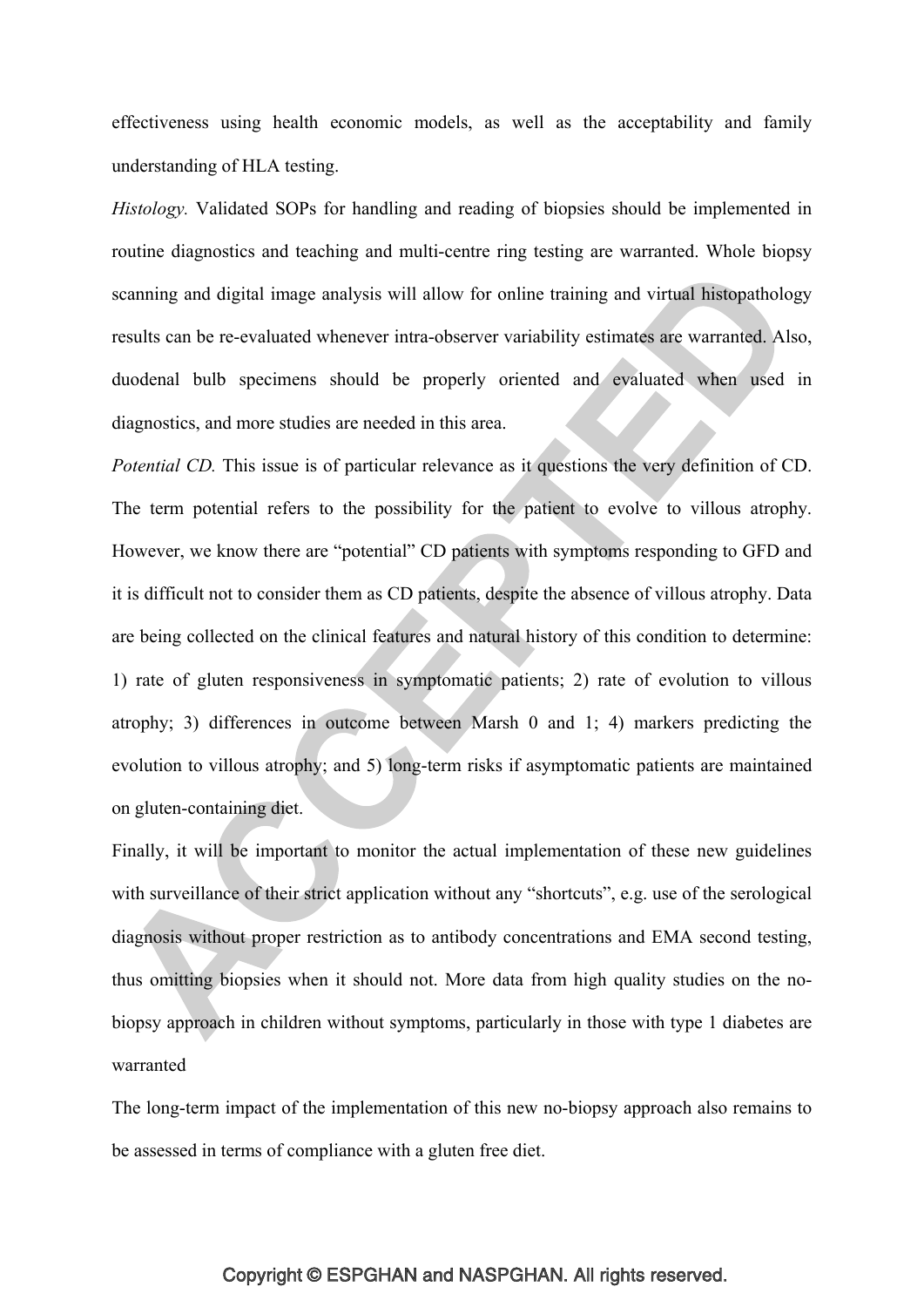### **Acknowledgements**

The preparation of these guidelines has been supported by ESPGHAN. We thank Dr. Klaus Giersiepen for important help in the early phases of this work and Drs. Tove Frandsen and Julie Bolvig Hansen for their great help with the literature search.

### **Disclaimer**

 $\mathbf{C}$ 

ESPGHAN is not responsible for the practices of physicians and provides guidelines and position papers as indicators of best practice only. Diagnosis and treatment is at the discretion of physicians.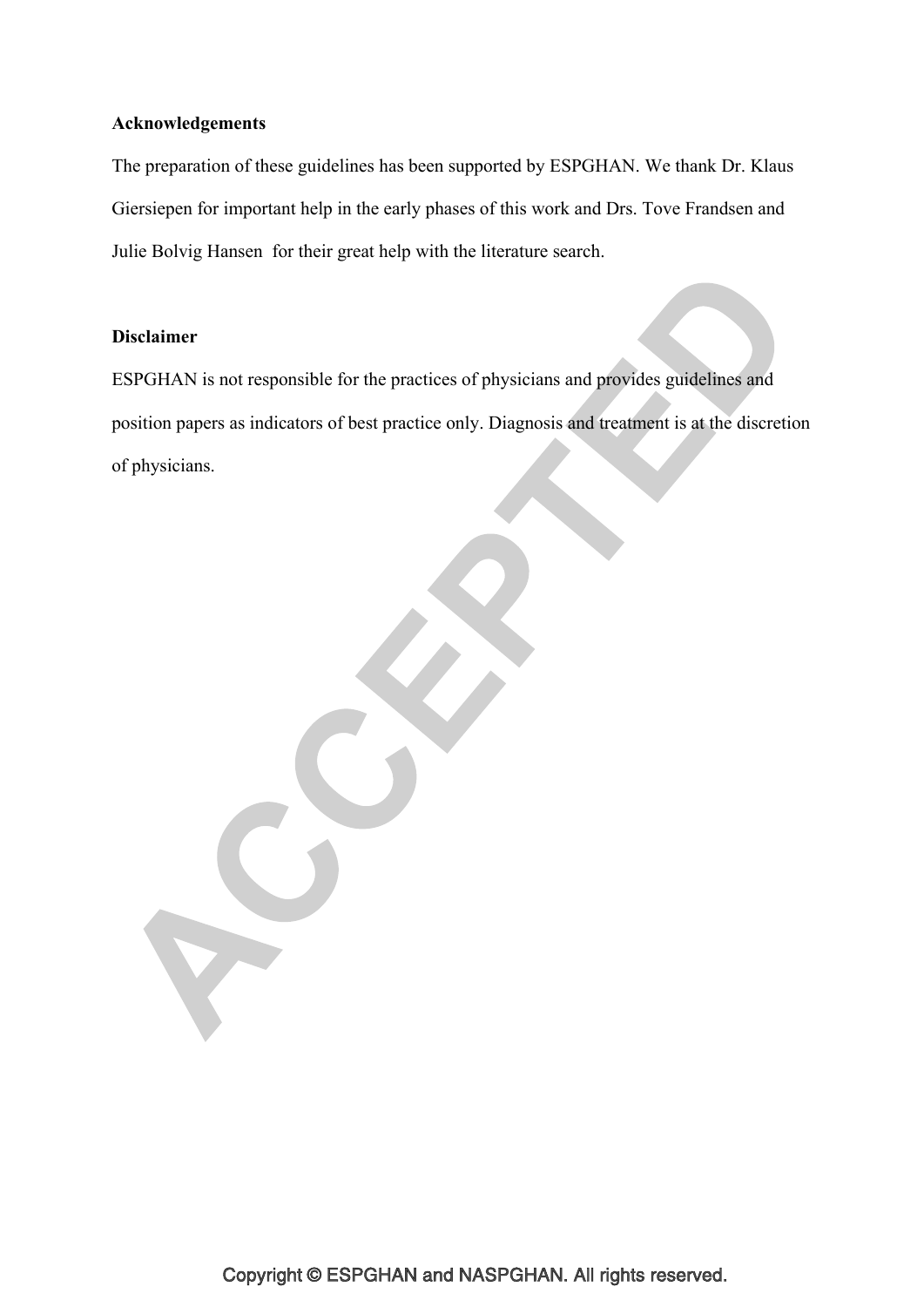### **References:**

- 1. Husby S, Koletzko S, Korponay-Szabo IR, et al. European Society for Pediatric Gastroenterology, Hepatology, and Nutrition guidelines for the diagnosis of coeliac disease. J Pediatr Gastroenterol Nutr. 2012;54(1):136-60.
- 2. Ludvigsson JF, Bai JC, Biagi F, et al. Diagnosis and management of adult coeliac disease: guidelines from the British Society of Gastroenterology. Gut. 2014;63(8):1210-28.
- 3. Rubio-Tapia A, Hill ID, Kelly CP, et al. ACG Clinical Guidelines: Diagnosis and Management of Celiac Disease. Am J Gastroenterol. 2013;108(5):656-76.
- 4. Werkstetter KJ, Korponay-Szabo IR, Popp A, et al. Accuracy in Diagnosis of Celiac Disease Without Biopsies in Clinical Practice. Gastroenterology. 2017;153(4):924-35.
- 5. Wolf J, Petroff D, Richter T, et al. Validation of Antibody-Based Strategies for Diagnosis of Pediatric Celiac Disease Without Biopsy. Gastroenterology. 2017;153(2):410-9.e17.
- 6. Downey L, Houten R, Murch S, et al. Recognition, assessment, and management of coeliac disease: summary of updated NICE guidance. BMJ. 2015;351:h4513.
- 7. Whiting PF, Rutjes AW, Westwood ME, et al. QUADAS-2: a revised tool for the quality assessment of diagnostic accuracy studies. Ann Intern Med. 2011;155(8):529- 36.
- 8. Leeflang MM, Deeks JJ, Gatsonis C, et al. Systematic reviews of diagnostic test accuracy. Ann Intern Med. 2008;149(12):889-97.
- 9. Bohning D, Bohning W, Holling H. Revisiting Youden's index as a useful measure of the misclassification error in meta-analysis of diagnostic studies. Stat Methods Med Res. 2008;17(6):543-54.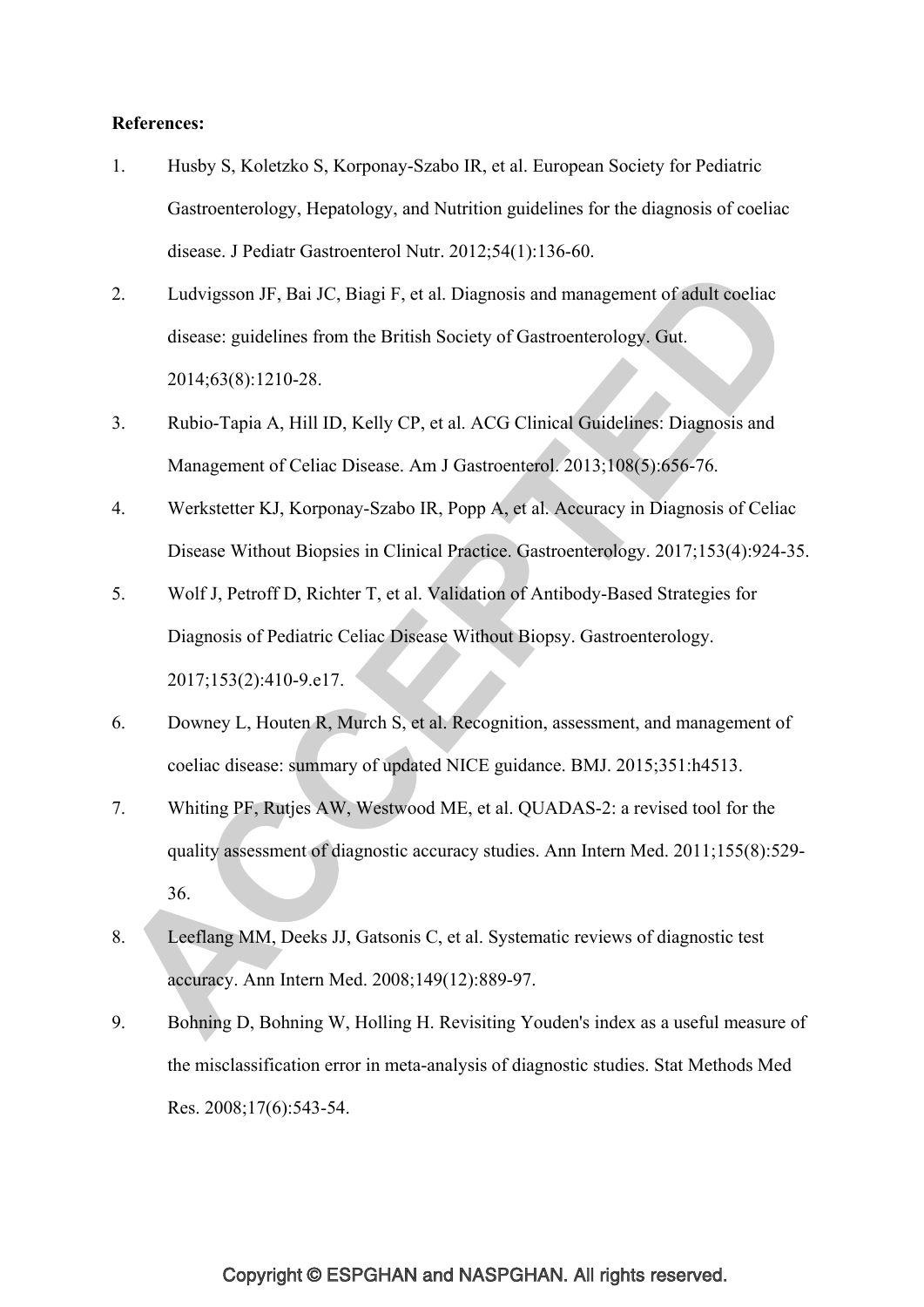- 10. Steinhauser S, Schumacher M, Rucker G. Modelling multiple thresholds in metaanalysis of diagnostic test accuracy studies. BMC Med Res Methodol. 2016;16(1):97.
- 11. Schunemann HJ, Oxman AD, Brozek J, et al. Grading quality of evidence and strength of recommendations for diagnostic tests and strategies. BMJ. 2008;336(7653):1106-10.
- 12. Cristofori F, Fontana C, Magista A, et al. Increased prevalence of celiac disease among pediatric patients with irritable bowel syndrome: a 6-year prospective cohort study. JAMA pediatrics. 2014;168(6):555-60.
- 13. Kansu A, Kuloglu Z, Demir A, et al. Yield of coeliac screening in abdominal painassociated functional gastrointestinal system disorders. J Paediatr Child Health. 2015;51(11):1066-70.
- 14. Dehghani SM, Ehsaei Z, Honar N, et al. Frequency of Celiac Disease In Children With Chronic Functional Constipation in Shiraz-Iran. Middle East journal of digestive diseases. 2015;7:166-9.
- 15. Agardh D, Lee HS, Kurppa K, S, et al. Clinical features of celiac disease: a prospective birth cohort. Pediatrics. 2015;135(4):627-34.
- 16. Imanzadeh F, Sayyari AA, Yaghoobi M, et al. Celiac disease in children with diarrhea is more frequent than previously suspected. J Pediatr Gastroenterol Nutr. 2005;40(3):309-11.
- 17. Sharma A, Poddar U, Yachha SK. Time to recognize atypical celiac disease in Indian children. Indian J Gastroenterol. 2007;26(6):269-73.
- 18. Bramanti E, Cicciu M, Matacena G, et al. Clinical Evaluation of Specific Oral Manifestations in Pediatric Patients with Ascertained versus Potential Coeliac Disease: A Cross-Sectional Study. Gastroenterology research and practice. 2014;2014:934159.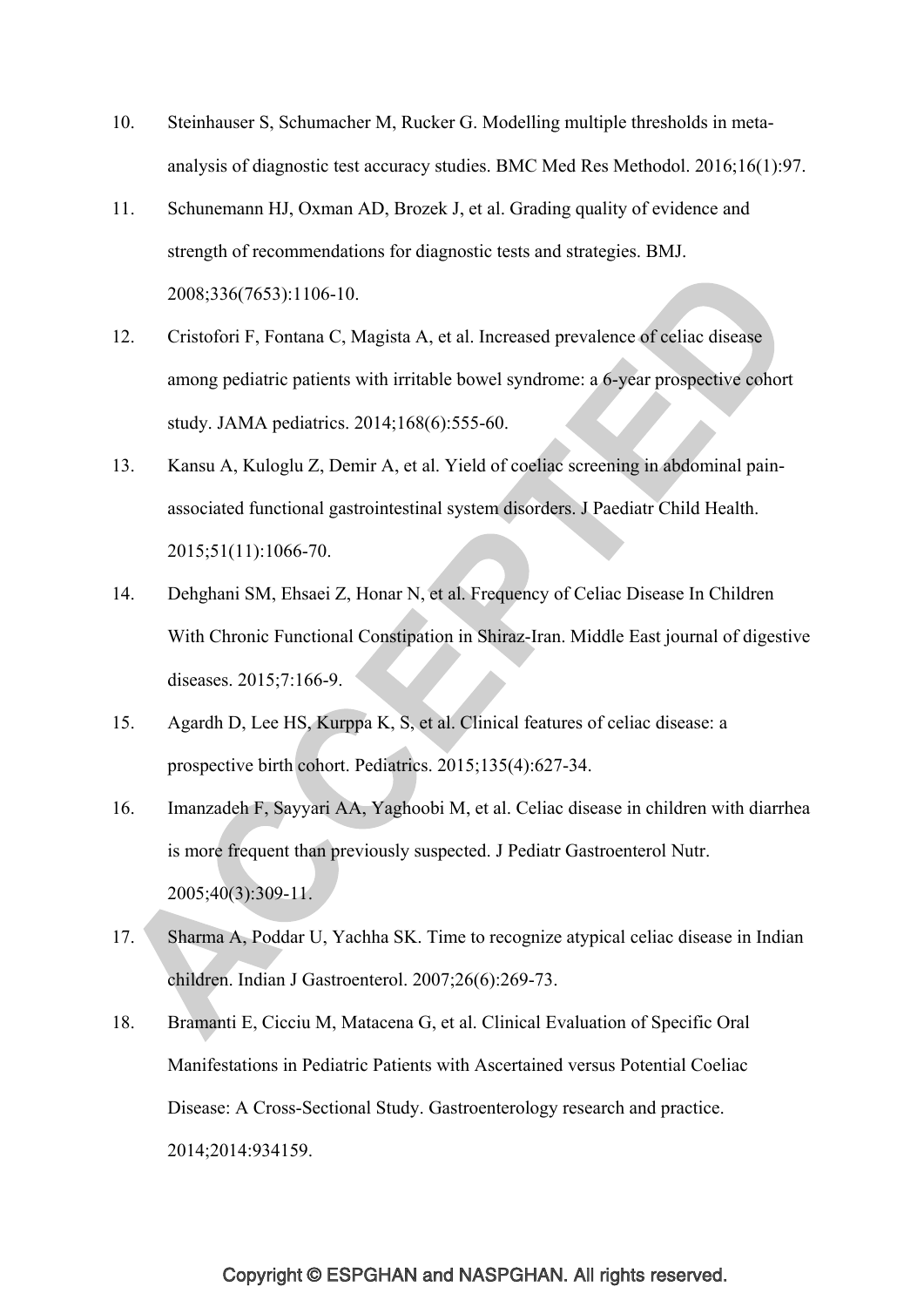- 19. Shakeri R, Zamani F, Sotoudehmanesh R, et al. Gluten sensitivity enteropathy in patients with recurrent aphthous stomatitis. BMC Gastroenterol. 2009;9:44.
- 20. Sattar N, Lazare F, Kacer M, et al. Celiac disease in children, adolescents, and young adults with autoimmune thyroid disease. J Pediatr. 2011;158(2):272-5.e1.
- 21. Laass MW, Schmitz R, Uhlig HH, et al. The prevalence of celiac disease in children and adolescents in Germany. Deutsches Arzteblatt international. 2015;112(33- 34):553-60.
- 22. Kalayci AG, Kanber Y, Birinci A, et al. The prevalence of coeliac disease as detected by screening in children with iron deficiency anaemia. Acta Paediatr. 2005;94(6):678- 81.
- 23. Khatib M, Baker RD, Ly EK, et al. Presenting Pattern of Pediatric Celiac Disease. J Pediatr Gastroenterol Nutr. 2016;62(1):60-3.
- 24. Fitzpatrick KP, Sherman PM, Ipp M, et al. Screening for celiac disease in children with recurrent abdominal pain. J Pediatr Gastroenterol Nutr. 2001;33(3):250-2.
- 25. Anderson RP, Henry MJ, Taylor R, et al. A novel serogenetic approach determines the community prevalence of celiac disease and informs improved diagnostic pathways. BMC Med. 2013;11:188.
- 26. Clouzeau-Girard H, Rebouissoux L, Taupin JL, et al. HLA-DQ genotyping combined with serological markers for the diagnosis of celiac disease: is intestinal biopsy still mandatory? J Pediatr Gastroenterol Nutr. 2011;52(6):729-33.
- 27. Kurppa K, Salminiemi J, Ukkola A, et al. Utility of the new ESPGHAN criteria for the diagnosis of celiac disease in at-risk groups. J Pediatr Gastroenterol Nutr. 2012;54(3):387-91.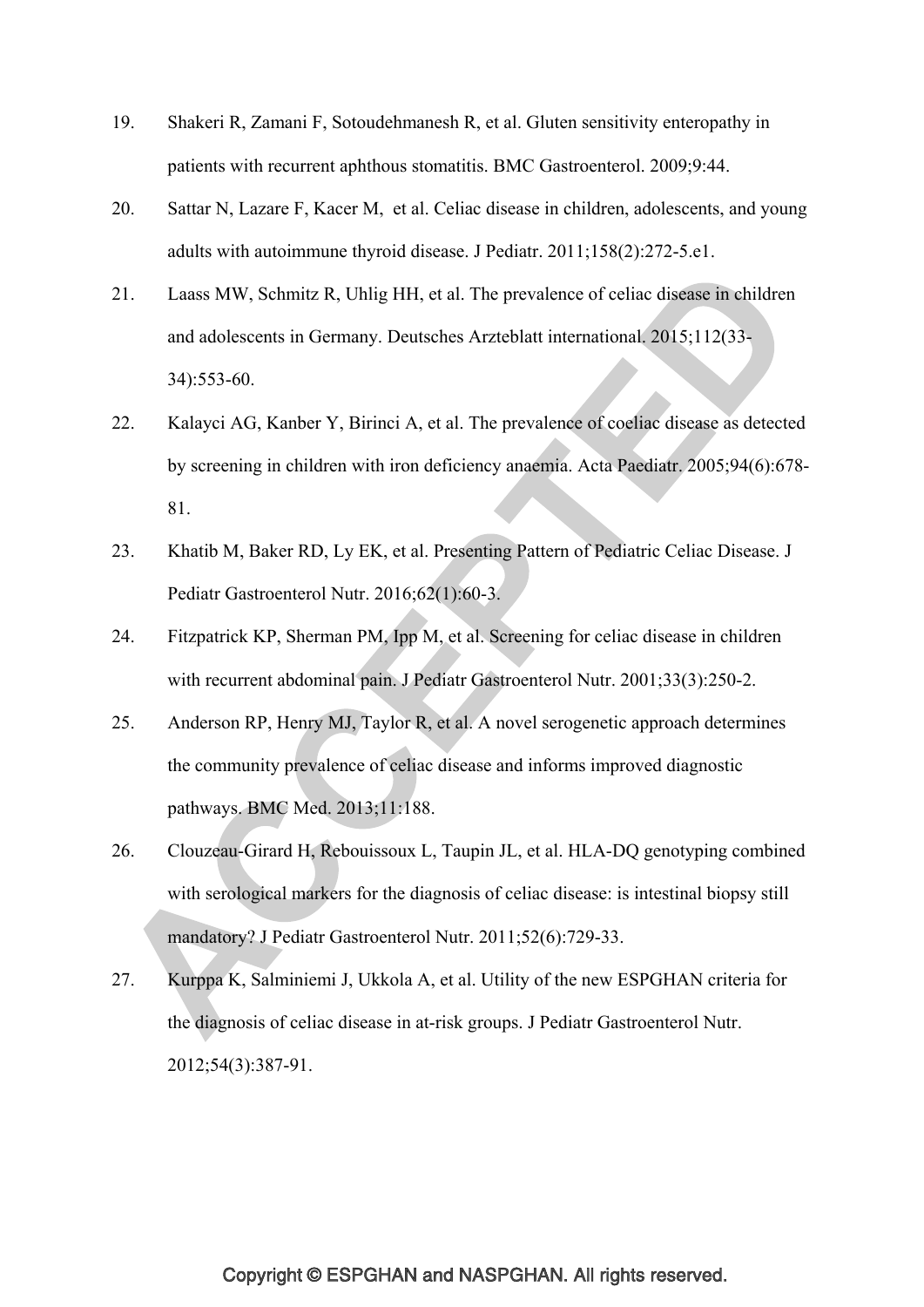- 28. Sandstrom O, Rosen A, Lagerqvist C, et al. Transglutaminase IgA antibodies in a celiac disease mass screening and the role of HLA-DQ genotyping and endomysial antibodies in sequential testing. J Pediatr Gastroenterol Nutr. 2013;57(4):472-6.
- 29. Donat E, Ramos JM, Sanchez-Valverde F, et al. ESPGHAN 2012 Guidelines for Coeliac Disease Diagnosis: Validation Through a Retrospective Spanish Multicentric Study. J Pediatr Gastroenterol Nutr. 2016;62(2):284-91.
- 30. Tucci F, Astarita L, Abkari A, et al. Celiac disease in the Mediterranean area. BMC Gastroenterol. 2014;14:24.
- 31. Klapp G, Masip E, Bolonio M, et al. Celiac disease: the new proposed ESPGHAN diagnostic criteria do work well in a selected population. J Pediatr Gastroenterol Nutr. 2013;56(3):251-6.
- 32. Vriezinga SL, Auricchio R, Bravi E, C, et al. Randomized feeding intervention in infants at high risk for celiac disease. N Engl J Med. 2014;371(14):1304-15.
- 33. Lionetti E, Castellaneta S, Francavilla R, et al. Introduction of gluten, HLA status, and the risk of celiac disease in children. N Engl J Med. 2014;371(14):1295-303.
- 34. Paul SP, Sandhu BK, Spray CH, et al. Evidence Supporting Serology-based Pathway for Diagnosing Celiac Disease in Asymptomatic Children From High-risk Groups. J Pediatr Gastroenterol Nutr. 2018;66(4):641-4.
- 35. Cilleruelo ML, Fernandez-Fernandez S, Jimenez-Jimenez J, et al. Prevalence and Natural History of Celiac Disease in a Cohort of At-risk Children. J Pediatr Gastroenterol Nutr. 2016;62(5):739-45.
- 36. Jansen M, van Zelm M, Groeneweg M, et al. The identification of celiac disease in asymptomatic children: the Generation R Study. J Gastroenterol. 2018;53(3):377-86.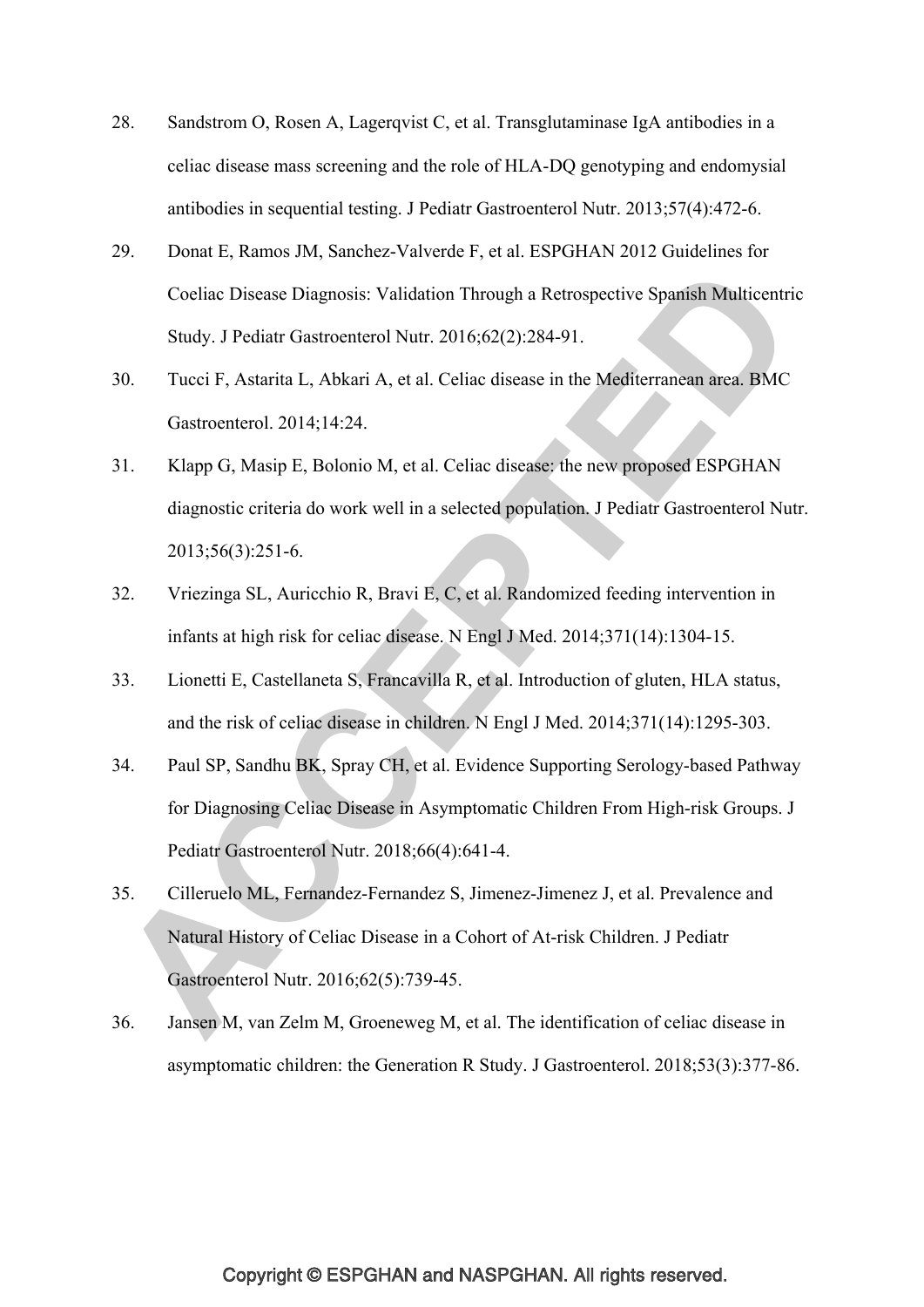- 37. Webb C, Norstrom F, Myleus A, et al. Celiac disease can be predicted by high levels of anti-tissue transglutaminase antibodies in population-based screening. J Pediatr Gastroenterol Nutr. 2015;60(6):787-91.
- 38. Nevoral J, Kotalova R, Hradsky O, et al. Symptom positivity is essential for omitting biopsy in children with suspected celiac disease according to the new ESPGHAN guidelines. Eur J Pediatr. 2013.
- 39. Trovato CM, Montuori M, Anania C, et al. Are ESPGHAN "biopsy-sparing" guidelines for celiac disease also suitable for asymptomatic patients? Am J Gastroenterol. 2015;110(10):1485-9.
- 40. Oyaert M, Vermeersch P, De Hertogh G, et al. Combining antibody tests and taking into account antibody levels improves serologic diagnosis of celiac disease. Clin Chem Lab Med. 2015;53(10):1537-46.
- 41. Mubarak A, Wolters VM, Gmelig-Meyling FH, et al. Tissue transglutaminase levels above 100 U/mL and celiac disease: a prospective study. World J Gastroenterol. 2012;18(32):4399-403.
- 42. Parizade M, Bujanover Y, Weiss B, et al. Performance of serology assays for diagnosing celiac disease in a clinical setting. Clin Vaccine Immunol. 2009;16(11):1576-82.
- 43. Panetta F, Torre G, Colistro F, et al. Clinical accuracy of anti-tissue transglutaminase as screening test for celiac disease under 2 years. Acta Paediatr. 2011;100(5):728-31.
- 44. Mubarak A, Wolters VM, Gerritsen SA, et al. A biopsy is not always necessary to diagnose celiac disease. J Pediatr Gastroenterol Nutr. 2011;52(5):554-7.
- 45. Horwitz A, Skaaby T, Karhus LL, et al. Screening for celiac disease in Danish adults. Scand J Gastroenterol. 2015;50(7):824-31.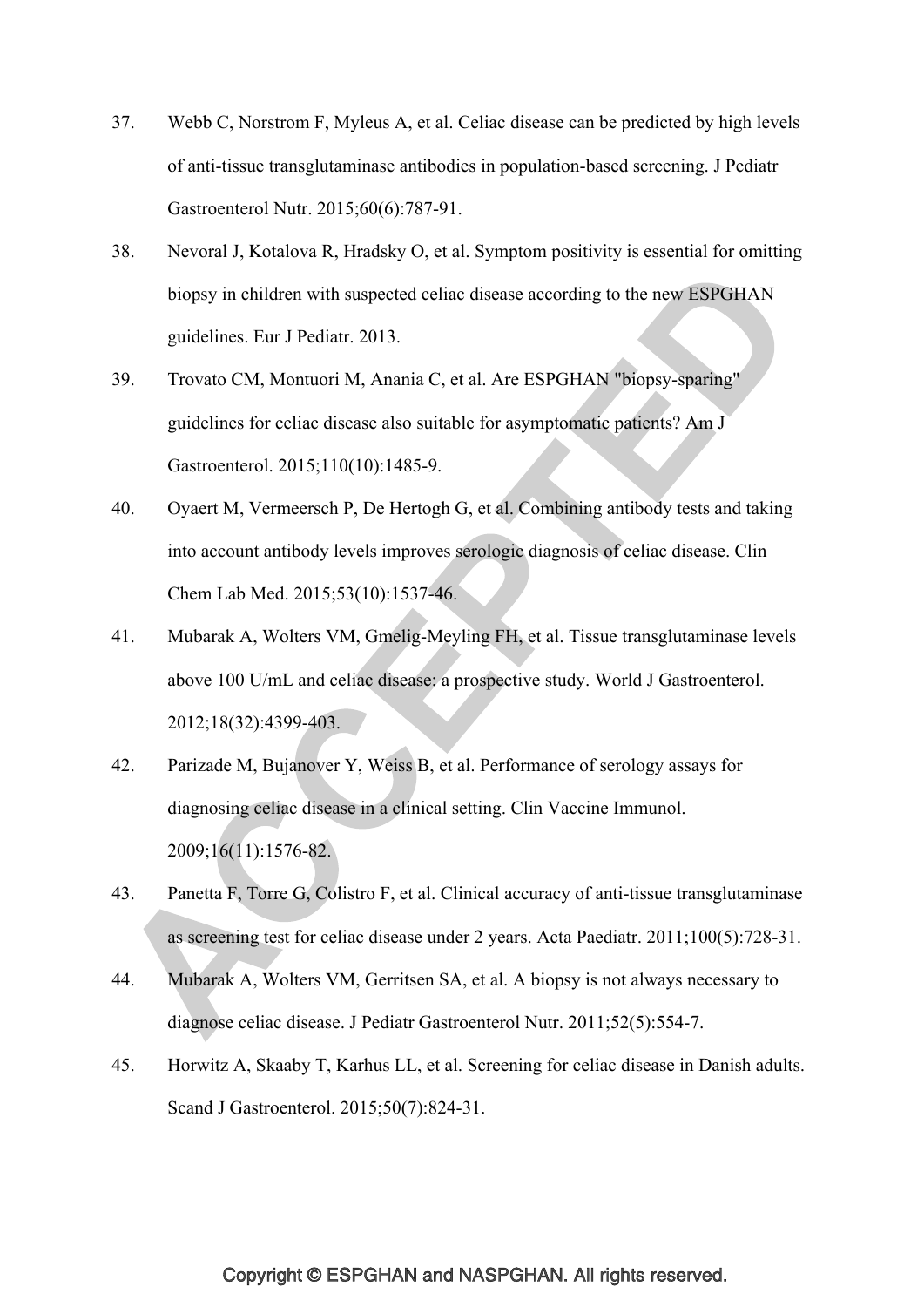- 46. Hojsak I, Mozer-Glassberg Y, Segal Gilboa N, Wet al. Celiac disease screening assays for children younger than 3 years of age: the performance of three serological tests. Dig Dis Sci. 2012;57(1):127-32.
- 47. Frulio G, Polimeno A, Palmieri D, et al. Evaluating diagnostic accuracy of anti-tissue Transglutaminase IgA antibodies as first screening for Celiac Disease in very young children. Clin Chim Acta. 2015;446:237-40.
- 48. Aberg AK, Olcen P. Serologic screening for celiac disease in children: a comparison between established assays and tests with deamidated gliadin-derived peptides plus conjugates for both IgA and IgG antibodies. APMIS. 2009;117(11):808-13.
- 49. Vermeersch P, Geboes K, Marien G, et al. Defining thresholds of antibody levels improves diagnosis of celiac disease. Clin Gastroenterol Hepatol. 2013;11(4):398- 403; quiz e32.
- 50. Absah I, Rishi AR, Gebrail R, et al. Lack of Utility of Anti-tTG IgG to Diagnose Celiac Disease When Anti-tTG IgA Is Negative. J Pediatr Gastroenterol Nutr. 2017;64(5):726-9.
- 51. Aita A, Rossi E, Basso D, et al. Chemiluminescence and ELISA-based serum assays for diagnosing and monitoring celiac disease in children: a comparative study. Clin Chim Acta. 2013;421:202-7.
- 52. Alessio MG, Tonutti E, Brusca I, et al. Correlation between IgA tissue transglutaminase antibody ratio and histological finding in celiac disease. J Pediatr Gastroenterol Nutr. 2012;55(1):44-9.
- 53. Dahlbom I, Korponay-Szabo IR, Kovacs JB, et al Prediction of clinical and mucosal severity of coeliac disease and dermatitis herpetiformis by quantification of IgA/IgG serum antibodies to tissue transglutaminase. J Pediatr Gastroenterol Nutr. 2010;50(2):140-6.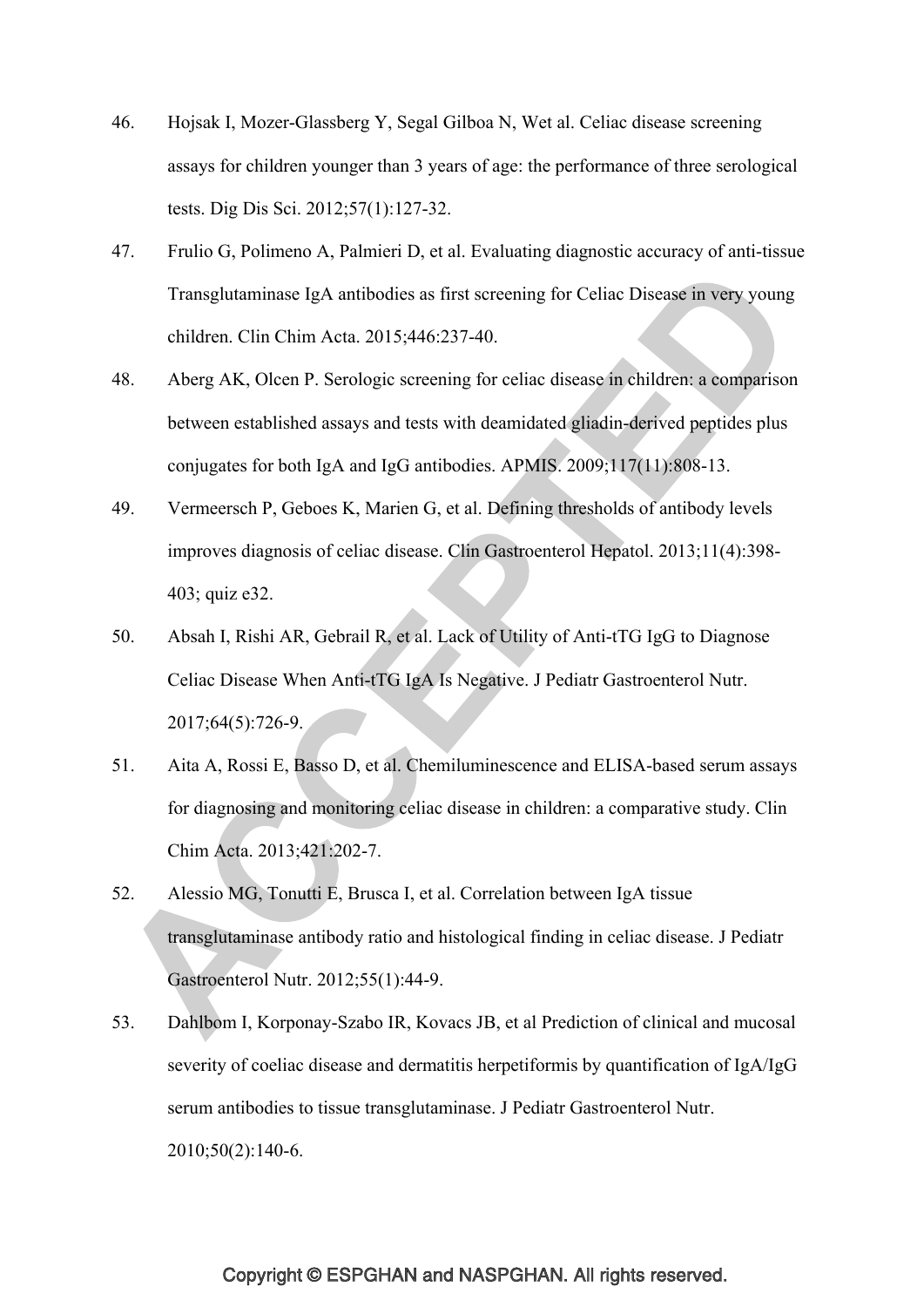- 54. Wolf J, Hasenclever D, Petroff D, et al. Antibodies in the diagnosis of coeliac disease: a biopsy-controlled, international, multicentre study of 376 children with coeliac disease and 695 controls. PLoS One. 2014;9(5):e97853.
- 55. Lurz E, Scheidegger U, Spalinger J, et al. Clinical presentation of celiac disease and the diagnostic accuracy of serologic markers in children. Eur J Pediatr. 2009;168(7):839-45.
- 56. Gidrewicz D, Potter K, Trevenen CL, et al. Evaluation of the ESPGHAN Celiac Guidelines in a North American Pediatric Population. Am J Gastroenterol. 2015;110(5):760-7.
- 57. Olen O, Gudjonsdottir AH, Browaldh L, et al. Antibodies against deamidated gliadin peptides and tissue transglutaminase for diagnosis of pediatric celiac disease. J Pediatr Gastroenterol Nutr. 2012;55(6):695-700.
- 58. Prause C, Ritter M, Probst C, et al. Antibodies against deamidated gliadin as new and accurate biomarkers of childhood coeliac disease. J Pediatr Gastroenterol Nutr. 2009;49(1):52-8.
- 59. Vivas S, Ruiz de Morales JG, Riestra S, et al. Duodenal biopsy may be avoided when high transglutaminase antibody titers are present. World J Gastroenterol. 2009;15(38):4775-80.
- 60. Schirru E, Danjou F, Cicotto L, et al. Anti-actin IgA antibodies identify celiac disease patients with a Marsh 3 intestinal damage among subjects with moderate anti-TG2 levels. BioMed research international. 2013;2013:630463.
- 61. Korponay-Szabo IR, Dahlbom I, Laurila K, et al. Elevation of IgG antibodies against tissue transglutaminase as a diagnostic tool for coeliac disease in selective IgA deficiency. Gut. 2003;52(11):1567-71.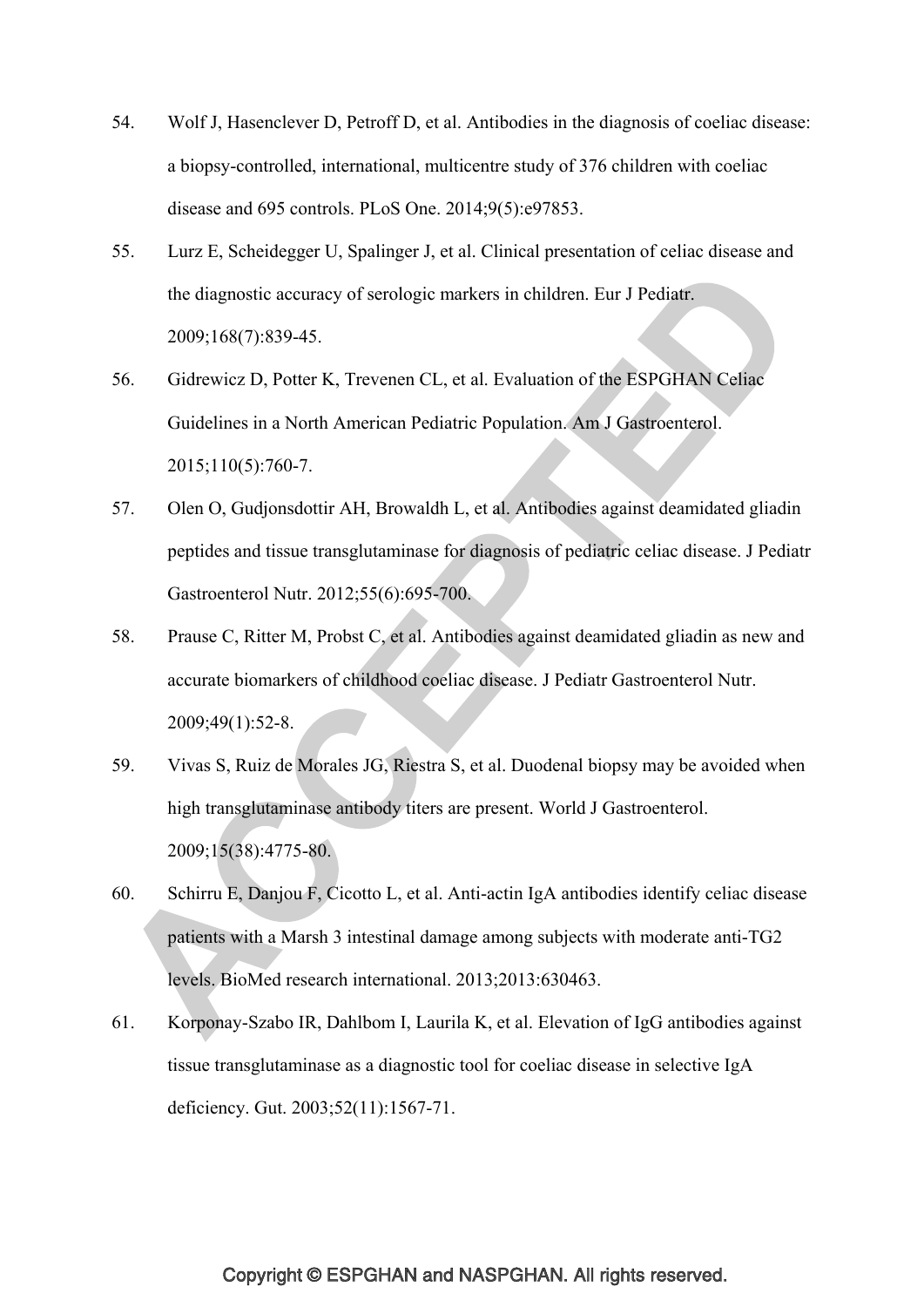- 62. Giersiepen K, Lelgemann M, Stuhldreher N, , et al. Accuracy of diagnostic antibody tests for coeliac disease in children: summary of an evidence report. J Pediatr Gastroenterol Nutr. 2012;54(2):229-41.
- 63. Donaldson MR, Book LS, Leiferman KM, et al. Strongly positive tissue transglutaminase antibodies are associated with Marsh 3 histopathology in adult and pediatric celiac disease. J Clin Gastroenterol. 2008;42(3):256-60.
- 64. Burgin-Wolff A, Mauro B, Faruk H. Intestinal biopsy is not always required to diagnose celiac disease: a retrospective analysis of combined antibody tests. BMC Gastroenterol. 2013;13:19.
- 65. Marsh MN. Grains of truth: evolutionary changes in small intestinal mucosa in response to environmental antigen challenge. Gut. 1990;31(1):111-4.
- 66. Oberhuber G, Granditsch G, Vogelsang H. The histopathology of coeliac disease: time for a standardized report scheme for pathologists. Eur J Gastroenterol Hepatol. 1999;11(10):1185-94.
- 67. Monten C, Bjelkenkrantz K, Gudjonsdottir AH, et al. Validity of histology for the diagnosis of paediatric coeliac disease: a Swedish multicentre study. Scand J Gastroenterol. 2016;51(4):427-33.
- 68. Webb C, Halvarsson B, Norstrom F, et al. Accuracy in celiac disease diagnostics by controlling the small-bowel biopsy process. J Pediatr Gastroenterol Nutr. 2011;52(5):549-53.
- 69. Villanacci V, Lorenzi L, Donato F, et al. Histopathological evaluation of duodenal biopsy in the PreventCD project. An observational interobserver agreement study. APMIS. 2018;126(3):208-14.
- 70. Adelman DC, Murray J, Wu TT, et al. Measuring Change In Small Intestinal Histology In Patients With Celiac Disease. Am J Gastroenterol. 2018;113(3):339-47.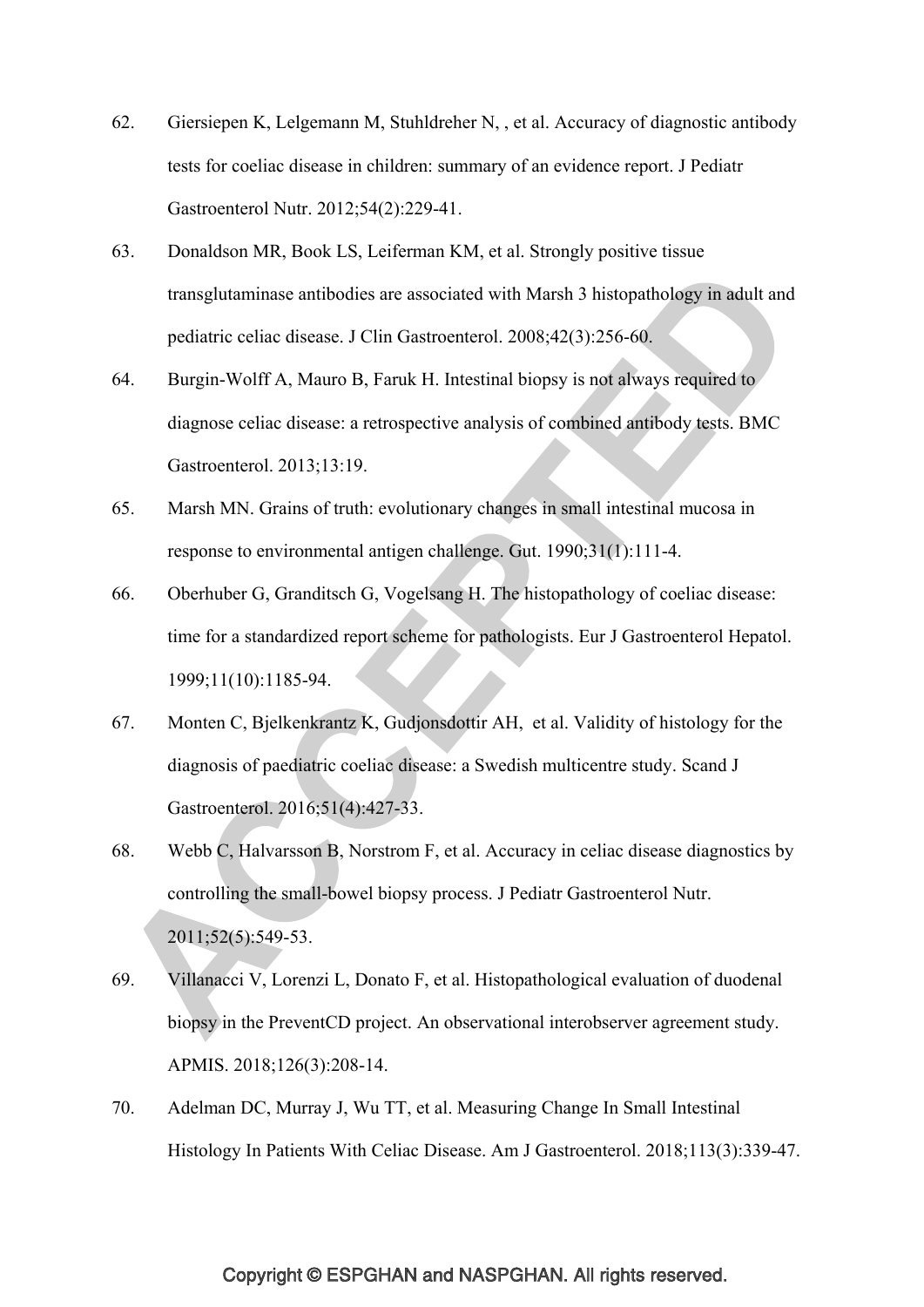- 71. Kuitunen P, Kosnai I, Savilahti E. Morphometric study of the jejunal mucosa in various childhood enteropathies with special reference to intraepithelial lymphocytes. J Pediatr Gastroenterol Nutr. 1982;1(4):525-31.
- 72. Mangiavillano B, Masci E, Parma B, , et al. Bulb biopsies for the diagnosis of celiac disease in pediatric patients. Gastrointest Endosc. 2010;72(3):564-8.
- 73. Ravelli A, Villanacci V, Monfredini C, et al. How patchy is patchy villous atrophy?: distribution pattern of histological lesions in the duodenum of children with celiac disease. Am J Gastroenterol. 2010;105(9):2103-10.
- 74. Ravelli A, Bolognini S, Gambarotti M, et al. Variability of histologic lesions in relation to biopsy site in gluten-sensitive enteropathy. Am J Gastroenterol. 2005;100(1):177-85.
- 75. Taavela J, Popp A, Korponay-Szabo IR, et al. A Prospective Study on the Usefulness of Duodenal Bulb Biopsies in Celiac Disease Diagnosis in Children: Urging Caution. Am J Gastroenterol. 2016;111(1):124-33.
- 76. Marsh MN. Gluten, major histocompatibility complex, and the small intestine. A molecular and immunobiologic approach to the spectrum of gluten sensitivity ('celiac sprue'). Gastroenterology. 1992;102(1):330-54.
- 77. Koskinen O, Collin P, Korponay-Szabo I, et al. Gluten-dependent small bowel mucosal transglutaminase 2-specific IgA deposits in overt and mild enteropathy coeliac disease. J Pediatr Gastroenterol Nutr. 2008;47(4):436-42.
- 78. Tosco A, Maglio M, Paparo F, et al. Discriminant score for celiac disease based on immunohistochemical analysis of duodenal biopsies. J Pediatr Gastroenterol Nutr. 2015;60(5):621-5.
- 79. Maglio M, Tosco A, Auricchio R, et al. Intestinal deposits of anti-tissue transglutaminase IgA in childhood celiac disease. Dig Liver Dis. 2011;43(8):604-8.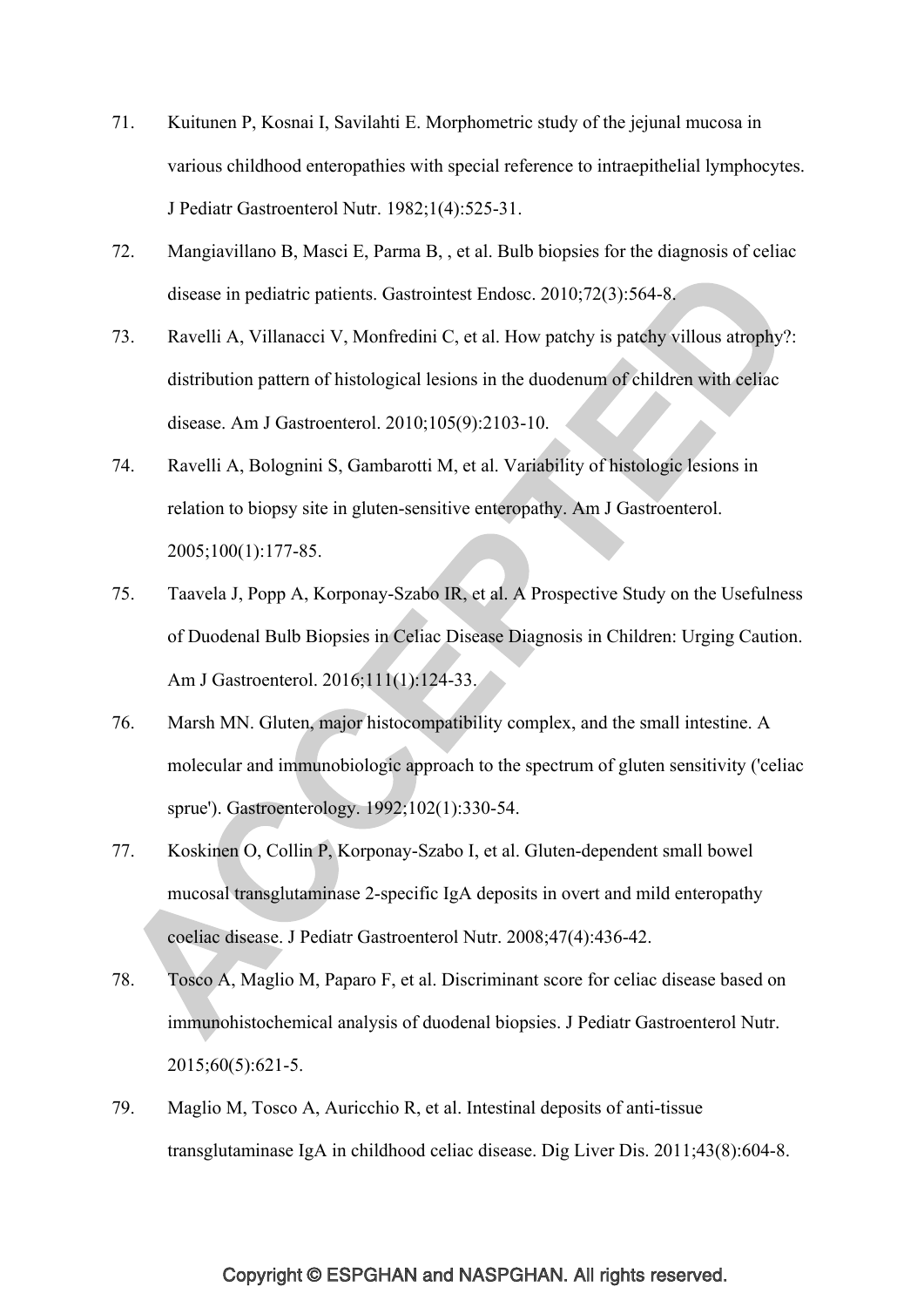- 80. Tosco A, Aitoro R, Auricchio R, et al. Intestinal anti-tissue transglutaminase antibodies in potential coeliac disease. Clin Exp Immunol. 2013;171(1):69-75.
- 81. Auricchio R, Tosco A, Piccolo E, et al. Potential celiac children: 9-year follow-up on a gluten-containing diet. Am J Gastroenterol. 2014;109(6):913-21.
- 82. Kurppa K, Ashorn M, Iltanen S, et al. Celiac disease without villous atrophy in children: a prospective study. J Pediatr. 2010;157(3):373-80, 80.e1.
- 83. Repo M, Lindfors K, Maki M, et al. Anemia and Iron Deficiency in Children With Potential Celiac Disease. J Pediatr Gastroenterol Nutr. 2017;64(1):56-62.
- 84. Kurppa K, Ashorn M, Iltanen S, Ket al. Celiac disease without villous atrophy in children: a prospective study. J Pediatr. 2010;157(3):373-80, 80 e1.
- 85. Mandile R, Discepolo V, Scapaticci S, et al. The Effect of Gluten-free Diet on Clinical Symptoms and the Intestinal Mucosa of Patients With Potential Celiac Disease. J Pediatr Gastroenterol Nutr. 2018;66(4):654-6.
- 86. Guandalini S, Newland C. Can we really skip the biopsy in diagnosing symptomatic children with celiac disease. J Pediatr Gastroenterol Nutr. 2013;57(4):e24.
- 87. Husby S, Koletzko S, Korbonay-Szabo I. Authors' response. J Pediatr Gastroenterol Nutr. 2013;57(4):e24-5.
- 88. Alper A, Hardee S, Rojas-Velasquez D, et al. Prevalence and Clinical, Endoscopic, and Pathological Features of Duodenitis in Children. J Pediatr Gastroenterol Nutr. 2016;62(2):314-6.
- 89. Ahmed OI, Qasem SA, Abdulsattar JA,et al. Esophageal eosinophilia in pediatric patients with celiac disease: is it a causal or an incidental association? J Pediatr Gastroenterol Nutr. 2015;60(4):493-7.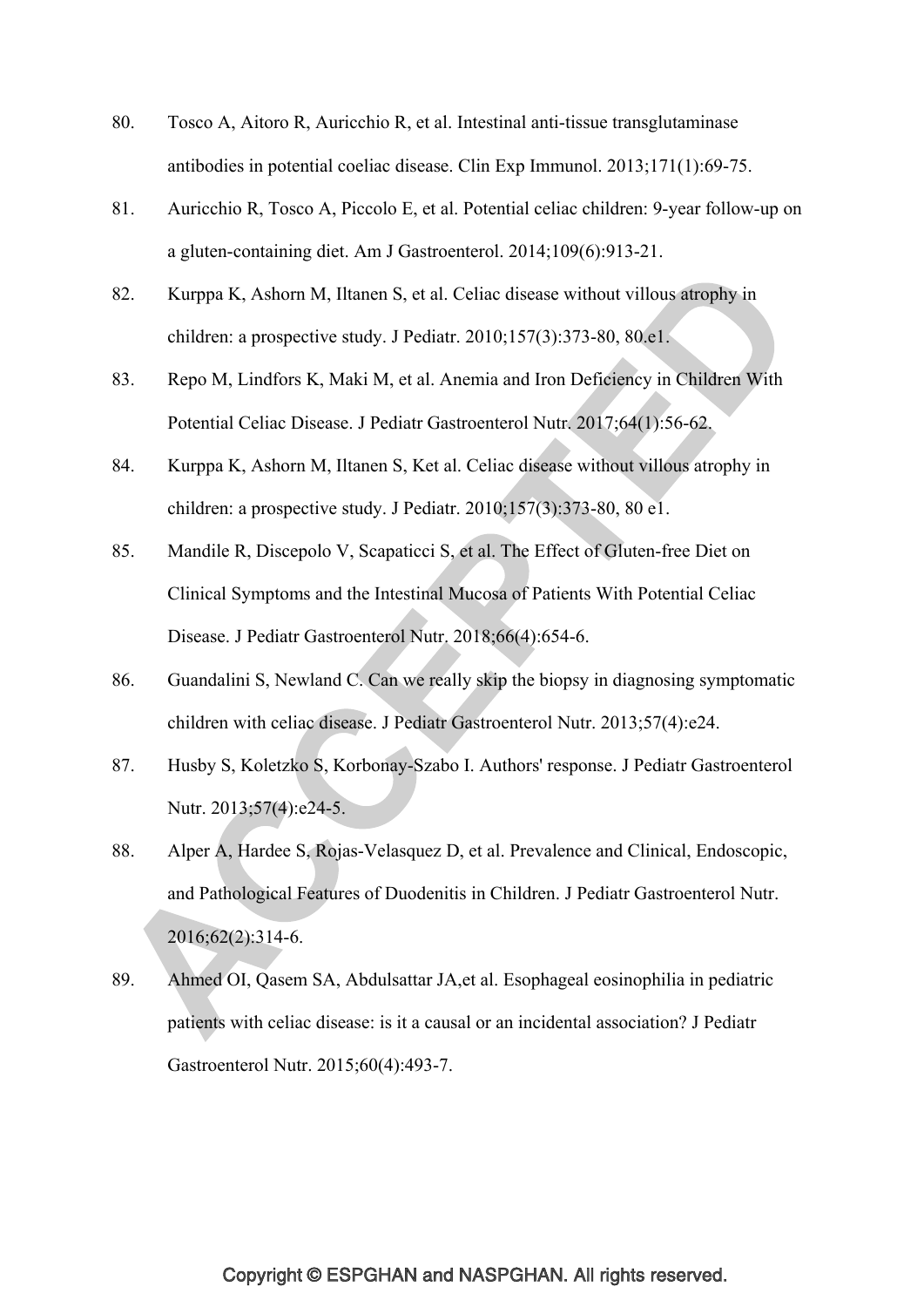- 90. Jensen ET, Eluri S, Lebwohl B,et al. Increased Risk of Esophageal Eosinophilia and Eosinophilic Esophagitis in Patients With Active Celiac Disease on Biopsy. Clin Gastroenterol Hepatol. 2015;13(8):1426-31.
- 91. Leslie C, Mews C, Charles A, et al. Celiac disease and eosinophilic esophagitis: a true association. J Pediatr Gastroenterol Nutr. 2010;50(4):397-9.
- 92. Hommeida S, Alsawas M, Murad MH, et al. The Association Between Celiac Disease and Eosinophilic Esophagitis: Mayo Experience and Meta-analysis of the Literature. J Pediatr Gastroenterol Nutr. 2017;65(1):58-63.
- 93. Lucendo AJ, Arias A, Tenias JM. Systematic review: the association between eosinophilic oesophagitis and coeliac disease. Aliment Pharmacol Ther. 2014;40(5):422-34.
- 94. Saginur M, AlRefaee FAM, Spady DW, et. al. Antitissue trasnglutaminase antibody determination versus upper endoscopic biopsy diagnosis of paediatric celiac disease. Paediatr Child Health. 2013;18(5):246-250.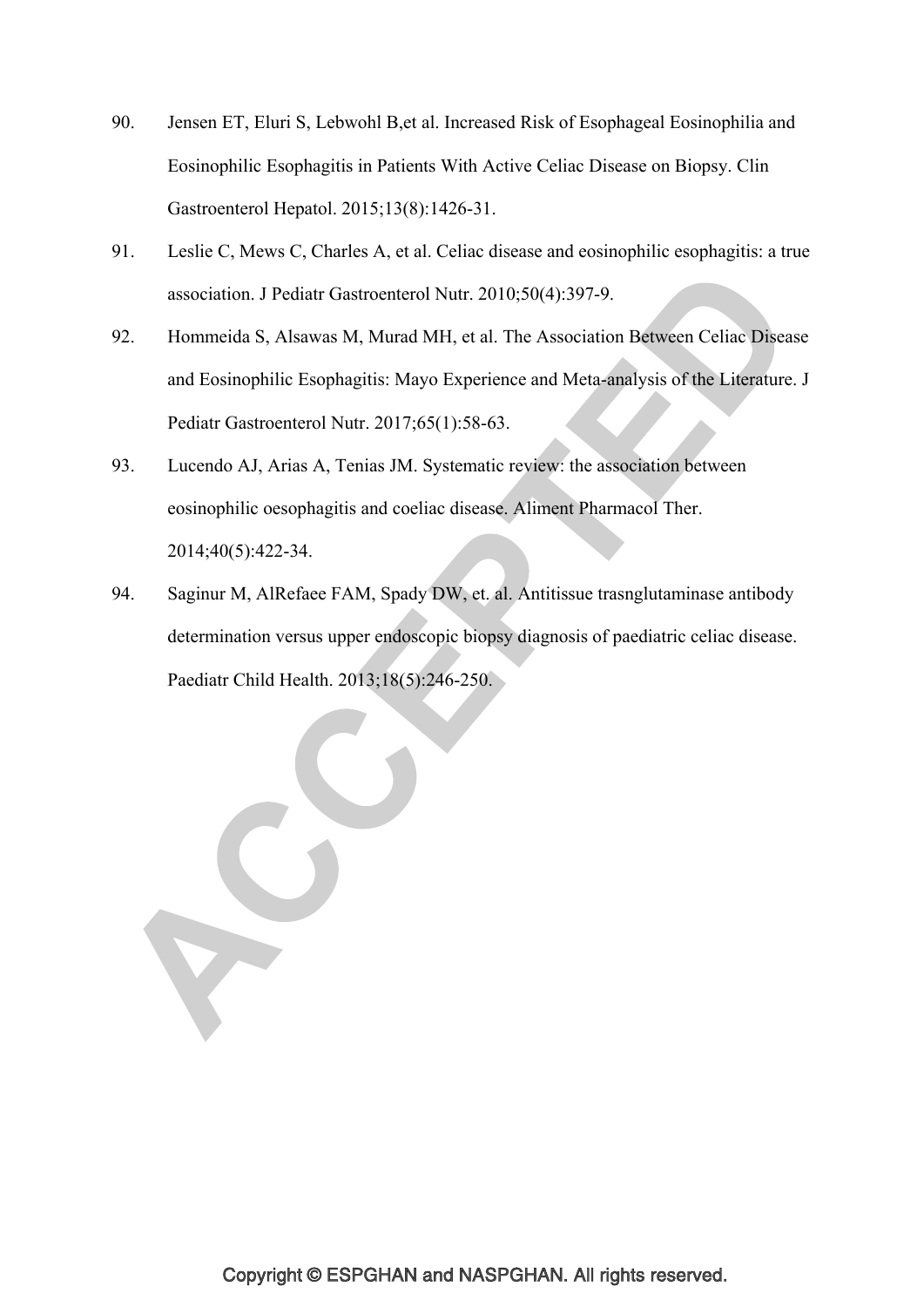## Fig. 1 Forest plot for PPVs for Question 3

| <b>Study</b>     | ΤР  | TP + FP | <b>PPV (95%Cls)</b> |         |
|------------------|-----|---------|---------------------|---------|
| Nevoral 2013     | 103 | 114     | 0.90 [0.83; 0.95]   |         |
| Lionetti 2014    | 21  | 24      | 0.88 [0.68; 0.97]   |         |
| Vriezinga 2014   | 27  | 27      | 1.00 [0.87; 1.00]   |         |
| Trovato 2015     | 37  | 40      | 0.92 [0.80; 0.98]   |         |
| Webb 2015        | 63  | 64      | 0.98 [0.92; 1.00]   |         |
| Cilleruelo 2016  | 9   | 13      | 0.69 [0.39; 0.91]   |         |
| Donat 2016       | 65  | 69      | 0.94 [0.86; 0.98]   |         |
| Jansen 2017      | 16  | 19      | $0.84$ [0.60; 0.97] |         |
| Paul 2017        | 84  | 84      | 1.00 [0.96; 1.00]   |         |
| Werkstetter 2017 | 50  | 51      | 0.98 [0.90; 1.00]   |         |
| <b>Wolf 2017</b> | 45  | 47      | 0.96 [0.85; 0.99]   |         |
|                  |     |         |                     | 20<br>o |

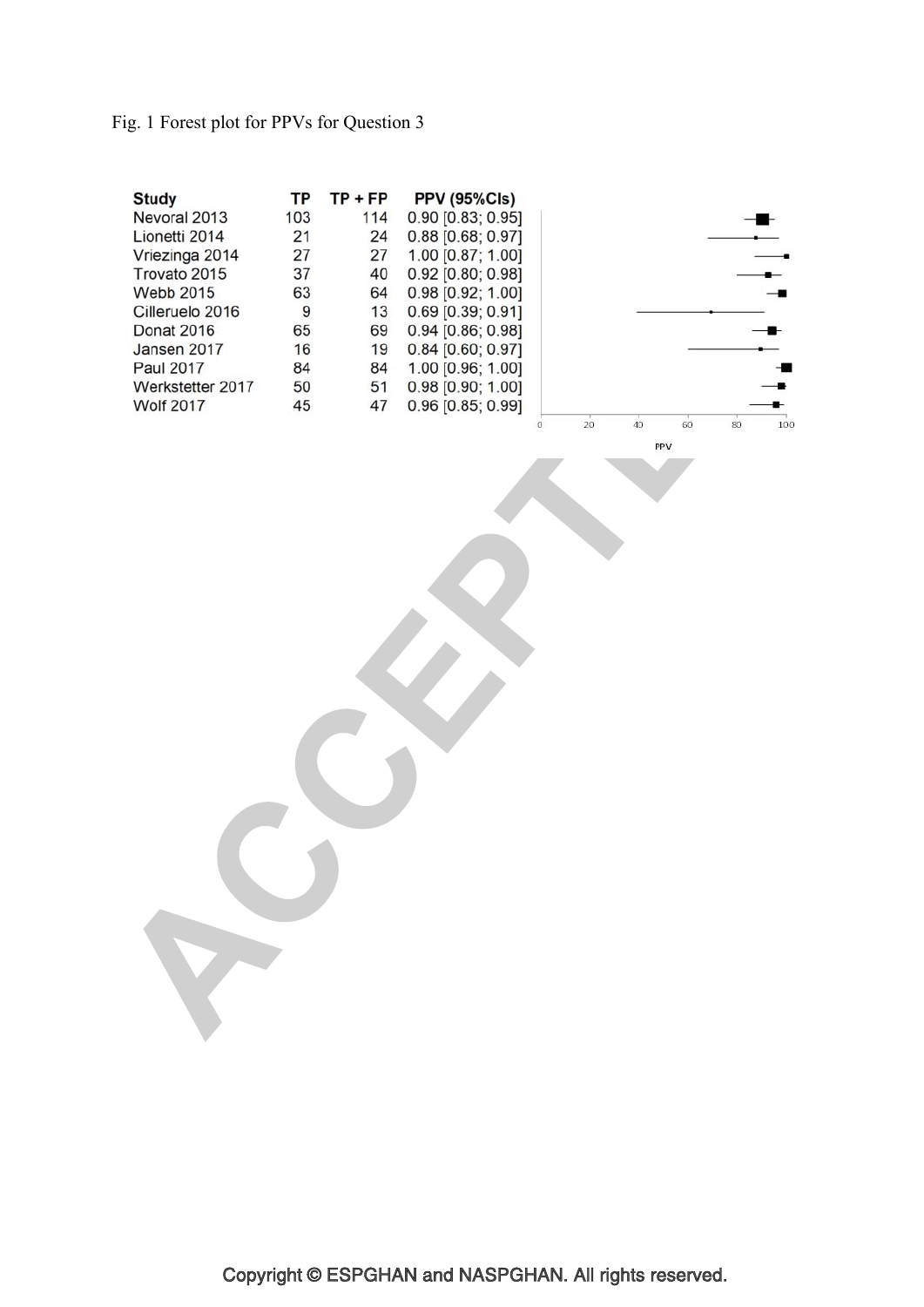### **Fig. 2a) Forest plots for sensitivity and specificity for Question 4**

**Primary analyses** 

| Primary TGA-IgA    |       |                |                |                       |                                           |                                           |                        |                              |
|--------------------|-------|----------------|----------------|-----------------------|-------------------------------------------|-------------------------------------------|------------------------|------------------------------|
| Study              |       | TP FP FN       |                | TN                    | Sensitivity (95% CI)                      | Specificity (95% CI)                      | Sensitivity (95% CI)   | Specificity (95% CI)         |
| Alta 2013 a        | 150   | 5              | 6              | 166                   | 0.96 (0.92, 0.99)                         | 0.97 (0.93, 0.99)                         |                        |                              |
| Basso 2011 a       |       | 311 11 18      |                | 363                   | 0.95 [0.91, 0.97]                         | 0.97 (0.95, 0.99)                         |                        |                              |
| Brusca 2011 a      | 74    | 0              | 21             | 65                    | 0.78[0.68, 0.86]                          | 1.00 (0.94, 1.00)                         |                        |                              |
| Dahlbom 2013 a     | 44    | 1              | 6              | 191                   | $0.88$ [0.76, 0.95]                       | 0.99 (0.97, 1.00)                         |                        |                              |
| Hojsak 2012 a      | 30    | 3              | 1              | 9                     | $0.97$ [0.83, 1.00]                       | 0.75[0.43, 0.95]                          |                        |                              |
| Jaskowski 2010 a   | 48    | 6              | 7              | 70                    | $0.87$ [0.76, 0.95]                       | 0.92 (0.84, 0.97)                         |                        |                              |
| Klapp 2013         | 116   | 0              | 22             | 12                    | 0.84 [0.77, 0.90]                         | 1.00 (0.74, 1.00)                         |                        |                              |
| Mubarak 2011 a     | 105   | 16             | 4              | 87                    | 0.96 (0.91, 0.99)                         | 0.84 (0.76, 0.91)                         |                        |                              |
| Mubarak 2012 a     | 116   | 14             | 4              | 49                    | 0.97 [0.92, 0.99]                         | $0.78$ [0.66, 0.87]                       |                        |                              |
| Olen 2012 a        | 259   |                | 36 17          | 224                   | 0.94 [0.90, 0.96]                         | $0.86$ [0.81, 0.90]                       |                        |                              |
| Oyert 2015 c       | 132   | 13             | 24             | 962                   | 0.85 [0.78, 0.90]                         | 0.99 (0.98, 0.99)                         |                        |                              |
| Panetta 2011 a     | 104   | 4              | 3              | 42                    | 0.97 [0.92, 0.99]                         | $0.91$ [0.79, 0.98]                       |                        |                              |
| Parizade 2009 a    | 45    | 4              | 3              | 27                    | 0.94 [0.83, 0.99]                         | $0.87$ [0.70, 0.96]                       |                        |                              |
| Teesalu 2009 b     | 154   | Ű.             | 19             | 97                    | 0.89 (0.83, 0.93)                         | 1.00 (0.96, 1.00)                         |                        |                              |
| Wolf 2017 a        | 549   | 36             | ğ              | 324                   | 0.98[0.97, 0.99]                          | 0.90 (0.86, 0.93)                         |                        |                              |
| Primary DGP-IgG    |       |                |                |                       |                                           |                                           | 0.20406081             | 0.020408081                  |
| Study              | TP    | FP             |                | FN<br>TN              |                                           | Sensitivity (95% CI) Specificity (95% CI) | Sensitivity (95% CI)   | Specificity (95% CI)         |
| Alta 2013 b        | 154   | 1              |                | $\overline{2}$<br>170 | 0.99 (0.95, 1.00)                         | 0.99 (0.97, 1.00)                         |                        |                              |
| Brusca 2011 b      | 57    | 0              |                | 38<br>55              | 0.60 [0.49, 0.70]                         | 1.00 [0.94, 1.00]                         |                        |                              |
| Hojsak 2012 b      | 31    | 7              |                | o<br>5                | 1.00 [0.89, 1.00]                         | 0.42 (0.15, 0.72)                         |                        |                              |
| Jaskowski 2010 b   | 48    | 5              |                | 7<br>72               | $0.87$ [0.76, 0.95]                       | $0.94$ [0.85, 0.98]                       |                        |                              |
| Mubarak 2011 b     | 100   | 17             |                | 86<br>g               | 0.92 [0.85, 0.96]                         | $0.83$ [0.75, 0.90]                       |                        |                              |
| Olen 2012 b        | 172   | 164            |                | 16<br>56              | 0.91 [0.87, 0.95]                         | 0.25 (0.20, 0.32)                         |                        |                              |
| Overt 2015 d       | 138   | 19             |                | 18<br>956             | 0.88 [0.82, 0.93]                         | $0.98$ [0.97, 0.99]                       |                        |                              |
| Wolf 2017 b        | 417   | 20             | 133            | 353                   | 0.76 [0.72, 0.79]                         | 0.95 [0.92, 0.97]                         |                        |                              |
| <b>Primary EMA</b> |       |                |                |                       |                                           |                                           | 0.2, 0.4, 0.6, 0.8, 1. | 0.20.406081                  |
| Study              | TP FP |                | FN             | TN                    | Sensitivity (95% CI) Specificity (95% CI) |                                           | Sensitivity (95% CI)   | Specificity (95% CI)         |
| Mubarak 2011 c     | 107   | 32             | $\mathfrak{p}$ | 71                    | 0.98 [0.94, 1.00]                         | 0.69 (0.59, 0.78)                         |                        | -                            |
| Mubarak 2012 b     | 116   | 20             | 4              | 43                    | 0.97 [0.92, 0.99]                         | 0.68 10.55, 0.791                         |                        |                              |
| Panetta 2011 b     | 105   | $\overline{2}$ | 3              | 45                    | 0.97 [0.92, 0.99]                         | 0.96 [0.85, 0.99]                         |                        |                              |
| Parizade 2009 c    | 54    | 8              | 3              | 23                    | 0.95 [0.85, 0.99]                         | 0.74 (0.55, 0.88)                         |                        |                              |
| Wolf 2017 c        | 502   | 20             | 1              | 325                   | 1.00 [0.99, 1.00]                         | 0.94[0.91, 0.96]                          | 0.20408081             | 0, 0, 2, 0, 4, 0, 6, 0, 8, 1 |
|                    |       |                |                |                       |                                           |                                           |                        |                              |

#### Fig. 2b) Meta-analysis for Question 4

T

Meta-regressions showed that there is statistical evidence (chi-square =  $10.4$ ,  $P = 0.005$ ) that the expected sensitivity differs between the assays, as well as statistical evidence (chi-square = 8.3, P = 0.016) that the expected specificity differs between the assays.

|            | Sensitivity           | <b>Specificity</b> | Youden's J statistic |
|------------|-----------------------|--------------------|----------------------|
| <b>TGA</b> | 0.936(0.9040.958)     | 0.957(0.9120.979)  | 0.893                |
| <b>DGP</b> | $0.907$ (0.802 0.959) | 0.929(0.7080.986)  | 0.836                |
| <b>EMA</b> | 0.983(0.9590.993)     | 0.827(0.6810.915)  | 0.810                |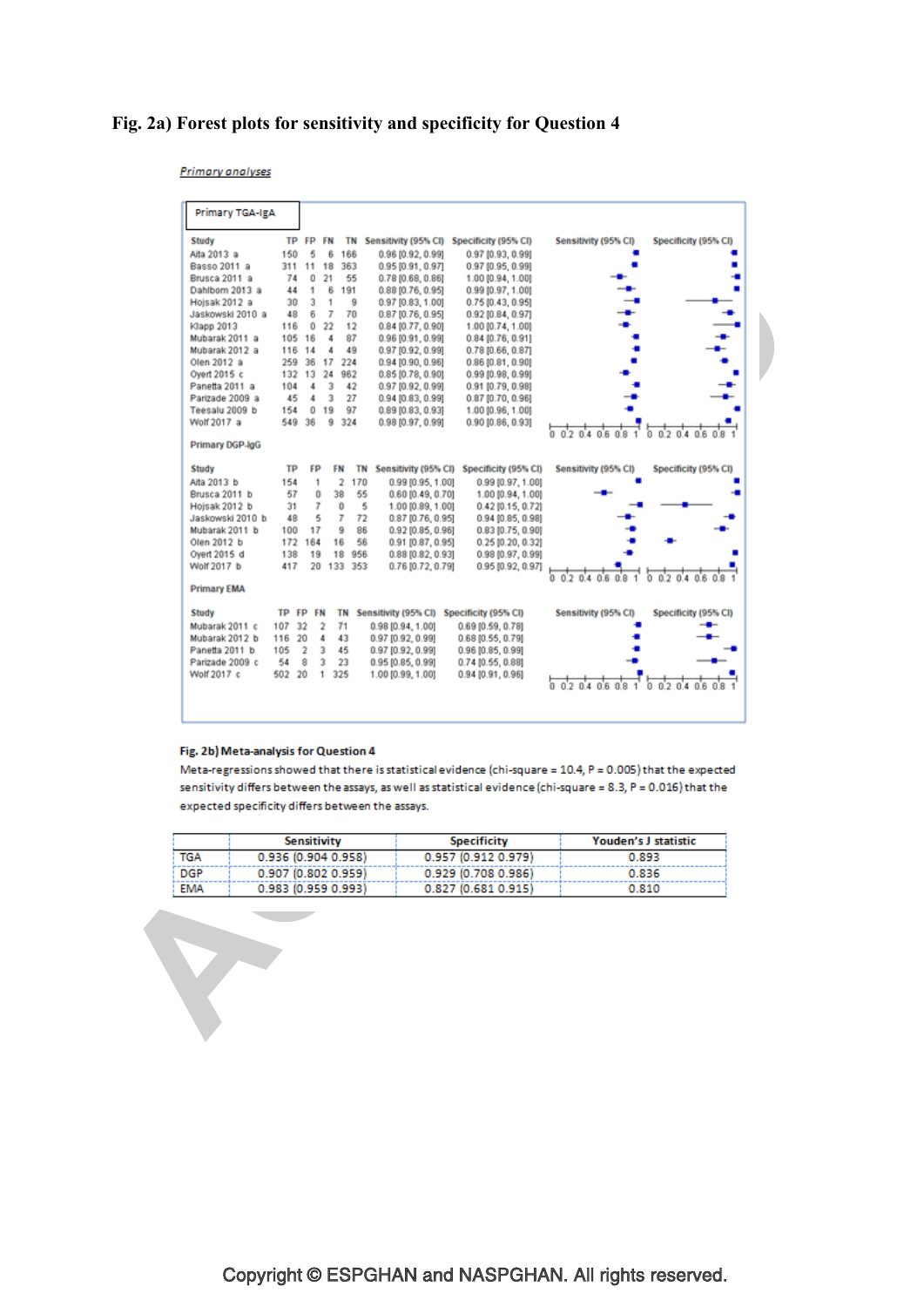### **Fig. 3A. Question 6: Positive predictive value of ≥10xULN TGA-IgA serum concentrations for**



#### **coeliac disease**



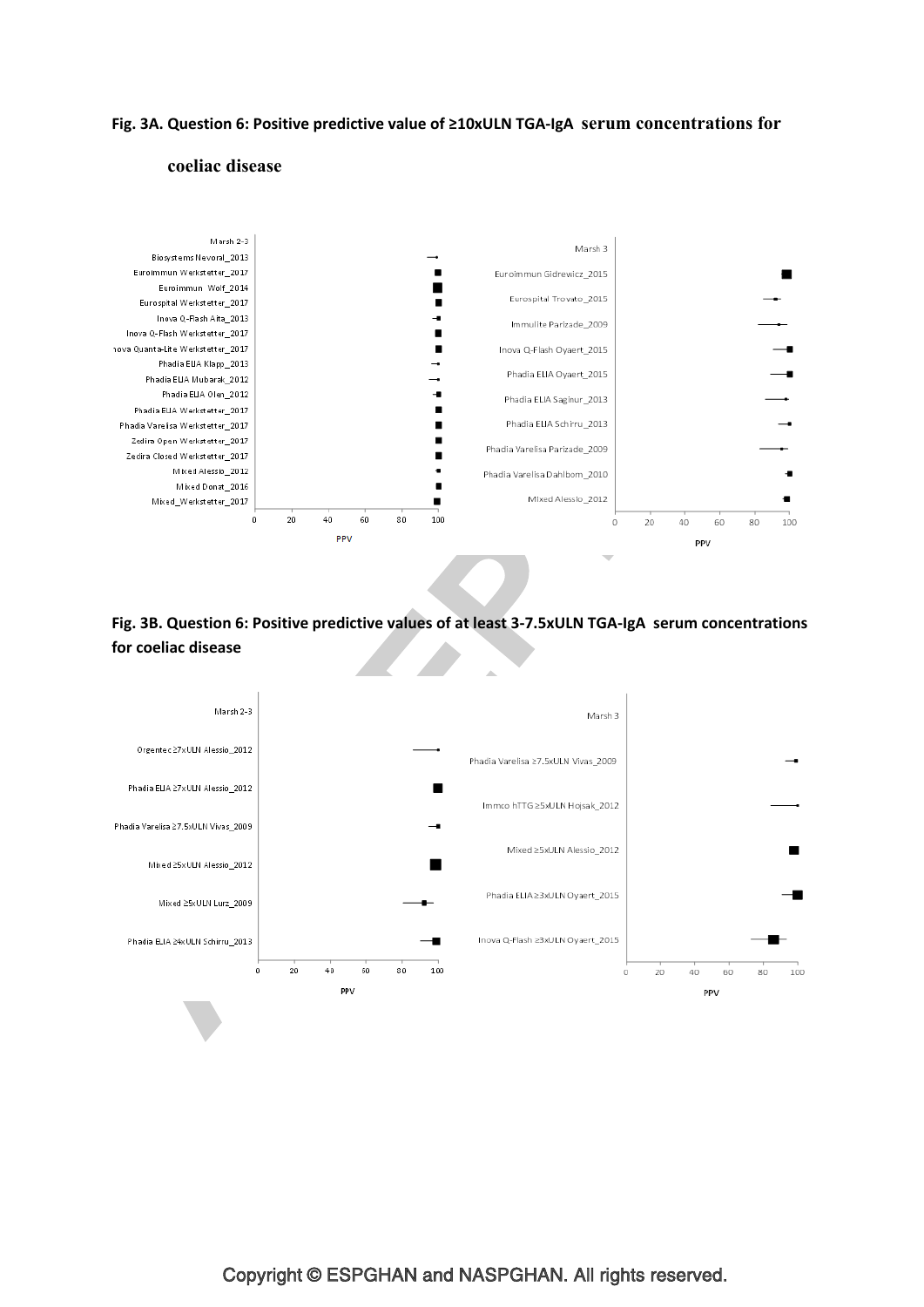Fig. 4



B

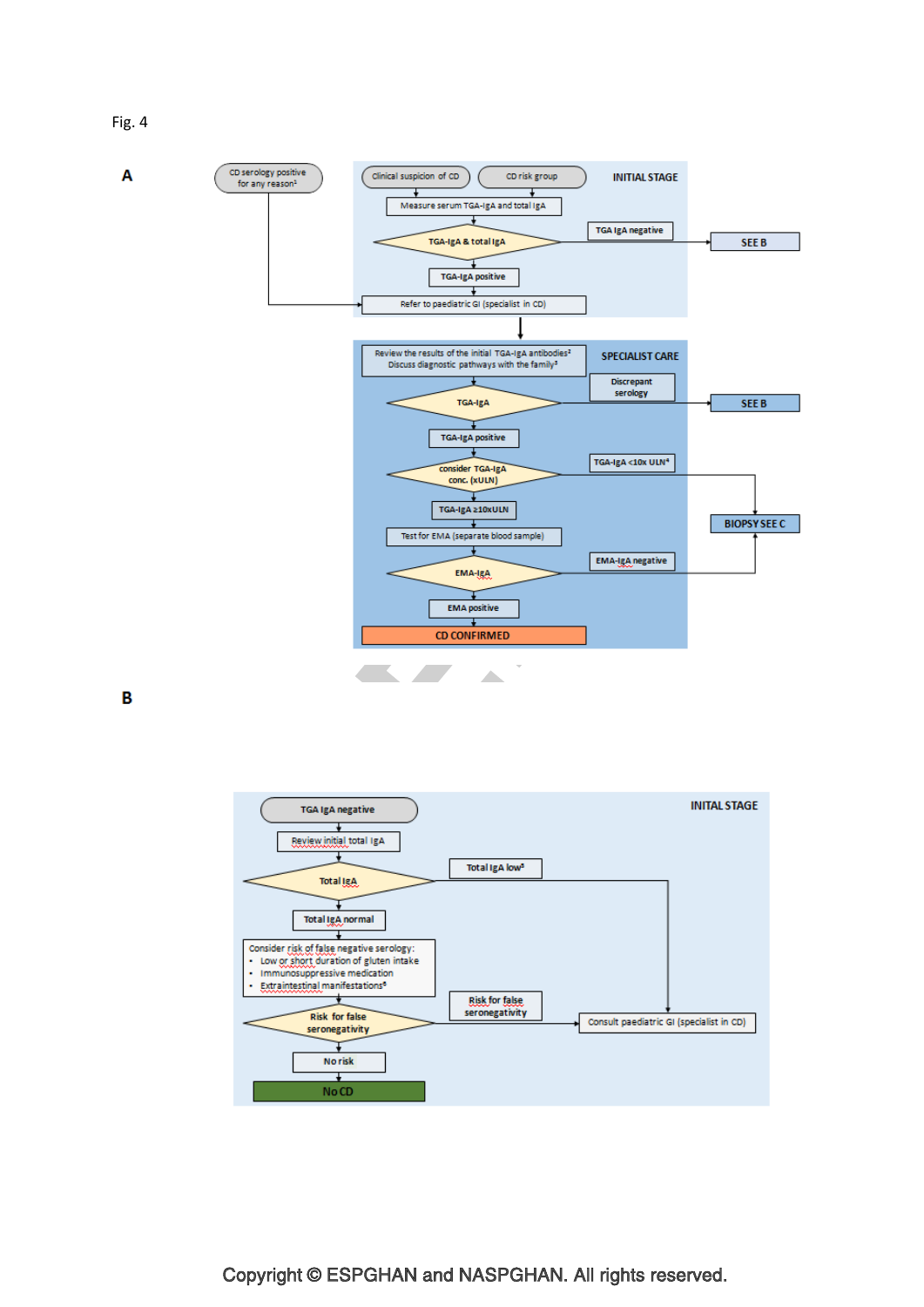



#### **Footnotes:**

1. Other than TGA-IgA, including point-of-care tests (POCT) and DGP

2. Check the value also in relation to the cut-off and repeat the test if questionable or borderline. No need to retest if done with validated assay with calibration curve. Test with conventional TGA-IgA test if positive POCT and TGA has not been measured quantitatively.

3. Convey the message that the diagnosis of coeliac disease with or without biopsy confirms the need for a lifelong gluten-free diet and that re-evaluation after introduction of the diet would need prolonged re-exposure to gluten with a series of further investigations.

4. If TGA-IgA is only borderline positive confirm sufficient gluten intake and considerer re-testing of TGA-IgA and **EMA** 

- 5. Low for age or <0.2 g/l above the age of 3 years
- 6. E.g. Dermatitis herpetiformis, in which serology is frequently negative
- 7. the cut-off for normal numbers of IEL is >25cells/100 enterocytes.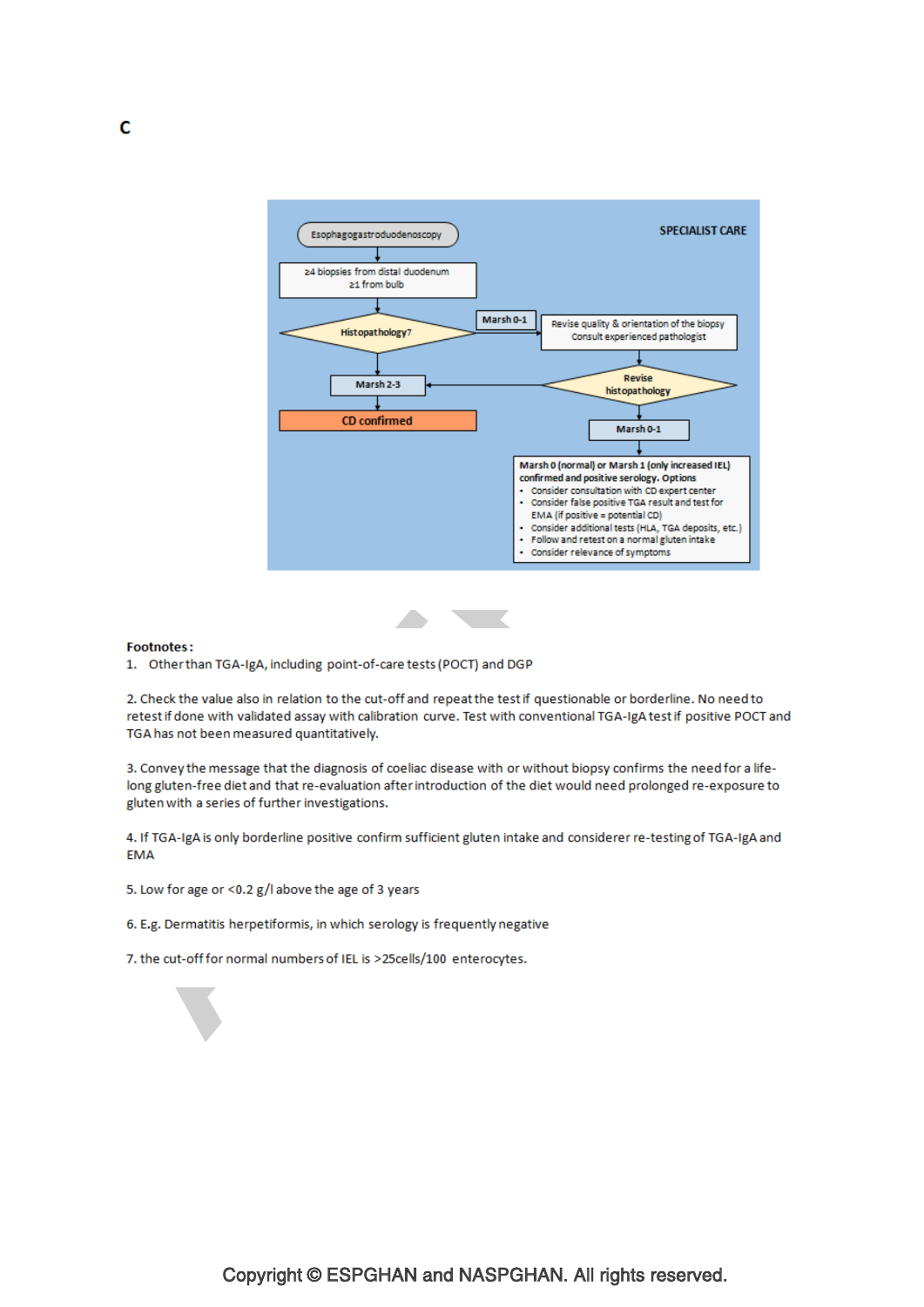## **Table 1 Questions for the 2019 ESPGHAN criteria for the diagnosis of coeliac disease (CD)**

| Question       | <b>Text</b>                   | Recommendation                   | Grading            |
|----------------|-------------------------------|----------------------------------|--------------------|
|                |                               |                                  | (strength)         |
| 1              | Is there a difference in the  | We recommend considering         |                    |
|                | prevalence of CD in           | testing for CD in children and   |                    |
|                | children with constipation,   | adolescents with symptoms,       |                    |
|                | abdominal pain, signs of      | signs and conditions shown in    |                    |
|                | irritable bowel syndrome      | Table 2.                         |                    |
|                | (IBS), dyspepsia, mal-        |                                  |                    |
|                | absorption, iron deficiency   |                                  |                    |
|                | anaemia, oral aphthae as      |                                  |                    |
|                | compared to the general       |                                  |                    |
|                | population?                   |                                  |                    |
| $\overline{2}$ | What will HLA-DQ2 and         | We recommend that HLA-DQ2        | 11                 |
|                | DQ8 determination add to      | and DQ8 typing is not required   |                    |
|                | the diagnostic certainty of   | in patients with positive TGA-   |                    |
|                | CD-diagnosis?                 | IgA, if they qualify for CD      |                    |
|                |                               | diagnosis with biopsies or have  |                    |
|                |                               | high serum TGA-IgA               |                    |
|                |                               | $(\geq 10xULN)$ and EMA-IgA      |                    |
|                |                               | positivity. If a patient tests   |                    |
|                |                               | negative for HLA DQ2 and         |                    |
|                |                               | DQ8, the risk of CD is very low, |                    |
|                |                               | while a positive result does not |                    |
|                |                               | confirm the diagnosis.           |                    |
| $\overline{3}$ | How does the algorithm        | We give a conditional            | $\uparrow$         |
|                | proposed to avoid biopsies    | recommendation that, taking      |                    |
|                | in symptomatic patients       | available evidence into account, |                    |
|                | work in asymptomatic          | CD can be diagnosed without      |                    |
|                | subjects?                     | duodenal biopsies in             |                    |
|                |                               | asymptomatic children, using     |                    |
|                |                               | the same criteria as in patients |                    |
|                |                               | with symptoms. We recommend      |                    |
|                |                               | that the decision whether or not |                    |
|                |                               | to perform diagnostic duodenal   |                    |
|                |                               | biopsies should be made during   |                    |
|                |                               | a shared decision making         |                    |
|                |                               | process together with the        |                    |
|                |                               | parent(s) and, if appropriate,   |                    |
|                |                               | with the child.                  |                    |
| 4              | Which serological test is the | We recommend that in subjects    | $\uparrow\uparrow$ |
|                | most appropriate to diagnose  | with normal serum IgA values     |                    |
|                | CD?                           | for age, TGA-IgA should be       |                    |
|                |                               | used as the initial serological  |                    |
|                |                               | test regardless of age.          |                    |
| 5              | Should more than one          | We recommend testing for total   | $\uparrow\uparrow$ |
|                | serological test be used and, | IgA and TGA-IgA as initial       |                    |
|                | if so, what should be the     | screening in children with       |                    |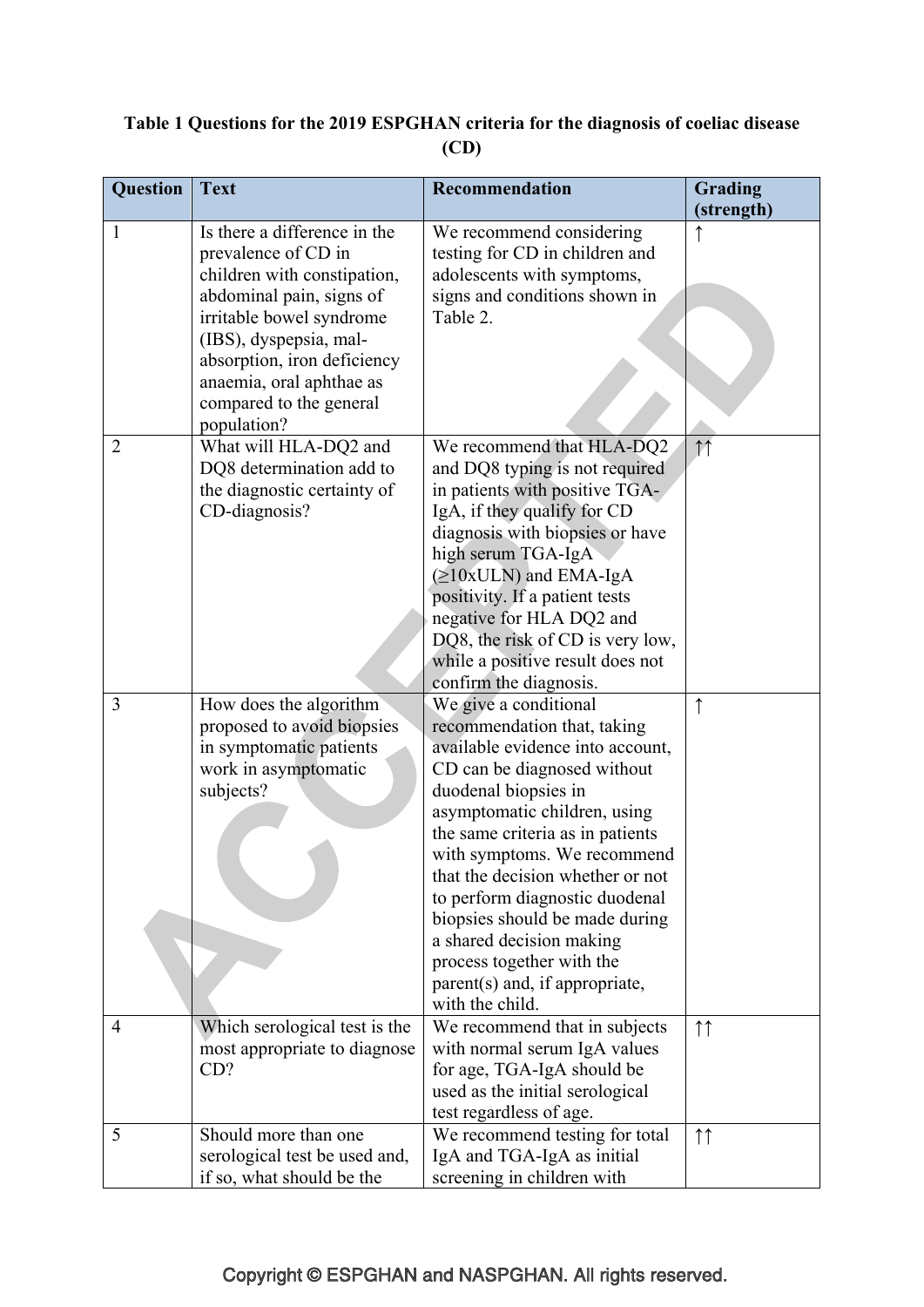| <b>Question</b> | <b>Text</b>                                                                                                                                                                                                                                                                                                                                      | <b>Recommendation</b>                                                                                                                                                                                                                                                                                                                                                                                                                                                                                                              | Grading            |
|-----------------|--------------------------------------------------------------------------------------------------------------------------------------------------------------------------------------------------------------------------------------------------------------------------------------------------------------------------------------------------|------------------------------------------------------------------------------------------------------------------------------------------------------------------------------------------------------------------------------------------------------------------------------------------------------------------------------------------------------------------------------------------------------------------------------------------------------------------------------------------------------------------------------------|--------------------|
|                 |                                                                                                                                                                                                                                                                                                                                                  |                                                                                                                                                                                                                                                                                                                                                                                                                                                                                                                                    | (strength)         |
|                 | sequence of testing?                                                                                                                                                                                                                                                                                                                             | suspected CD. In patients with<br>low total IgA concentrations, an<br>IgG-based test (DGP, EMA or<br>TGA) should be performed as a<br>second step. Testing for EMA,<br>DGP or AGA antibodies (IgG<br>and IgA) as initial screening in<br>clinical practice is not<br>recommended.                                                                                                                                                                                                                                                  |                    |
| 6               | A diagnosis of CD may be<br>safely done (positive<br>predictive value $> 95\%$ )<br>with omission of biopsy, at<br>which cutoff for TGA-IgA<br>$(ULNx10, x7, x5)$ ?                                                                                                                                                                              | We recommend that for CD<br>diagnosis without biopsies,<br>TGA- IgA serum concentration<br>of at least 10xULN should be<br>obligatory. Only antibody tests<br>with proper calibrator curve-<br>based calculation, and having<br>the 10xULN value within their<br>measurement range, should be<br>used. Omitting biopsies in IgA<br>deficient cases with positive IgG<br>based serological tests is not<br>recommended.                                                                                                             | 11                 |
| $\overline{7}$  | Is endomysial antibody test<br>(EMA) testing necessary in<br>every case to diagnose CD<br>without omission of biopsy?                                                                                                                                                                                                                            | We recommend that in children<br>with TGA $\geq$ 10X ULN, and<br>parents/patient agreement to the<br>no-biopsy approach, the CD<br>diagnosis should be confirmed<br>by a positive EMA-IgA test in a<br>second blood sample.                                                                                                                                                                                                                                                                                                        | $\uparrow\uparrow$ |
| 8               | What is the inter- and intra-<br>observer variability<br>regarding CD diagnosis of<br>histopathology results of<br>duodenal and bulb biopsies?<br>What degree of lesion is<br>considered to be untreated<br>CD? Do duodenal bulb<br>biopsies increase the<br>detection rate of CD? Is a<br>reference pathologist needed<br>in clinical practice? | At least four biopsies from the<br>distal duodenum and at least one<br>from the duodenal bulb should<br>be taken for histology<br>assessment during a gluten-<br>containing diet. Reading of<br>biopsies should be performed on<br>optimally orientated biopsies. A<br>villous to crypt ratio of $\leq 2$<br>indicates mucosal lesions. In<br>cases of discordant results<br>between TGA-results and<br>histopathology, re-cutting of<br>biopsies and/or second opinion<br>from an experienced pathologist<br>should be requested. | $\uparrow\uparrow$ |
| 9               | Does Marsh 0 or 1<br>(increased IEL counts only)<br>compared to Marsh 0 have a                                                                                                                                                                                                                                                                   | We recommend before<br>diagnosing potential CD to<br>check the gluten content of the                                                                                                                                                                                                                                                                                                                                                                                                                                               | $\uparrow$         |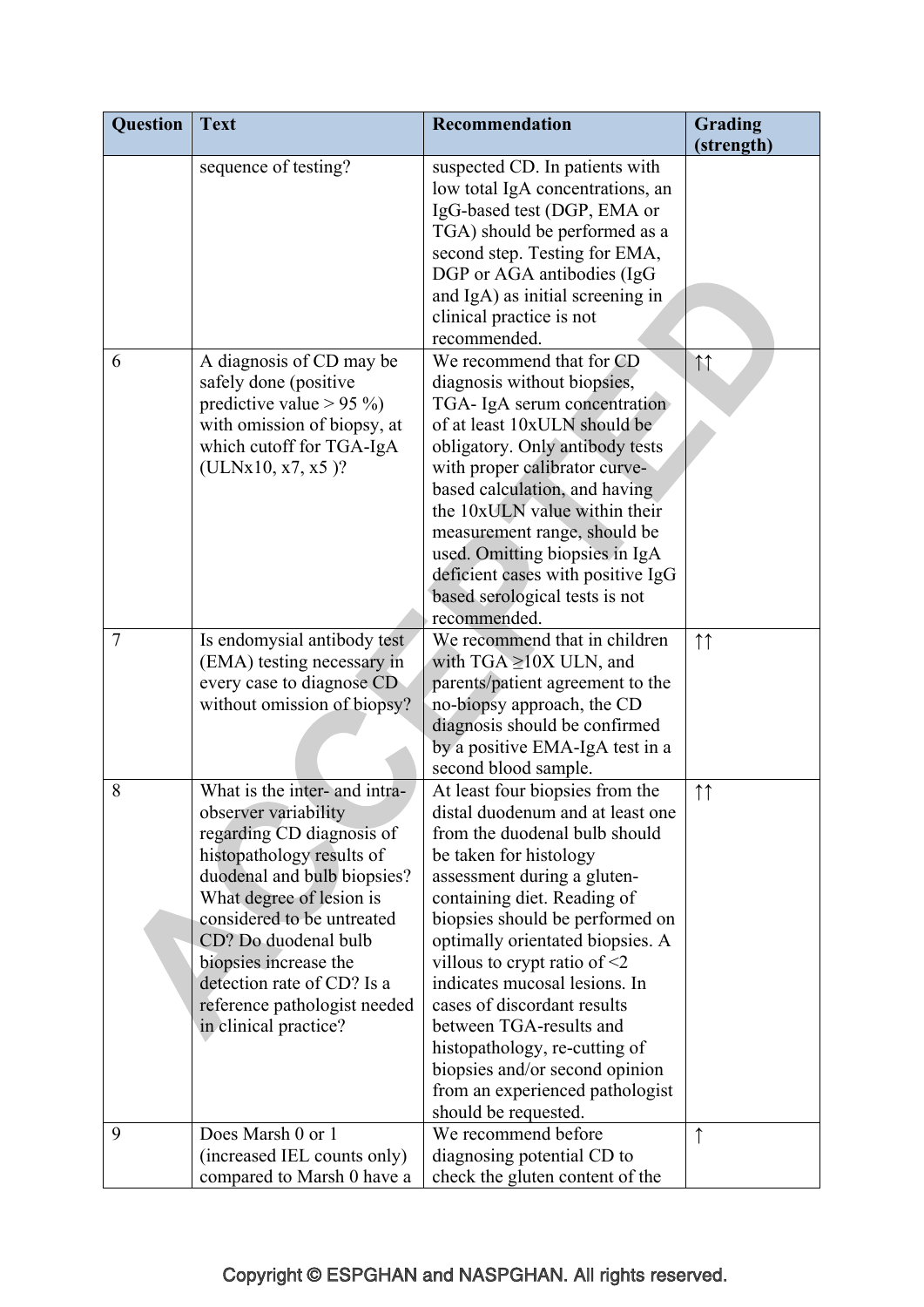| Question | <b>Text</b>                                                                                                                                                                                       | <b>Recommendation</b>                                                                                                                                                                                                                                                                                                                 | Grading<br>(strength) |
|----------|---------------------------------------------------------------------------------------------------------------------------------------------------------------------------------------------------|---------------------------------------------------------------------------------------------------------------------------------------------------------------------------------------------------------------------------------------------------------------------------------------------------------------------------------------|-----------------------|
|          | different long-term outcome<br>regarding diagnosis of CD<br>in children with coeliac<br>autoimmunity (positive<br>TGA or EMA)?                                                                    | diet and the correct orientation<br>of biopsies. Once confirmed,<br>potential CD requires clinical<br>and laboratory surveillance<br>(serology, further biopsies) to<br>monitor possible evolution to<br>villous atrophy. For follow-up, it<br>is important to refer the patient<br>to tertiary care centres with<br>expertise in CD. |                       |
| 10       | How often are other<br>clinically relevant diagnoses<br>missed if upper<br>(oesophageal-gastro-<br>duodenal) endoscopy is not<br>performed in patients<br>diagnosed by the no-biopsy<br>approach? | We recommend that the decision<br>to omit upper endoscopy with<br>biopsies can be taken without<br>the consideration of missing<br>other pathologies or diagnoses.                                                                                                                                                                    | 11                    |

Two arrows (↑↑) indicate a strong recommendation in favour, one arrow (↑) indicates a weak conditional recommendation; and similarly for strong and weak conditional recommendations against ( $\downarrow \downarrow$  or  $\downarrow$ ) as suggested by the GRADE Working Group (11).

Statements and recommendations from the 2012 Guidelines not investigated in the frame of these 10 questions remain in force (See supplementary file S 23).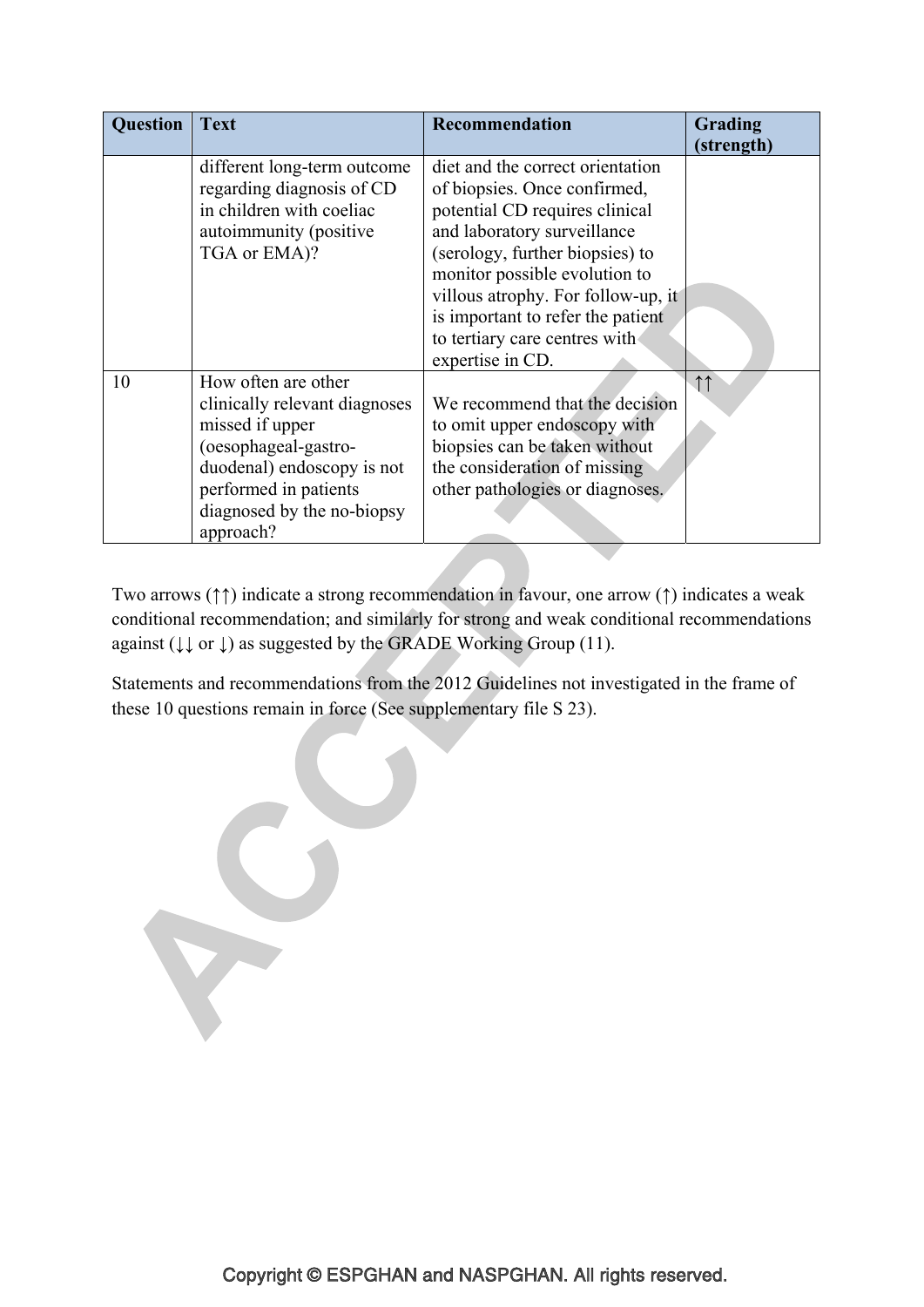**Table 2: Symptoms and signs suggesting coeliac disease** (\*) Common symptoms

| <b>Gastrointestinal</b>    | chronic or intermittent diarrhea*                              |  |  |  |
|----------------------------|----------------------------------------------------------------|--|--|--|
|                            |                                                                |  |  |  |
|                            | chronic constipation not responding to usual treatment         |  |  |  |
|                            | chronic abdominal pain                                         |  |  |  |
|                            | distended abdomen*                                             |  |  |  |
|                            | recurrent nausea, recurrent vomiting                           |  |  |  |
| <b>Extraintestinal</b>     | weight loss, failure-to-thrive*, stunted growth/short stature* |  |  |  |
| symptoms                   | delayed puberty, amenorrhea                                    |  |  |  |
|                            | irritability, chronic fatigue                                  |  |  |  |
|                            | neuropathy                                                     |  |  |  |
|                            | arthritis/arthralgia                                           |  |  |  |
|                            | chronic iron-deficiency anaemia                                |  |  |  |
|                            | decreased bone mineralization (osteopenia/osteoporosis),       |  |  |  |
|                            | repetitive fractures                                           |  |  |  |
|                            | recurrent aphthous stomatitis,                                 |  |  |  |
|                            | dermatitis herpetiformis-type rash                             |  |  |  |
|                            | dental enamel defects                                          |  |  |  |
|                            | abnormal liver biochemistry                                    |  |  |  |
| <b>Specific conditions</b> | first-degree relatives with CD                                 |  |  |  |
|                            | autoimmune conditions: T1DM, thyroid disease, liver disease    |  |  |  |
|                            | Down syndrome, Turner syndrome                                 |  |  |  |
|                            | William's-Beuren syndrome                                      |  |  |  |
|                            | IgA deficiency                                                 |  |  |  |